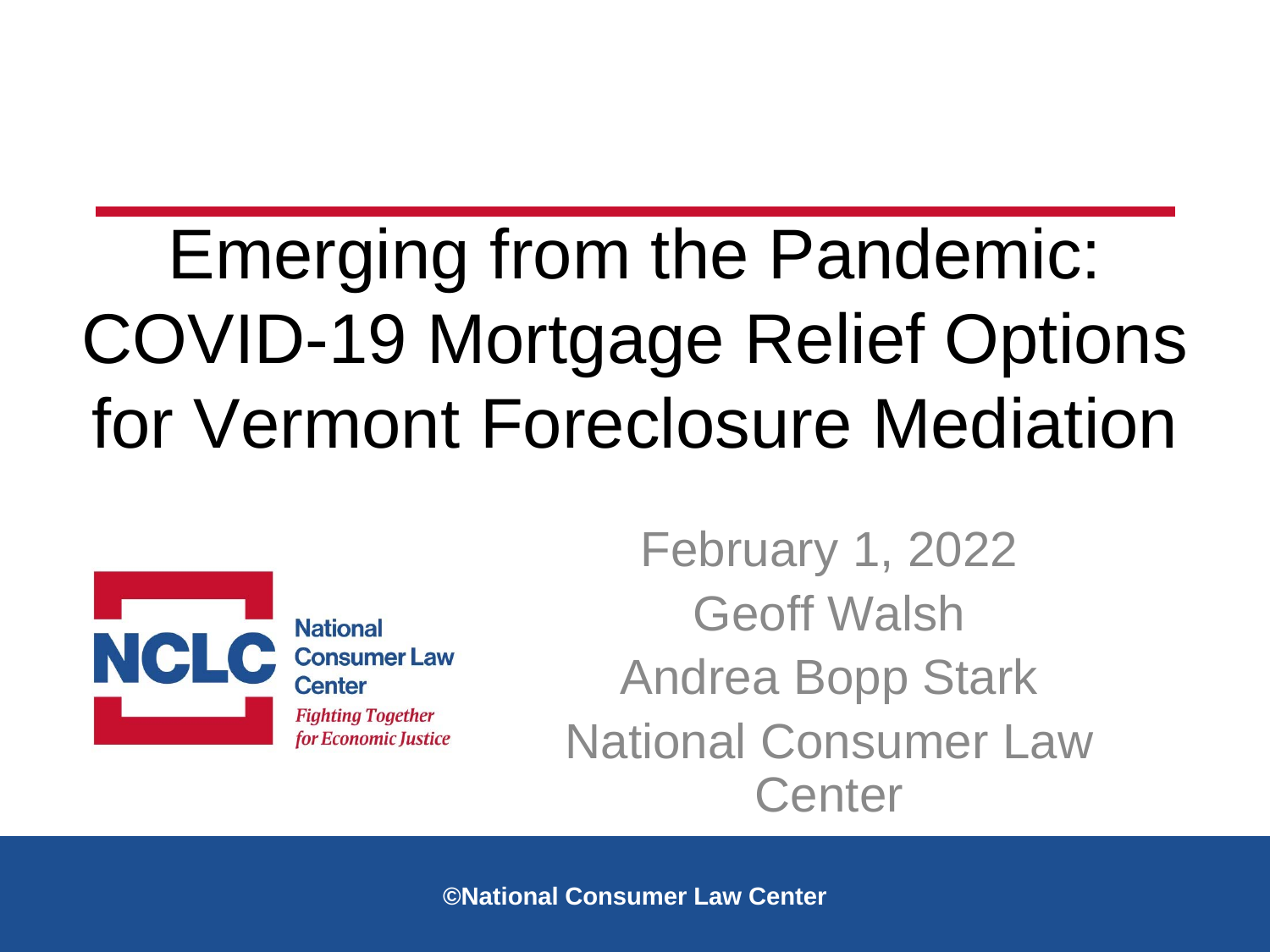# **Mortgages in the Pandemic**

- Since the onset of the COVID-19 pandemic 8.2 million home mortgages throughout the U.S. have entered into forbearance
- . 79% of those are now performing, have voluntarily paid off, or are on a loss mitigation plan
	- Fed. Res. Bank of Phila./Black Knight Data Dec. 7, 2021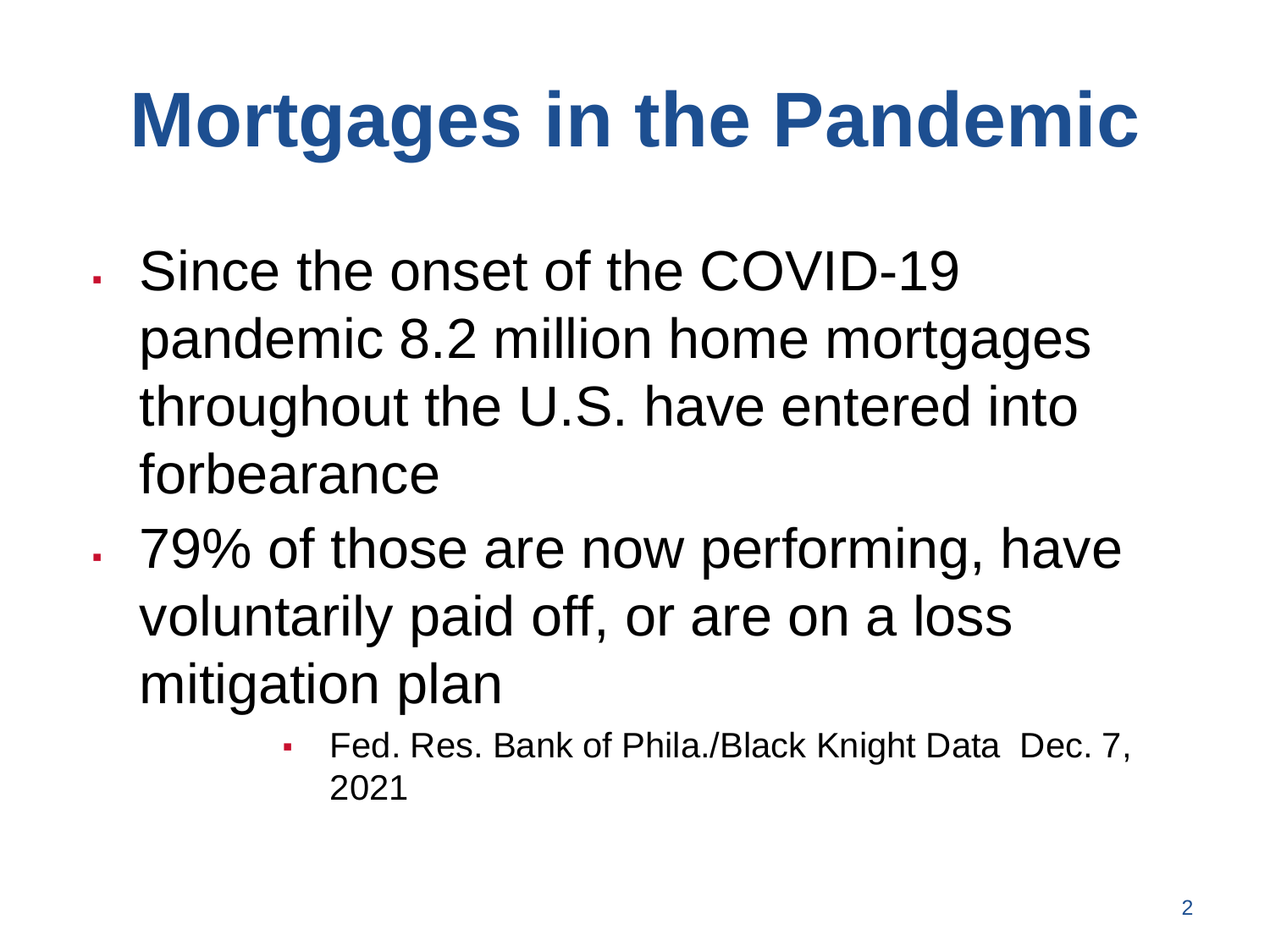#### **Status of Loans Ever in a COVID-19 Forbearance as of December 7, 2021**



Chart: Fed. Reserve Bank of Phila./Black Knight, Fig 2, p. 2, Dec. 17, 2021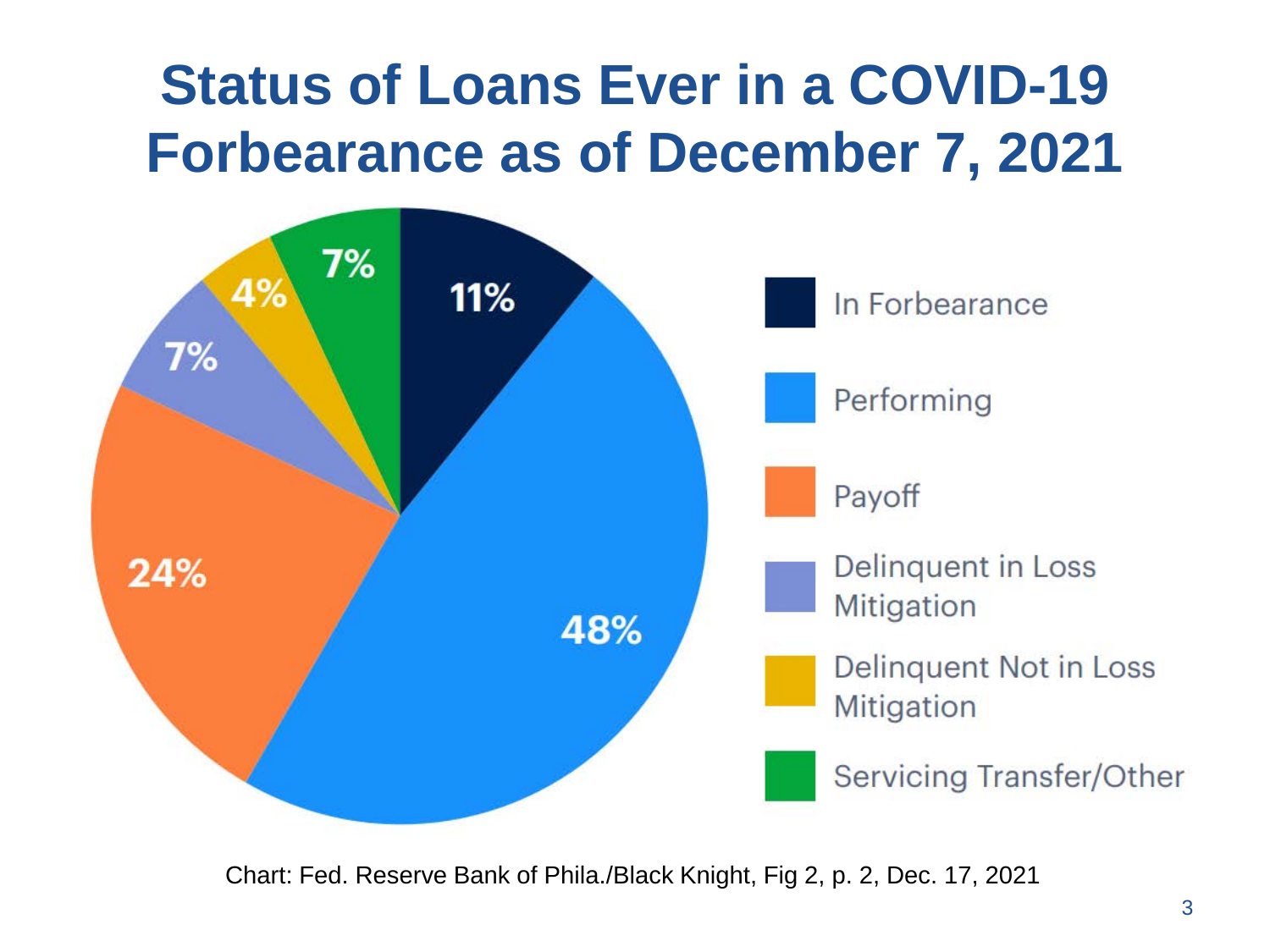#### **Mortgage Loans in Forbearance by Investor Type as of December 7, 2021**

| <b>Counts and Balances</b>                                  | <b>FHA/VA</b> | <b>GSEs</b> | <b>PLMBS</b> | <b>Portfolio</b> | Total   |
|-------------------------------------------------------------|---------------|-------------|--------------|------------------|---------|
| <b>Active Loan Count (Mil)</b>                              | 12.1          | 27.9        | 2.5          | 10.5             | 53.0    |
| Loans in Forbearance - Counts                               | 314,189       | 295,865     | 126,485      | 146,908          | 883,447 |
| <b>UPB of Loan Balances in</b><br>Forbearance - UPB (\$Bil) | 65            | 63          | 24           | 18               | 170     |
| Share of Loans in Forbearance                               | 2.6%          | $1.1\%$     | $5.1\%$      | $1.4\%$          | 1.7%    |

Adapted from Fed. Reserve Bank of Phila./Black Knight, Table 1, p. 1, Dec. 17, 2021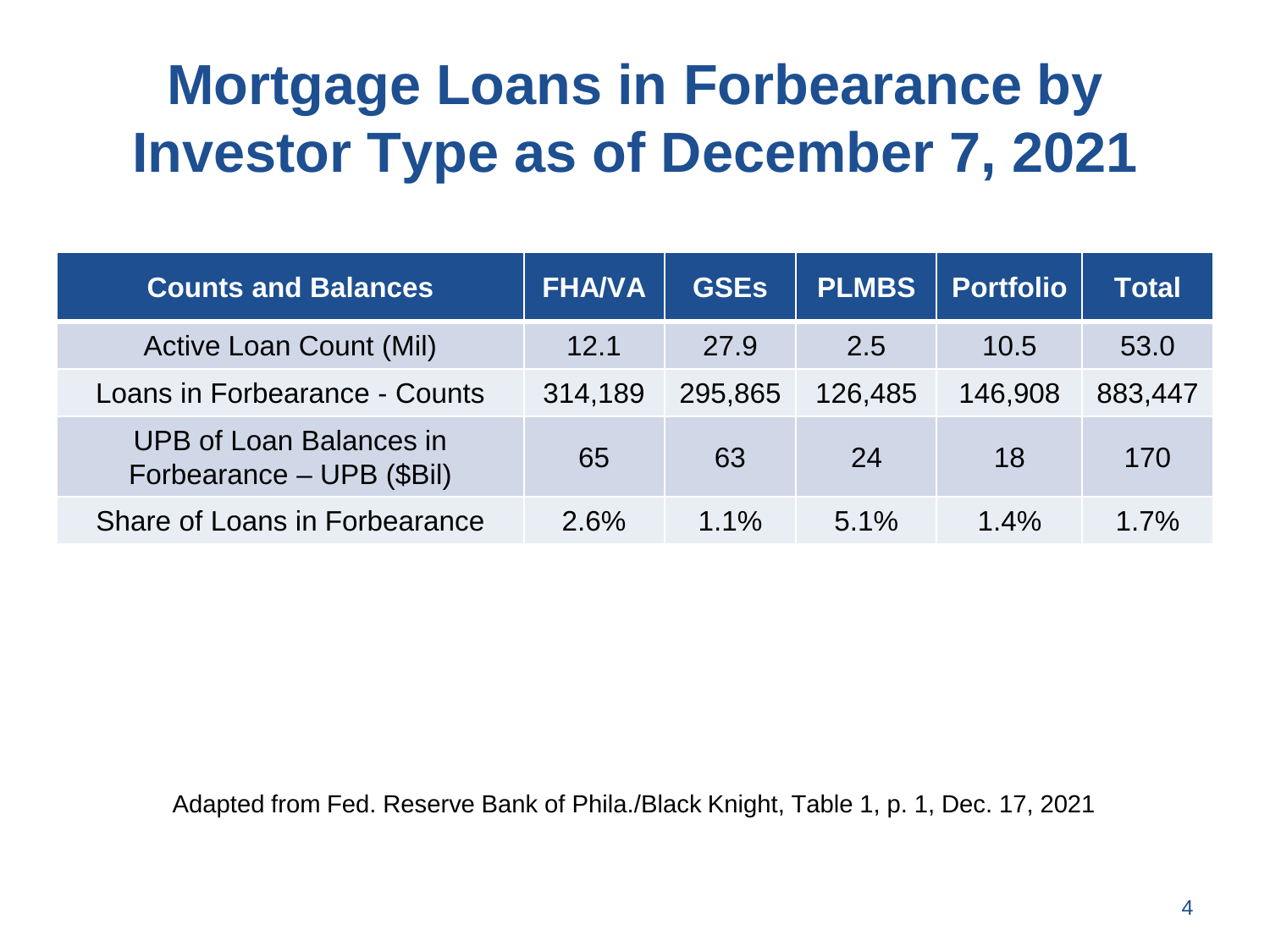#### **Projected Forbearance Exits as of December 7, 2021**



Adapted from Fed. Reserve Bank of Phila./Black Knight, Fig 1, p. 1, Dec. 17, 2021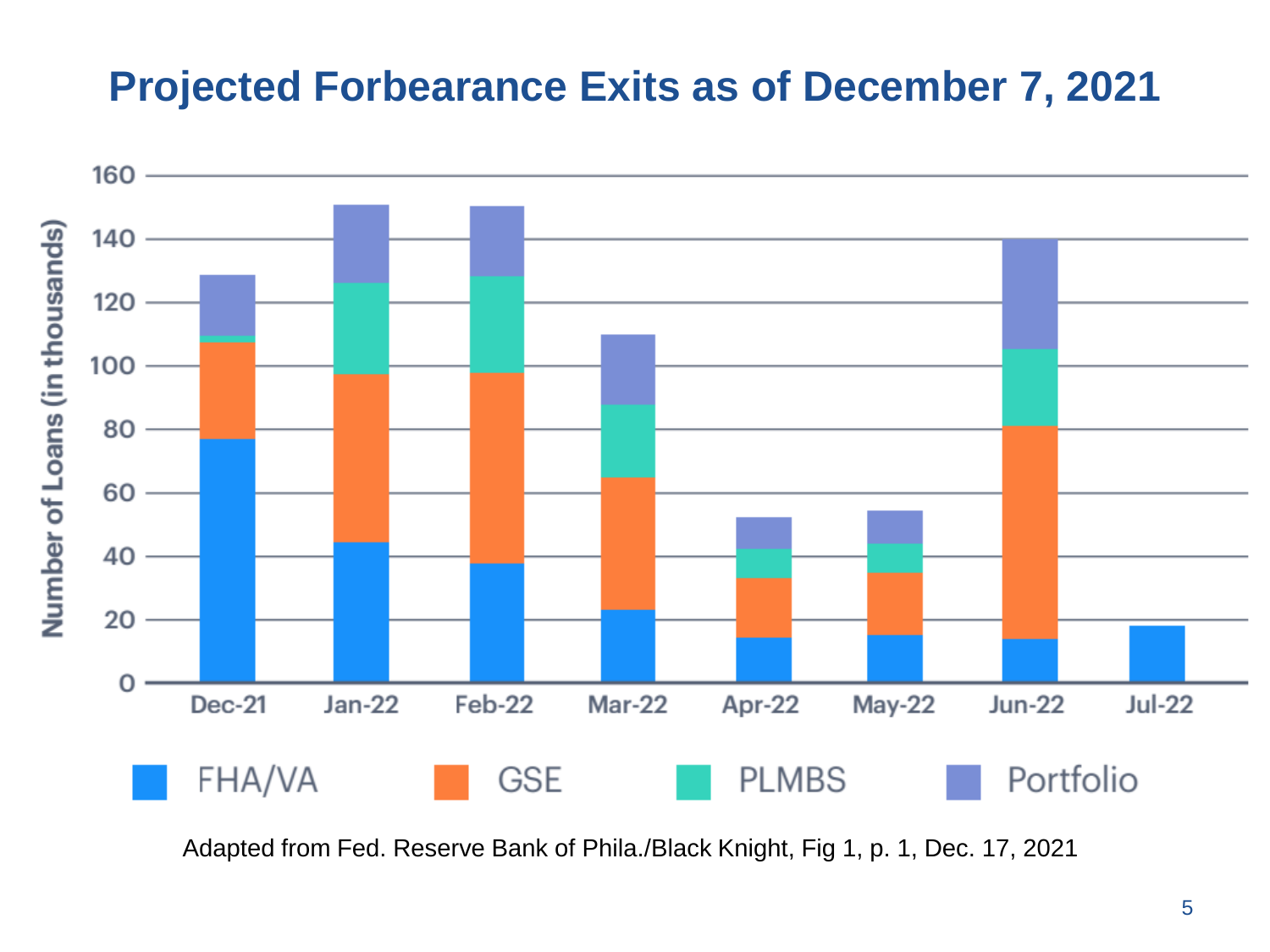# **Agenda**

- Moratoriums and forbearances
- **Post-forbearance options**
- **Loss mitigation process**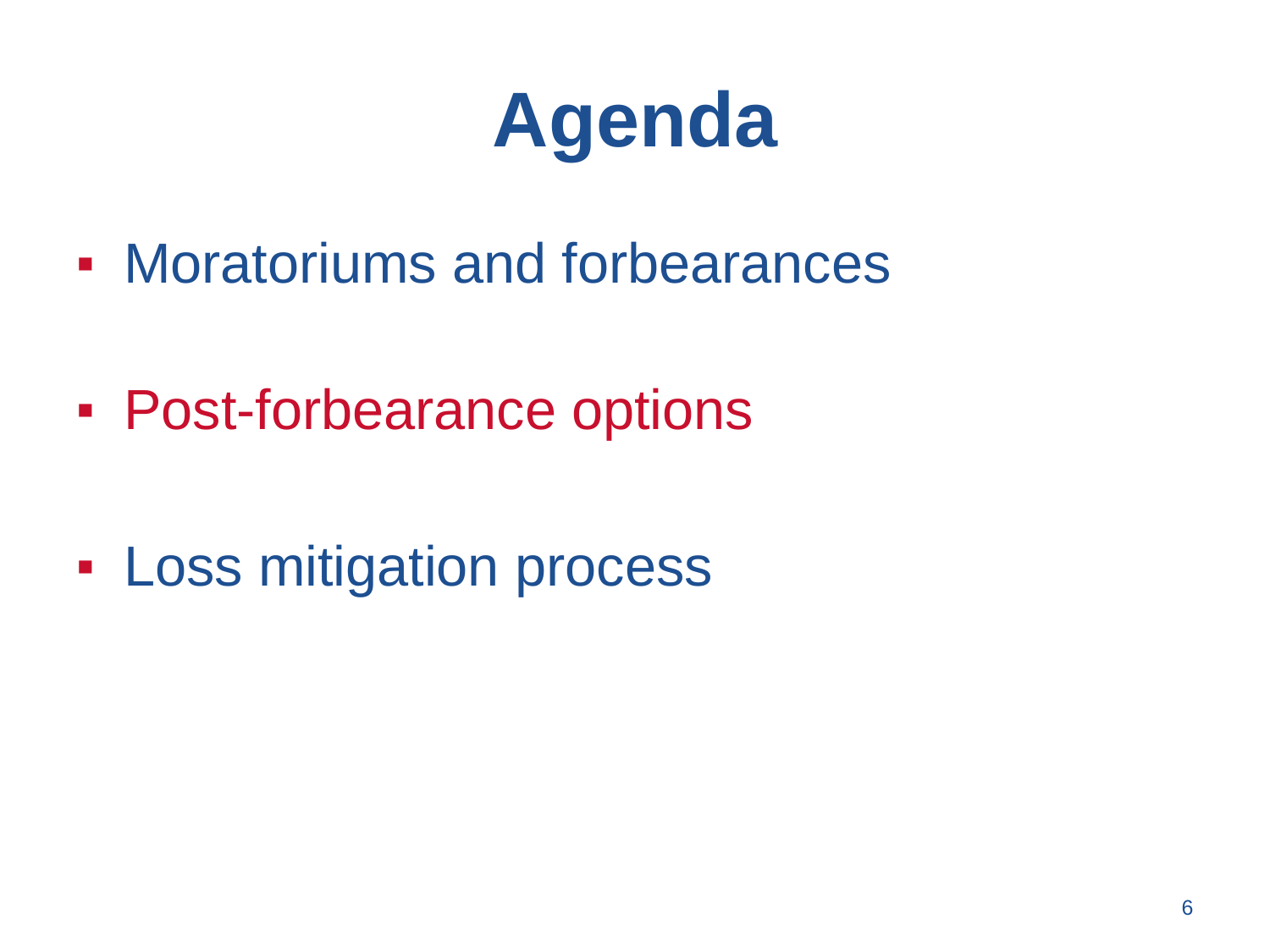# **Investor guidelines**

- **The first step is to determine the relevant investor guidelines:**  Government insurers/guarantors
	- Federal Housing Administration (FHA)
	- Veterans Administration (VA)
	- U.S. Department of Agriculture (USDA)/Rural Development (RD)
- Private label securitized loans
- Portfolio –private investor owned loans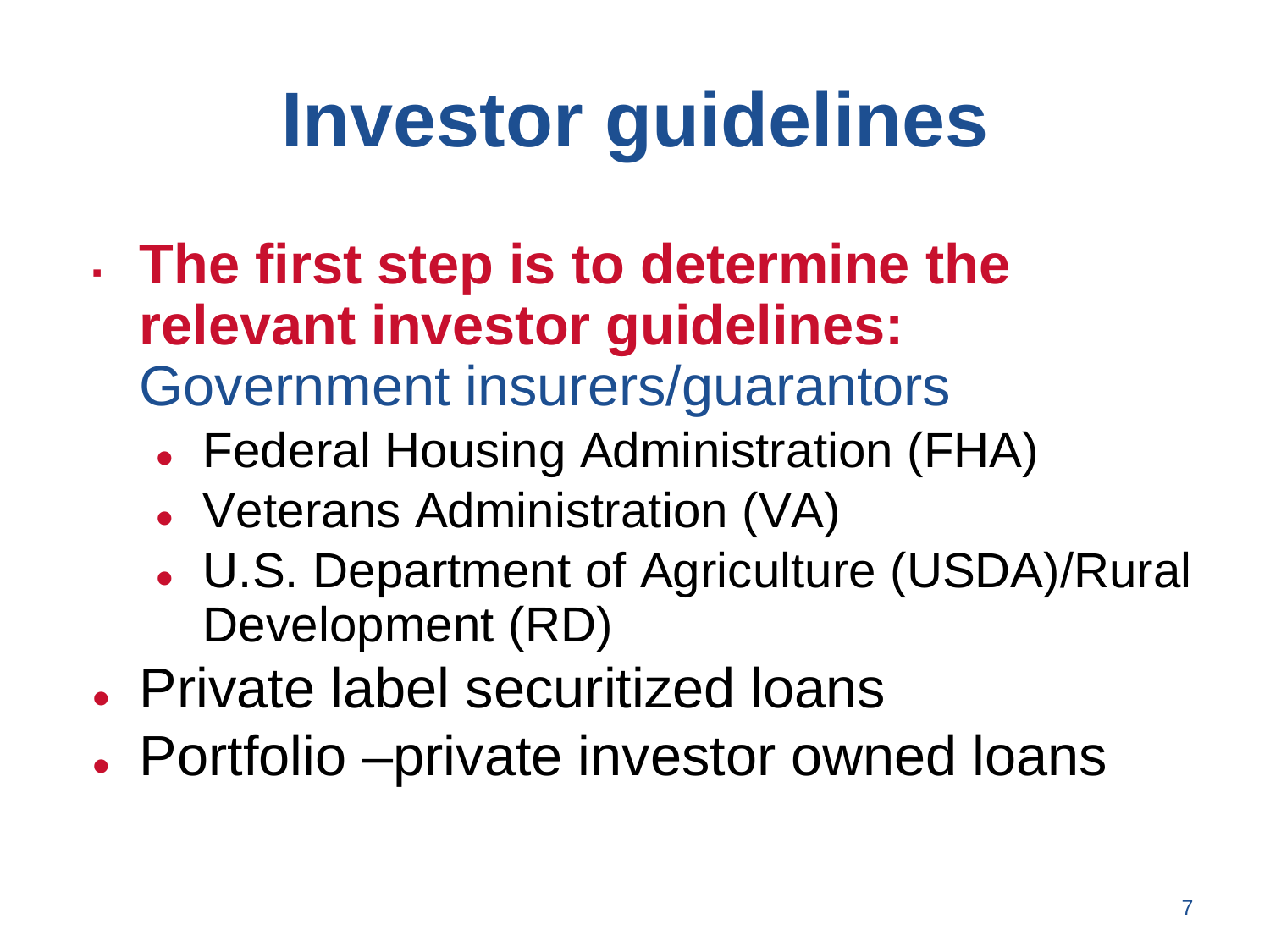#### **Resources**

▪ Updated NCLC Chart:

https://www.nclc.org/images/pdf/special\_proj [ects/covid-19/COVID19\\_Mortgage\\_Chart.pdf](https://www.nclc.org/images/pdf/special_projects/covid-19/COVID19_Mortgage_Chart.pdf)

. Updated Chapter 12.3, Mortgage Servicing and Loan Modifications

> [https://library.nclc.org/free-access-new](https://library.nclc.org/free-access-new-)chapter-homeowner-rights-during-covidpandemic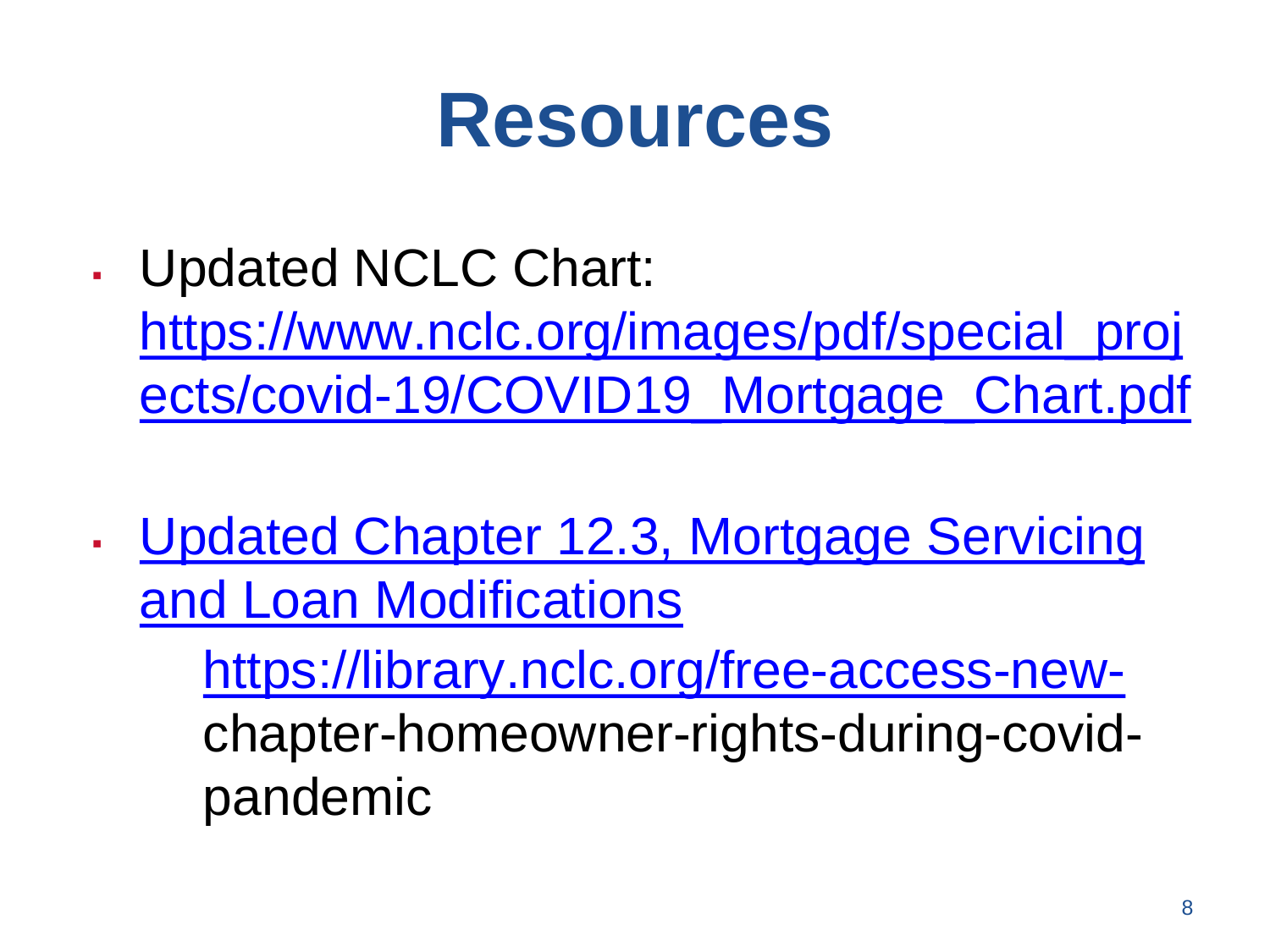#### **REFRESHER Moratoriums**

- Fannie Mae, Freddie Mac, FHA, VA, and USDA all **ended** their foreclosure moratoriums on **July 31, 2021.**
- This is different from *eviction moratoriums* that cover regaining possession of property with a mortgage on it.
	- For example, FHA's Mortgagee Letter extends the eviction moratorium through September 30, 2021.
	- "During the moratorium, a Mortgagee must not initiate or continue with an eviction **to acquire possession of the foreclosed property**."
	- CDC moratorium did not apply to foreclosures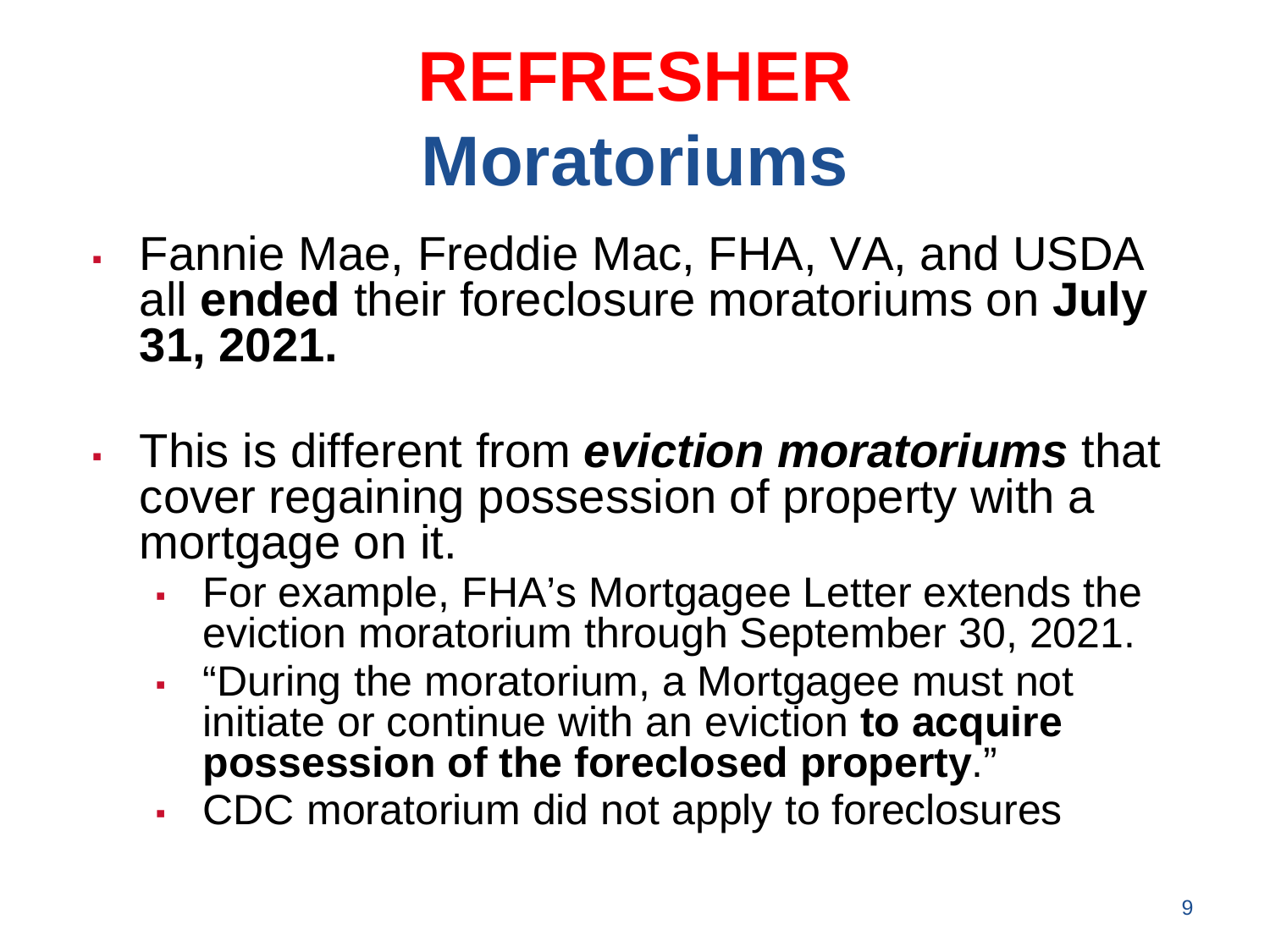### **REFRESHER: CARES Act**

- Coronavirus Aid, Relief, and Economic Security Act, Pub. L. No. 116-136
- Section [4022:](https://library.nclc.org/sec-4022-foreclosure-moratorium-and-consumer-right-request-forbearance)
	- Provides **temporary** forbearance relief for borrowers with "**federally backed mortgage loans**"
	- Short-term foreclosure moratorium (expired 2020)
	- Applies to FHA; USDA; VA; Fannie Mae & Freddie Mac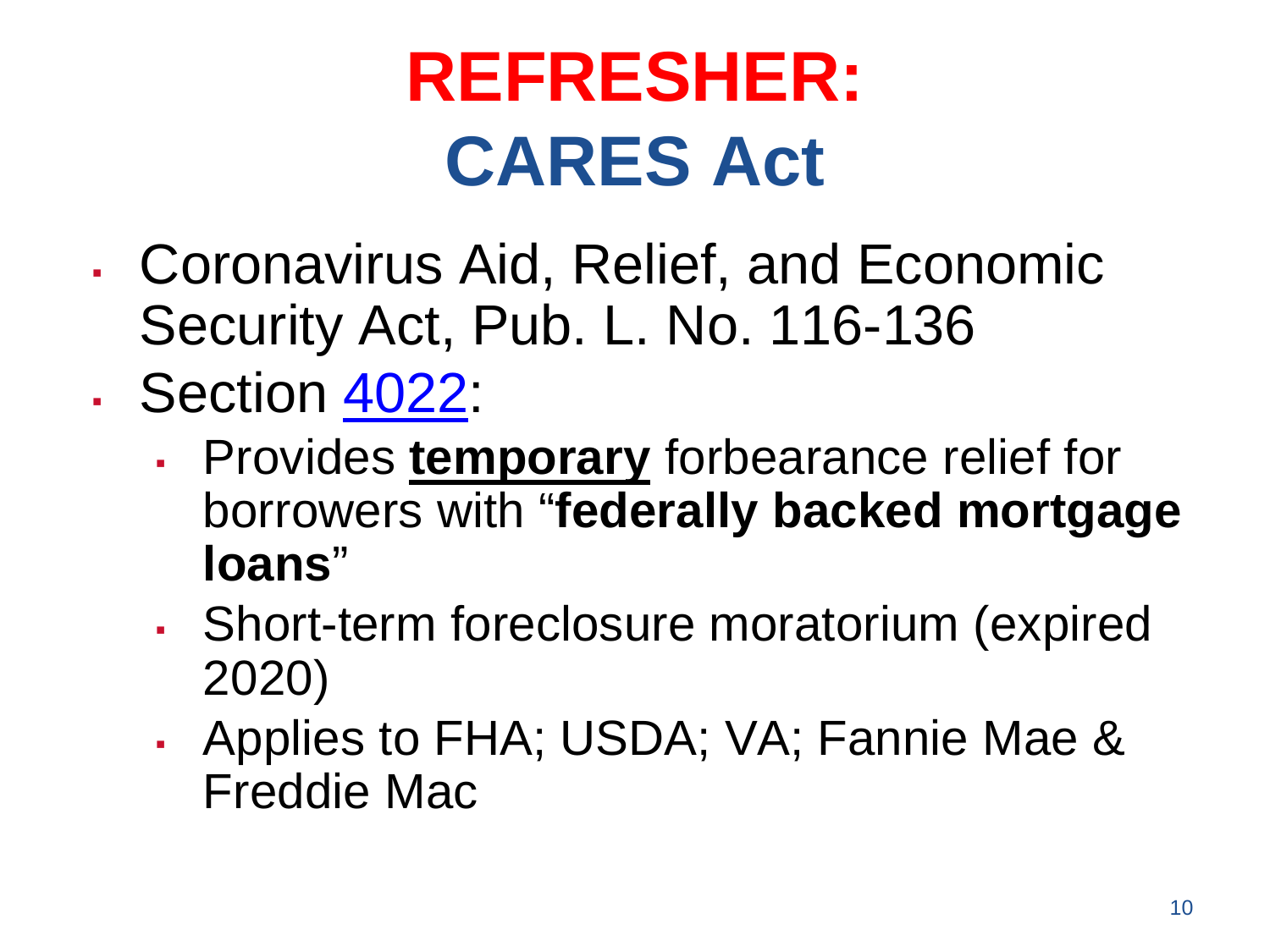### **Forbearance Deadlines**

- **Eannie Mae and Freddie Mac have never** included deadlines for starting COVID-19 forbearance plans.
- FHA/VA/USDA borrower **must request initial forbearance by the end of the COVID-19 National Emergency.**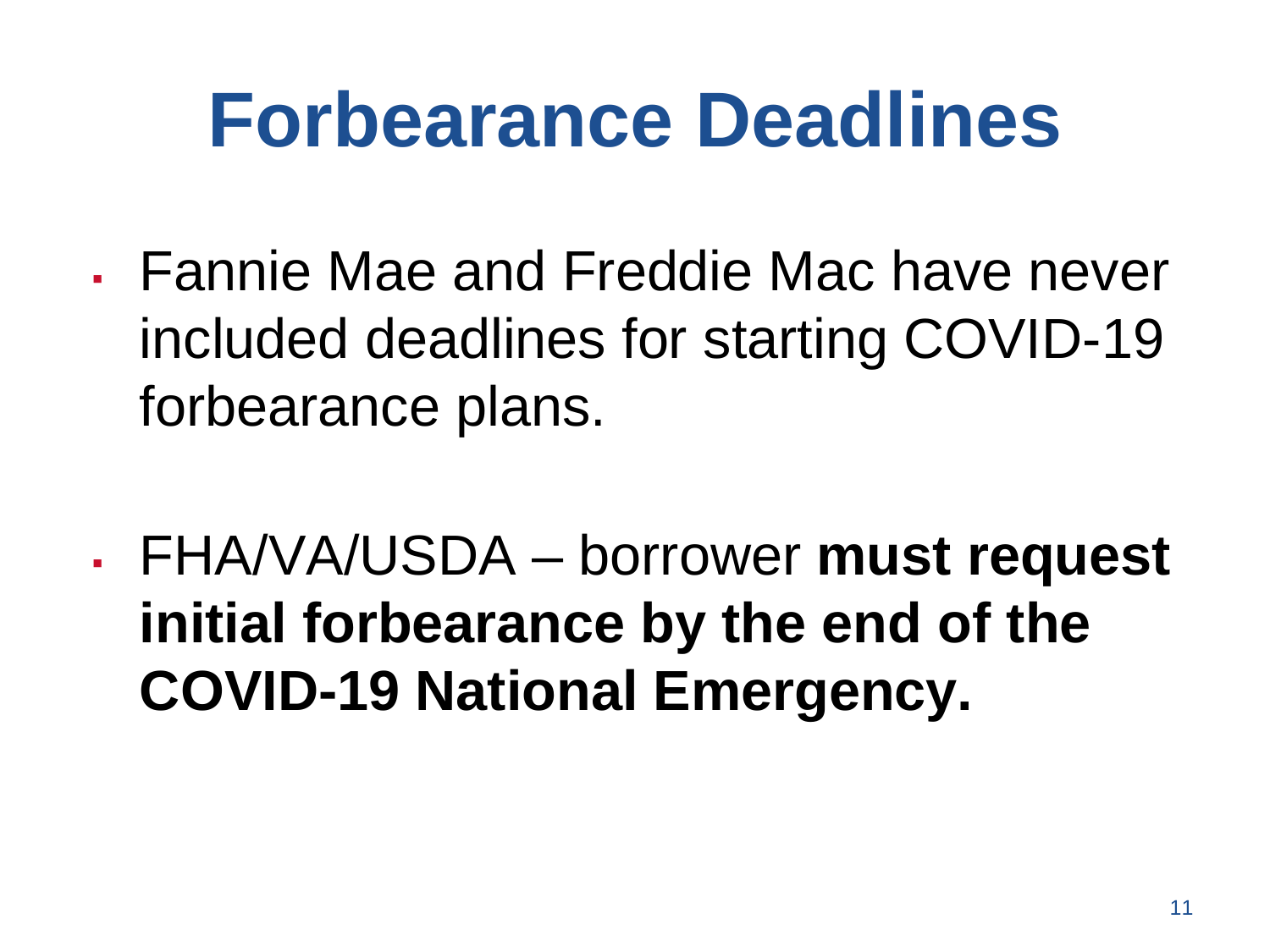# **Forbearance Limits**

- . FHA
	- [Mortgagee Letter 2021-24 e](https://www.hud.gov/sites/dfiles/OCHCO/documents/2021-24hsngml.pdf)xplains when a borrower can get a full 12 months of forbearance (see chart on page 4 of Letter and follow up discussion)
	- Depends on when entered into forbearance
- Fannie/Freddie
	- Up to 18 months if entered on or before 2/28/21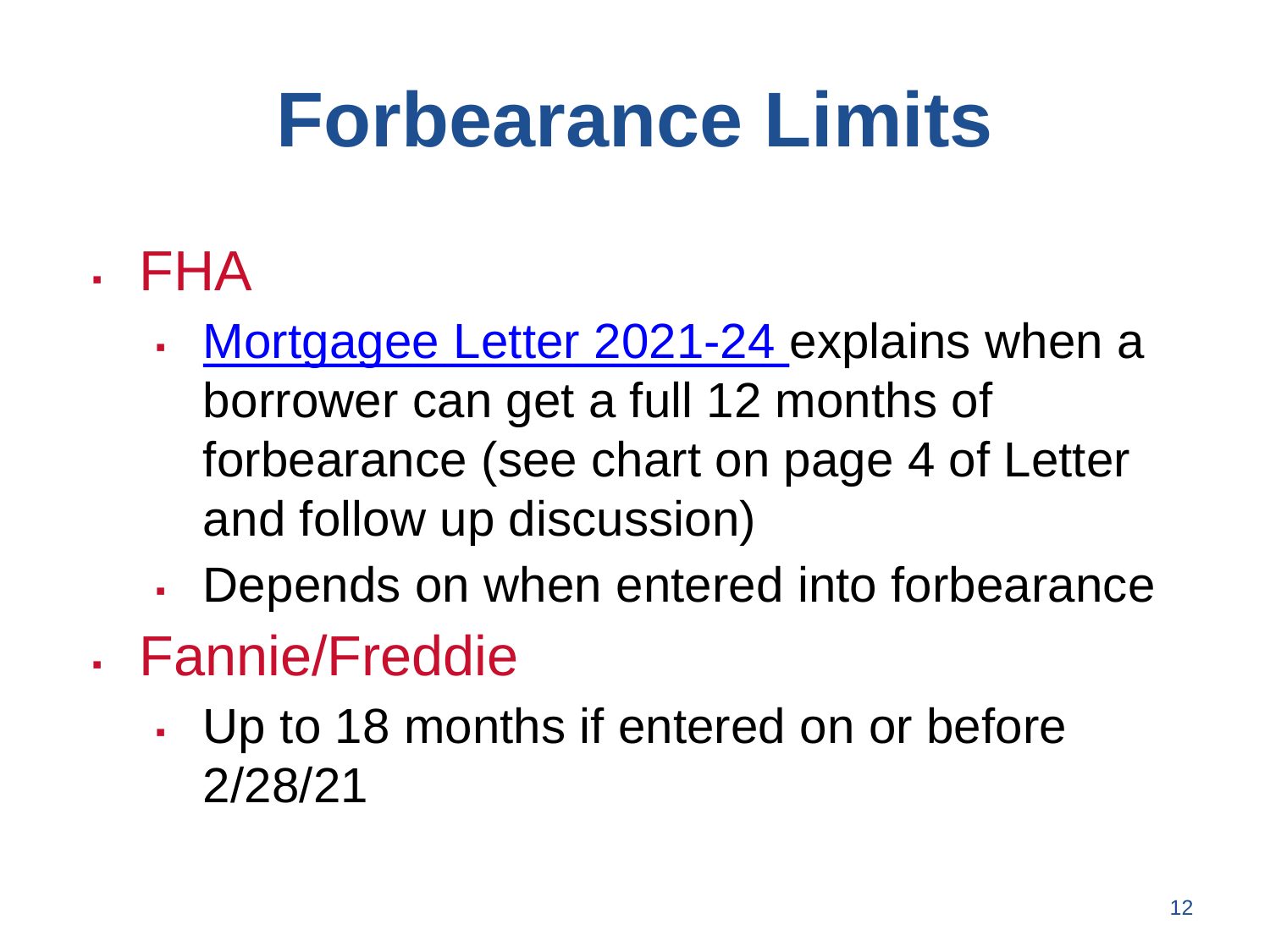### **Post-forbearance concepts**

- . Partial claims/deferrals
- . Combining partial claims with loan modifications
- . Targeted payment reductions
- Streamlined process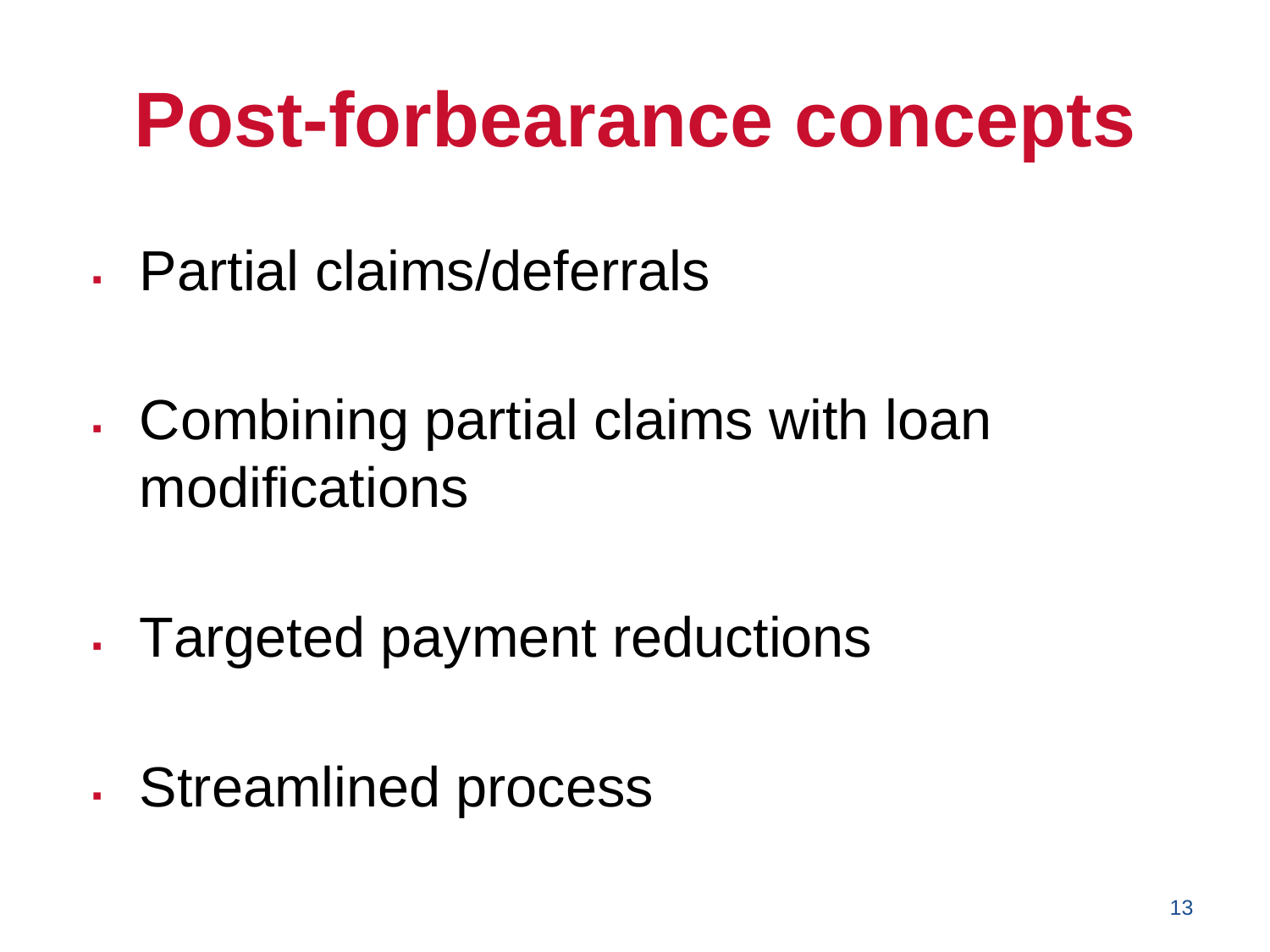

- Fannie Mae
	- [Lender Letter 2021-07](https://singlefamily.fanniemae.com/media/25121/display) (Updated 11/17/21)
	- [Lender Letter 2021-02](https://singlefamily.fanniemae.com/media/24891/display) (Updated 6/30/21)
	- **Eannie Mae Servicing Guide**
- Freddie Mac
	- [Freddie Mac Bulletin 2021-35](https://guide.freddiemac.com/app/guide/bulletin/2021-35)
	- [Freddie Mac Bulletin 2021-24](https://guide.freddiemac.com/app/guide/bulletin/2021-24)
	- [Freddie Mac Bulletin 2021-8](https://guide.freddiemac.com/app/guide/bulletin/2021-8)
	- **· [Freddie Mac Seller/Servicer Guide](https://guide.freddiemac.com/app/guide/home)**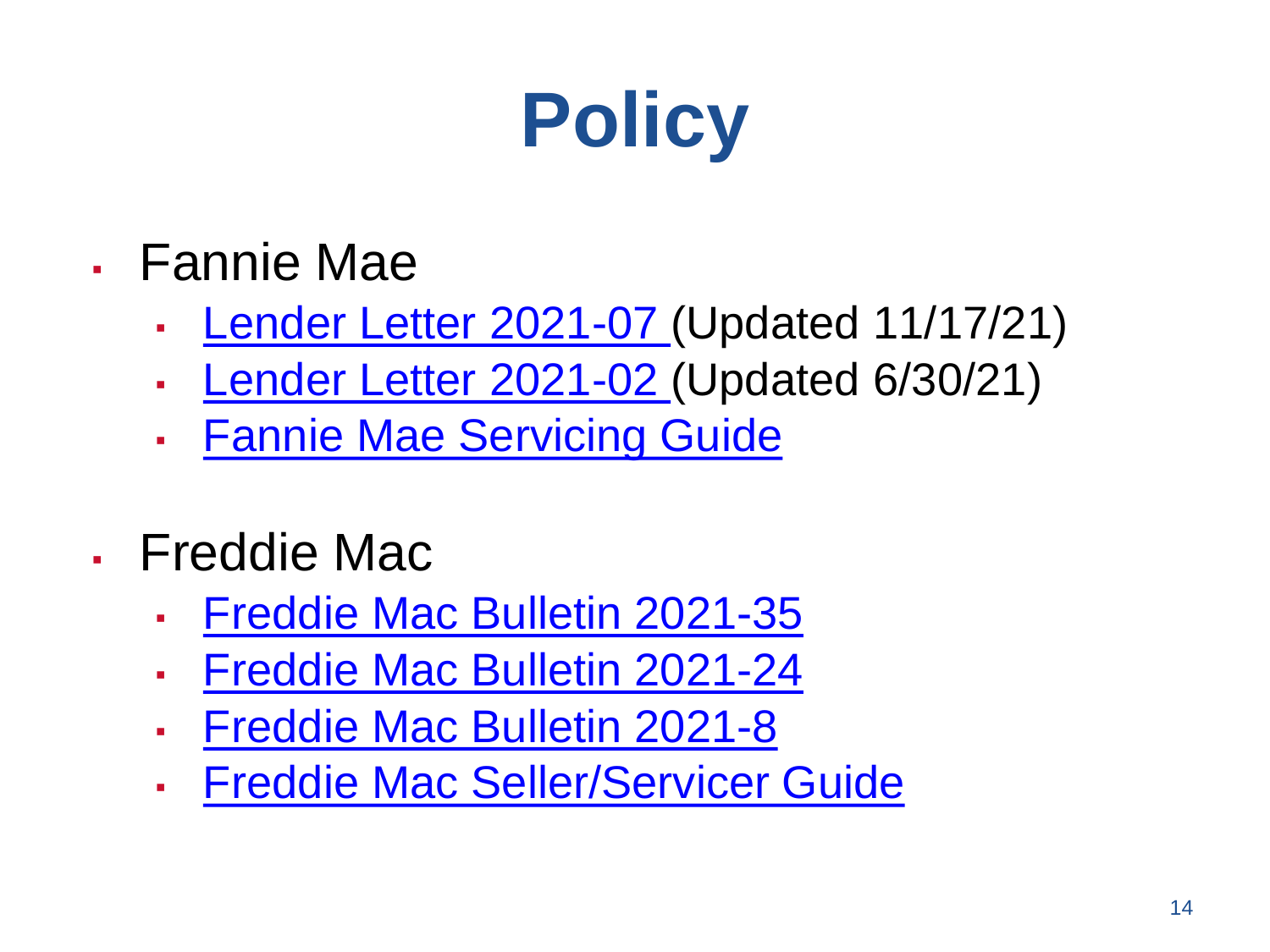### **Fannie Mae and Freddie Mac**

. Fannie:

[https://www.knowyouroptions](https://www.knowyouroptions.com/loanlookup) .com/loanlookup

. Freddie: [https://ww3.freddiemac.com/l](https://ww3.freddiemac.com/loanlookup/) oanlookup/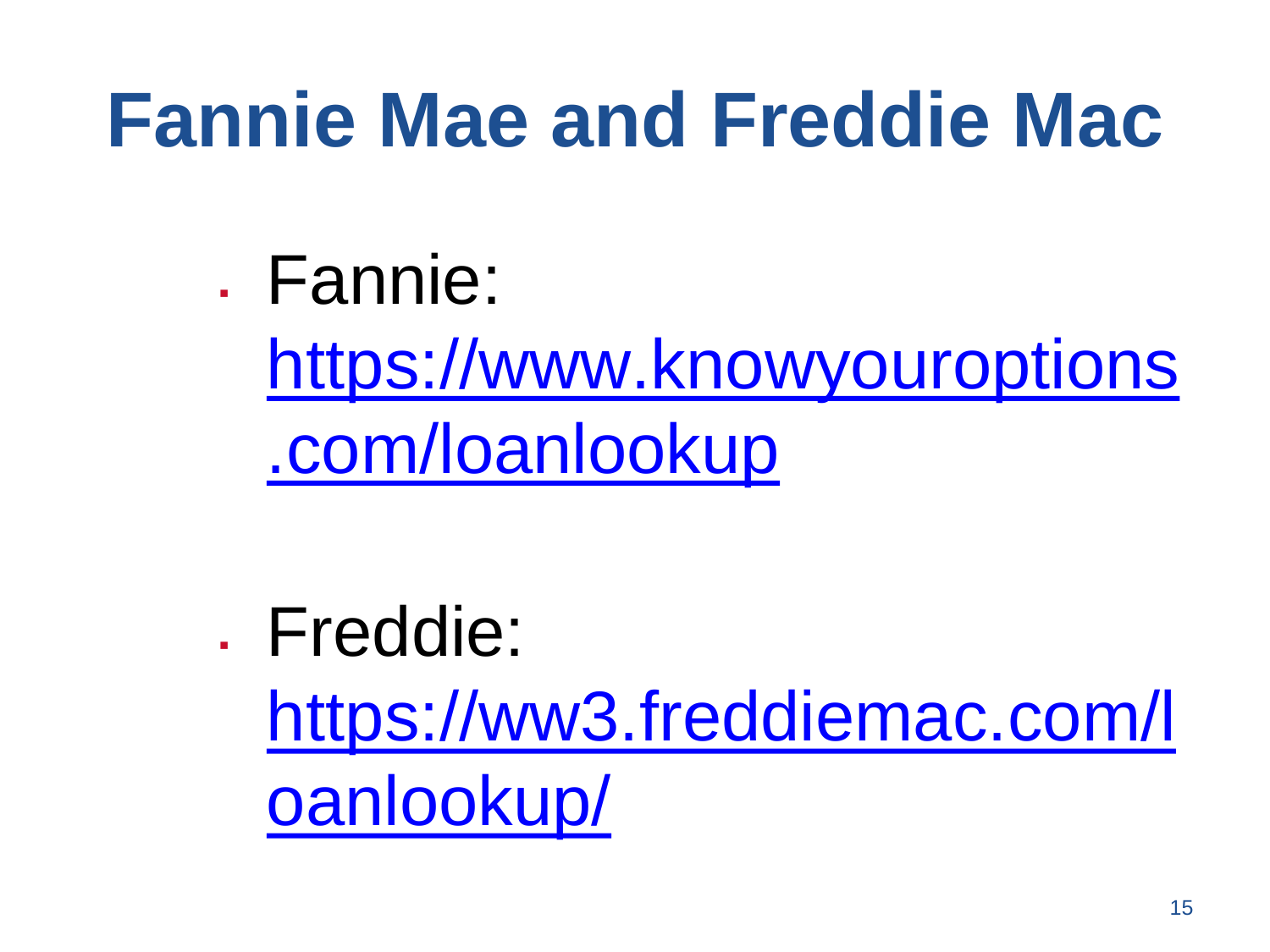### **Fannie Mae and Freddie Mac Waterfall** *if can't reinstate*

- 1. COVID-19 Payment Deferral
- 2. Flex Modification (in accordance with the requirements described in Bulletin 2020-7, if applicable)
- . 3. Standard Short Sale
- 4. Standard Deed-in-Lieu of Foreclosure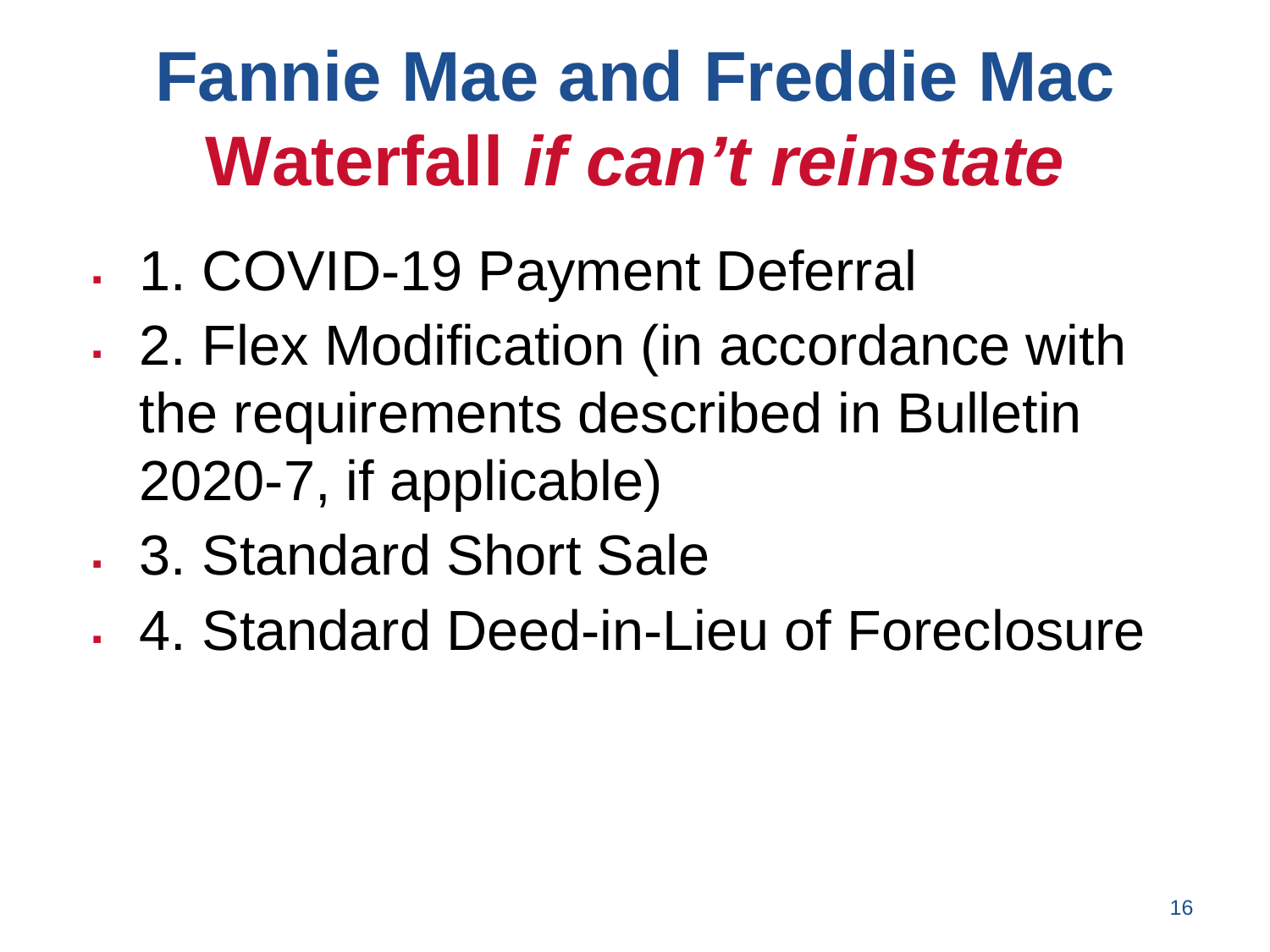# **Fannie and Freddie COVID-19 Payment Deferral**

- For borrowers who have resolved a temporary hardship and can resume their monthly contractual payments but cannot afford either a full reinstatement or repayment plan to bring the loan current.
- Fannie Mae Lender Letter [LL-2020-07;](https://singlefamily.fanniemae.com/media/22916/display) [2021-07](https://singlefamily.fanniemae.com/media/25121/display)
- Freddie Mac Bulletin [2020-15;](https://guide.freddiemac.com/app/guide/bulletin/2020-15) [2021-8](https://guide.freddiemac.com/app/guide/bulletin/2021-8)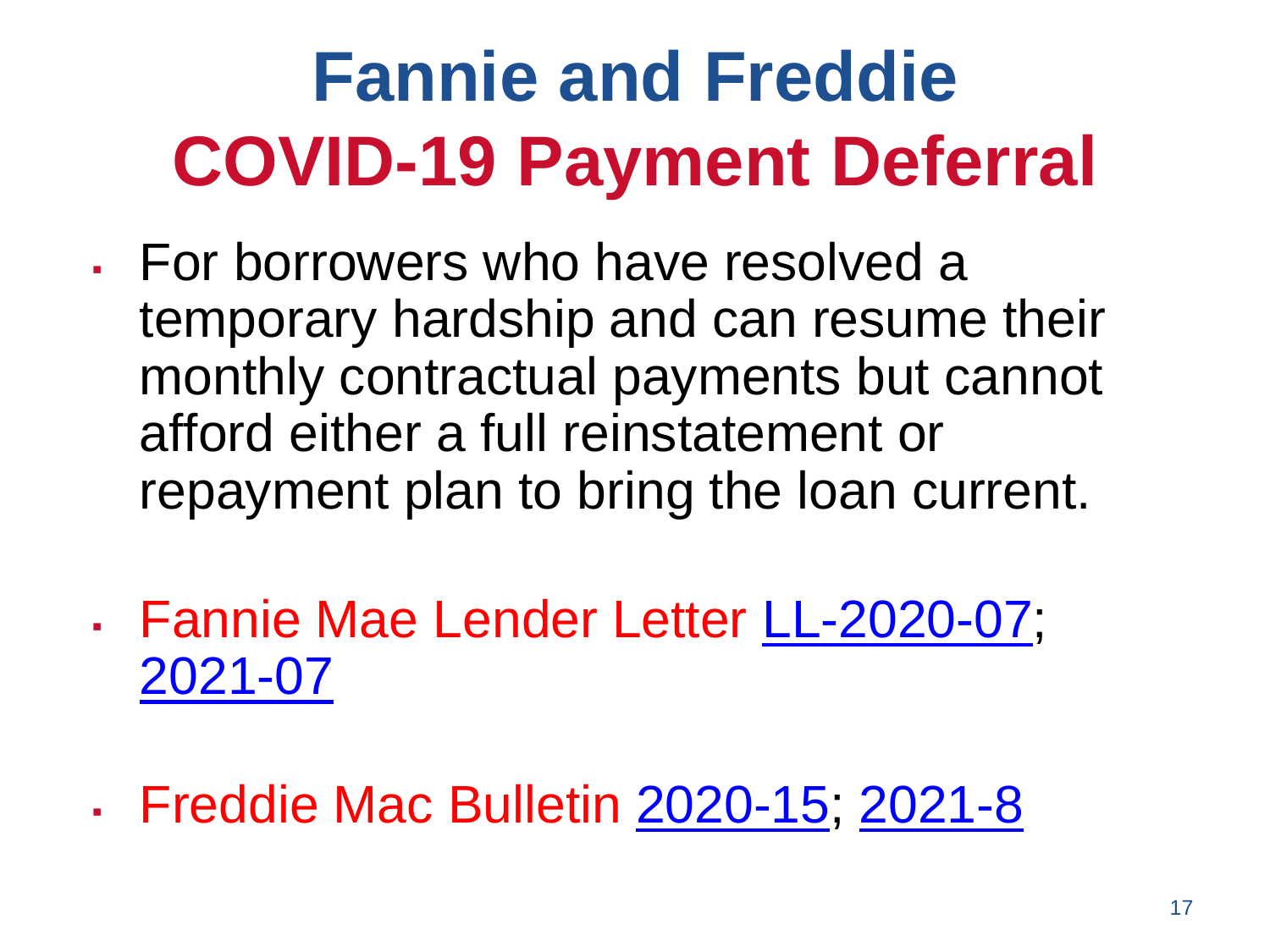# **Deferral Terms**

- How the deferral works
	- Up to 18 months of payments deferred
	- . Non-interest bearing balance
	- Includes principal and interest payment and escrow *advances* (not shortages)
	- Accrued and unpaid late fees waived
	- Due at maturity, or upon the sale, transfer, refinance or payoff
	- All other terms of the mortgage loan must remain unchanged.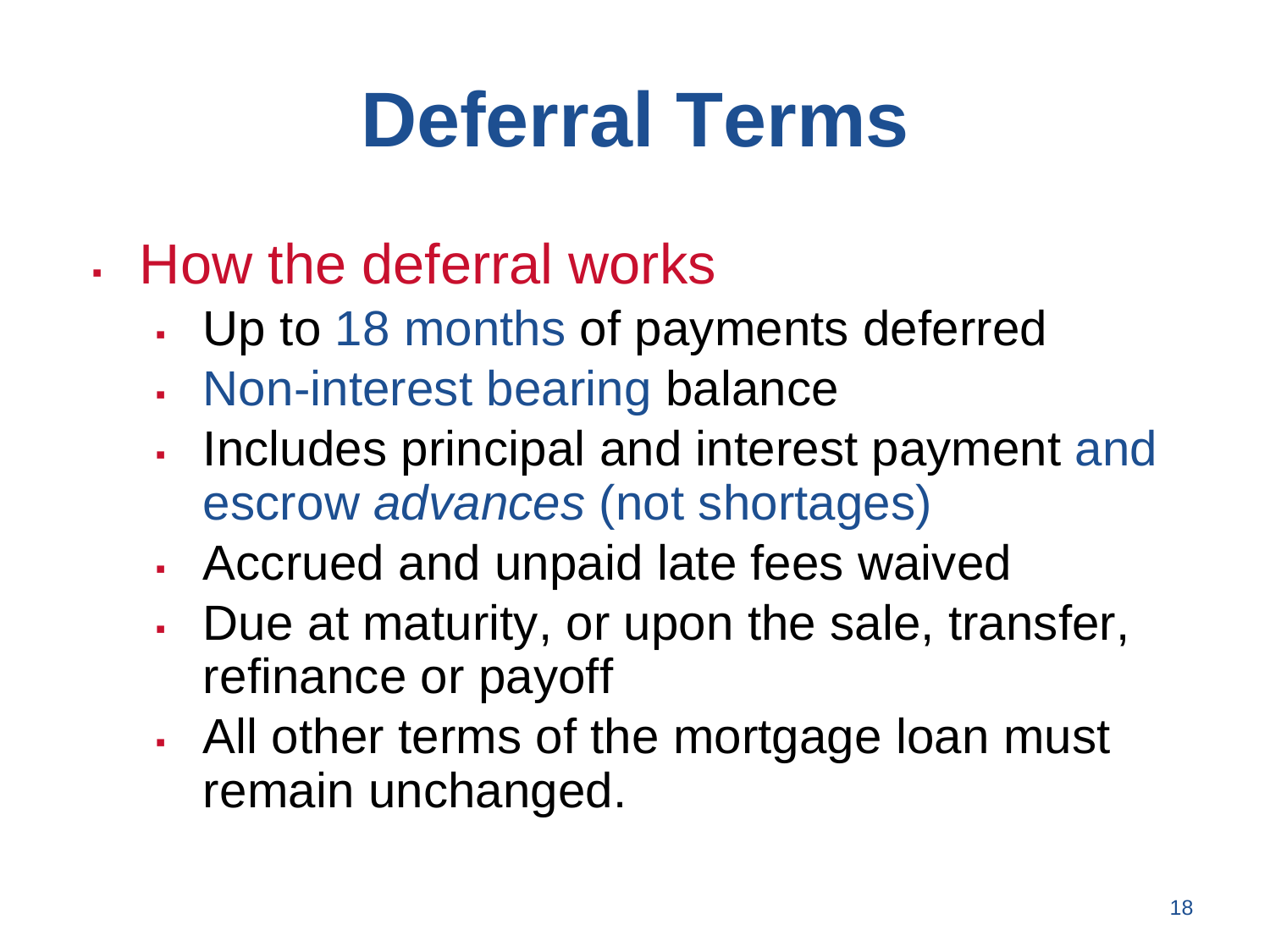# **Deferral Requirements**

- Current or less than 2 months delinquent as of March 1, 2020 *and*
- . 1 to 18 months delinquent
- . No limit on number of deferrals-- but only up to 18 months can be deferred
	- Get 18 months if in forbearance as of February 28, 2021 - otherwise 12

*\*Can always ask for an exception*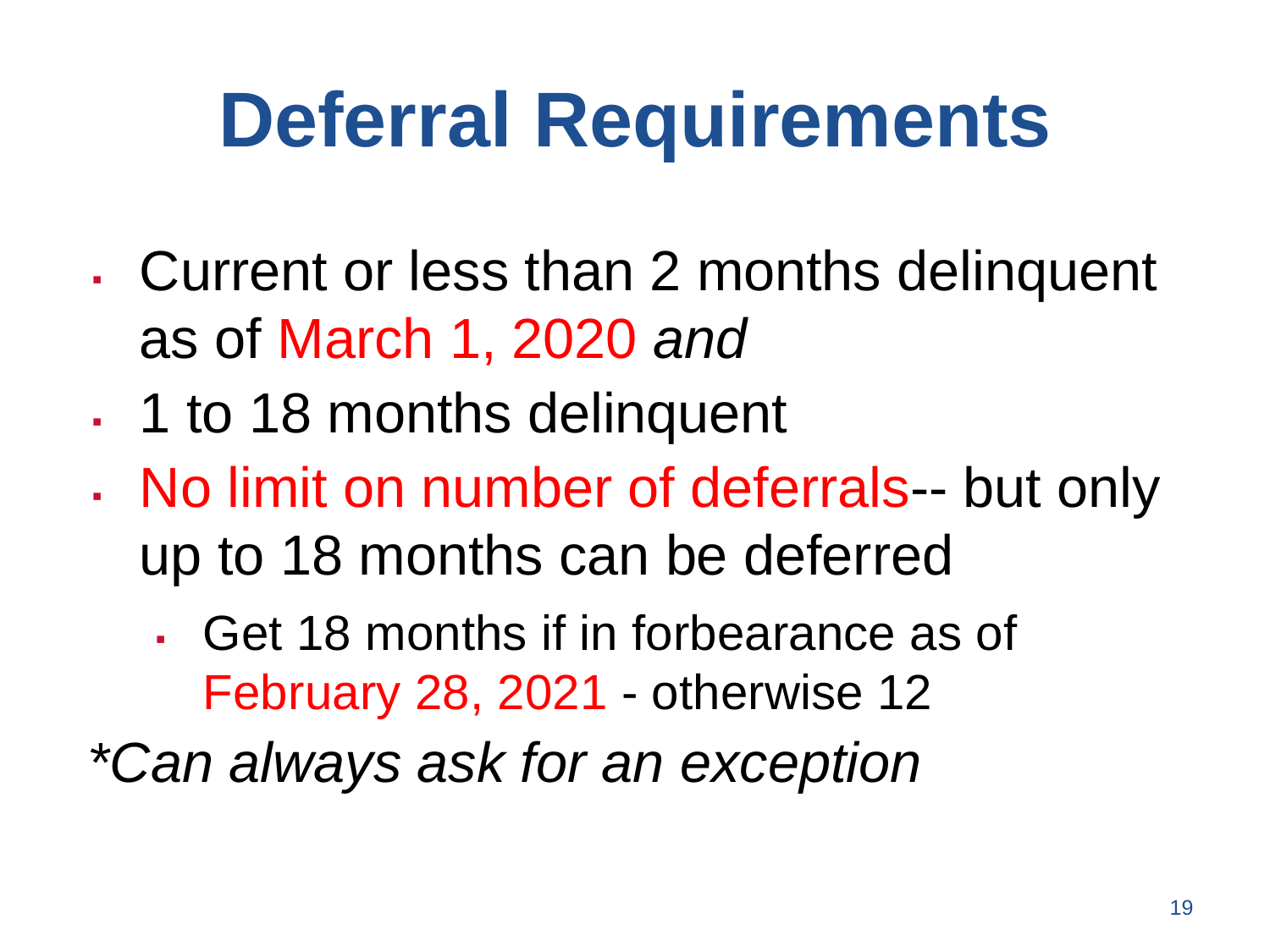#### **Escrow**

- . Escrow advances can be deferred
- Escrow shortages:
	- **As of March 1, 2022:** servicers required to perform an escrow analysis when evaluating eligibility for a COVID-19 payment deferral or a Fannie Mae Flex Modification for COVID-19 impacted borrowers Letter [LL-2021-27](https://www.tenaco.com/wp-content/uploads/2021/11/Fannie-Mae-Update-to-Lender-Letter-2021-07-11-17-21.pdf) (Nov. 17, 2021)
	- Must offer repayment over 60 months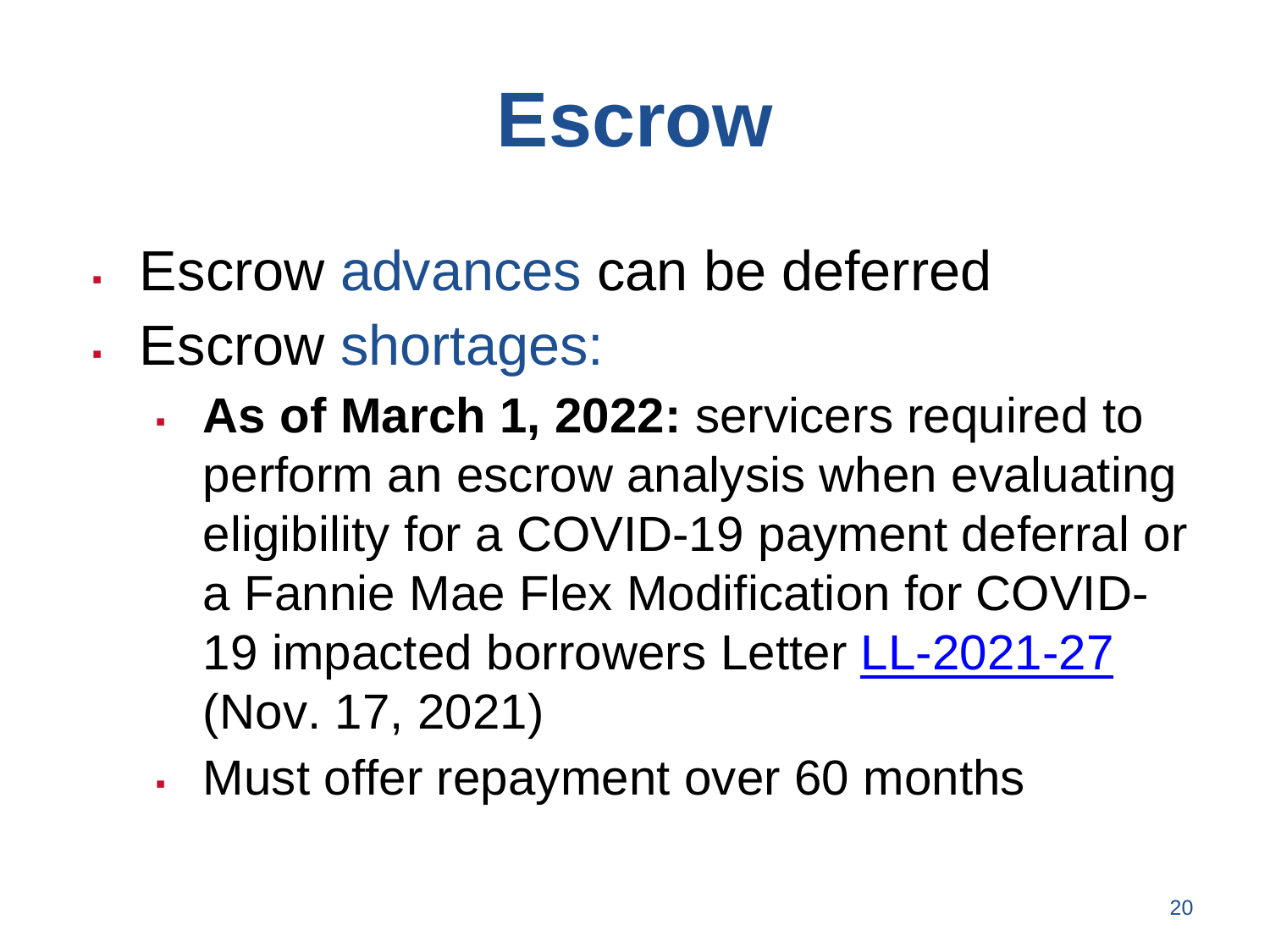# **Deferral Solicitation Timelines**

- $\blacksquare$  If no contact with borrower  $=$  Blind Offer
	- Must solicit the Borrower to offer a COVID-19 Payment Deferral within 15 days after the expiration of the forbearance plan if:
		- mortgage was current or  $<$  31 days delinquent as of March 1, 2020 and
		- not otherwise excluded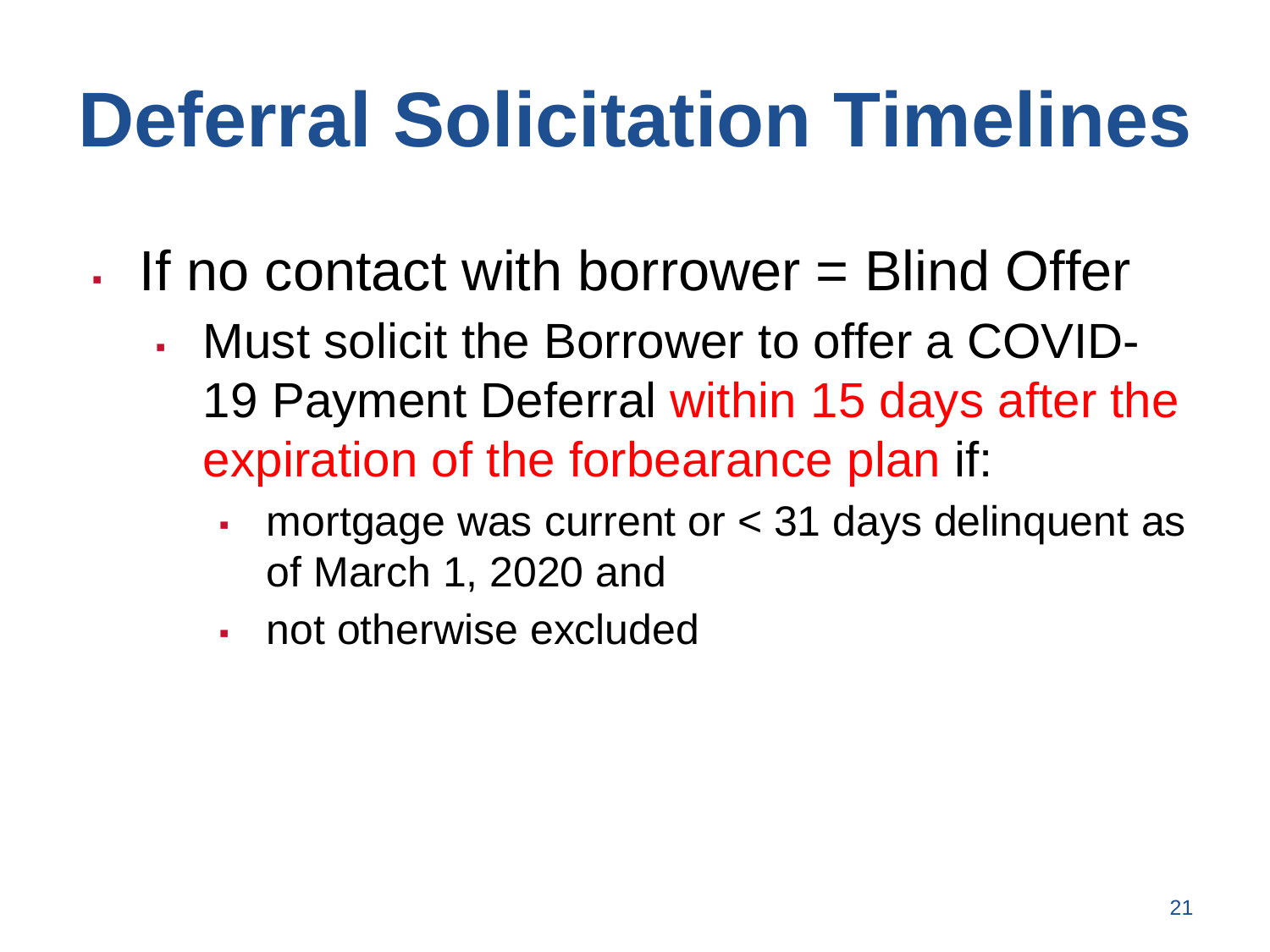# **Deferral Timelines**

Servicer:

- Must complete COVID-19 Payment Deferral in the same month it determines the Borrower is eligible.
- Must send Agreement within 5 days of approval.
- If borrower is more than18 months behind when applies, must make payment or go to Flex Mod – only 18 months can be deferred
- If not eligible, must review for all loss mit. Options – Flex Mod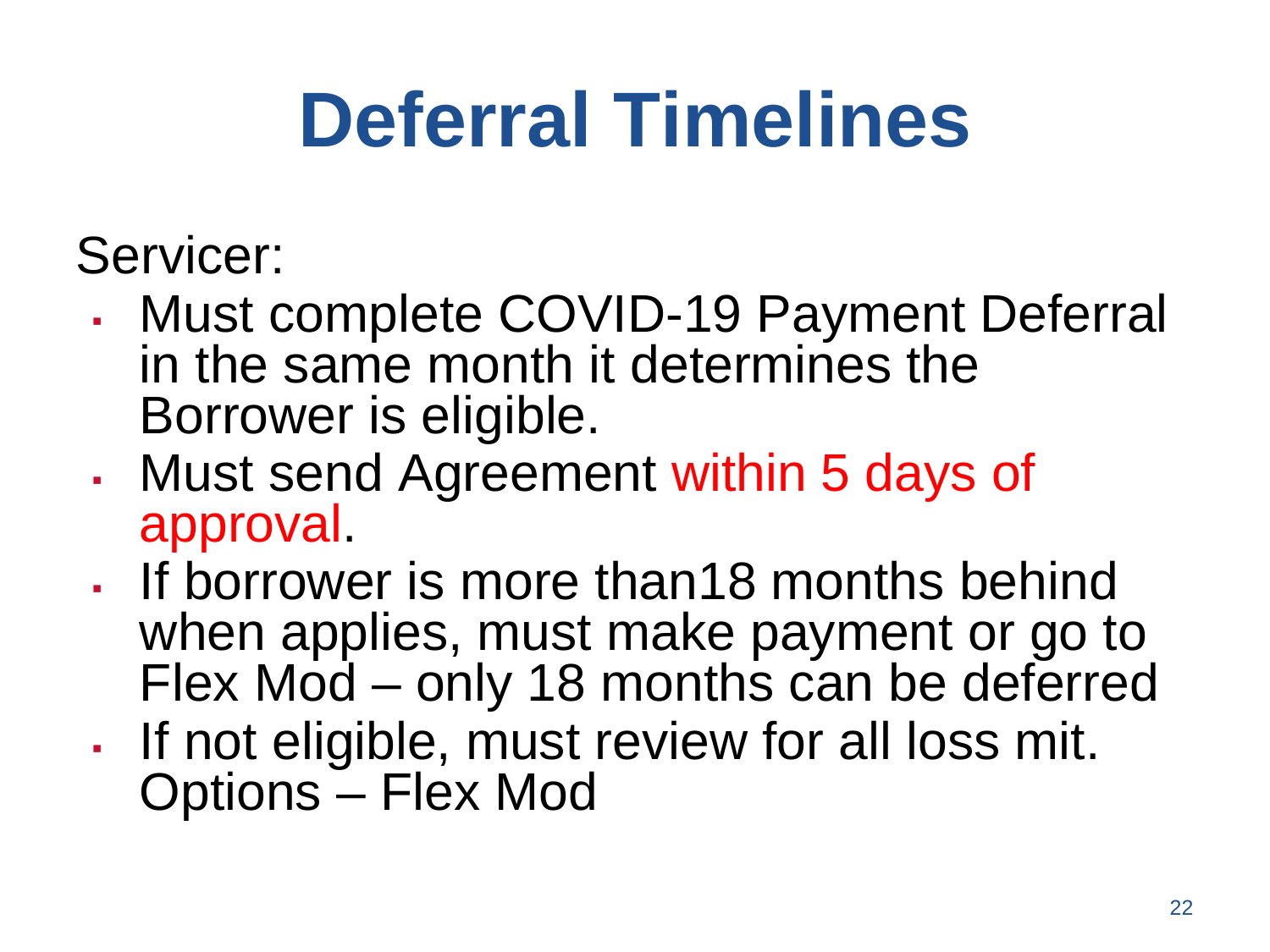# **Effect on HAMP**

\*\* If in good standing in a HAMP modification when enter forbearance and transitions directly to COVID-19 Payment Deferral, will not lose good standing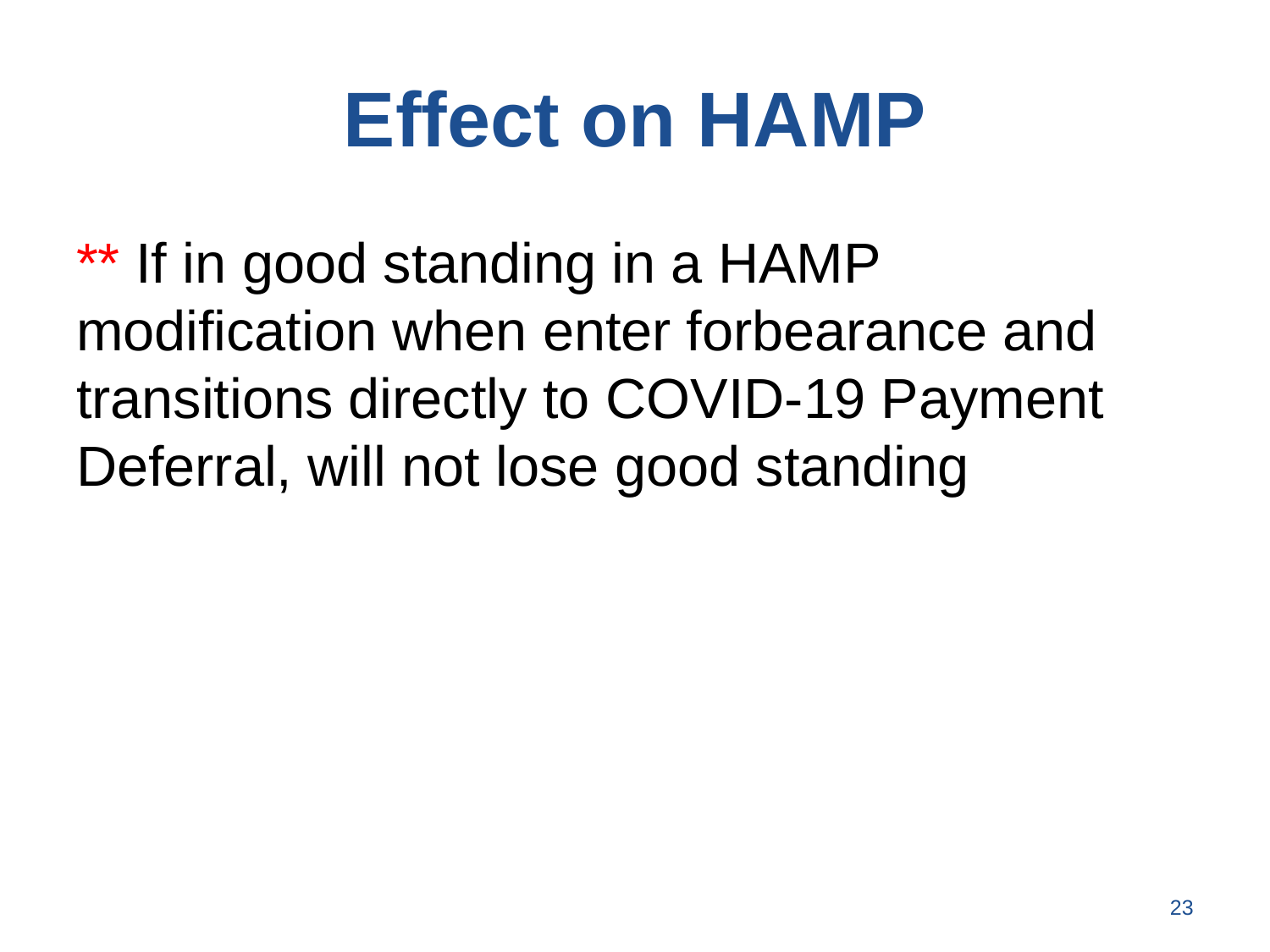### **Deferral? – The Big Question in Mediation**

- Can the borrower afford to resume preforbearance payments?
	- Who decides?
	- What are the standards?
	- What happens if decision to accept deferral turns out to be wrong?
	- **What is risk/impact of rejecting a deferral?**
	- **Same issues for FHA, VA, USDA guaranteed** programs
	- What about V-HAP funds?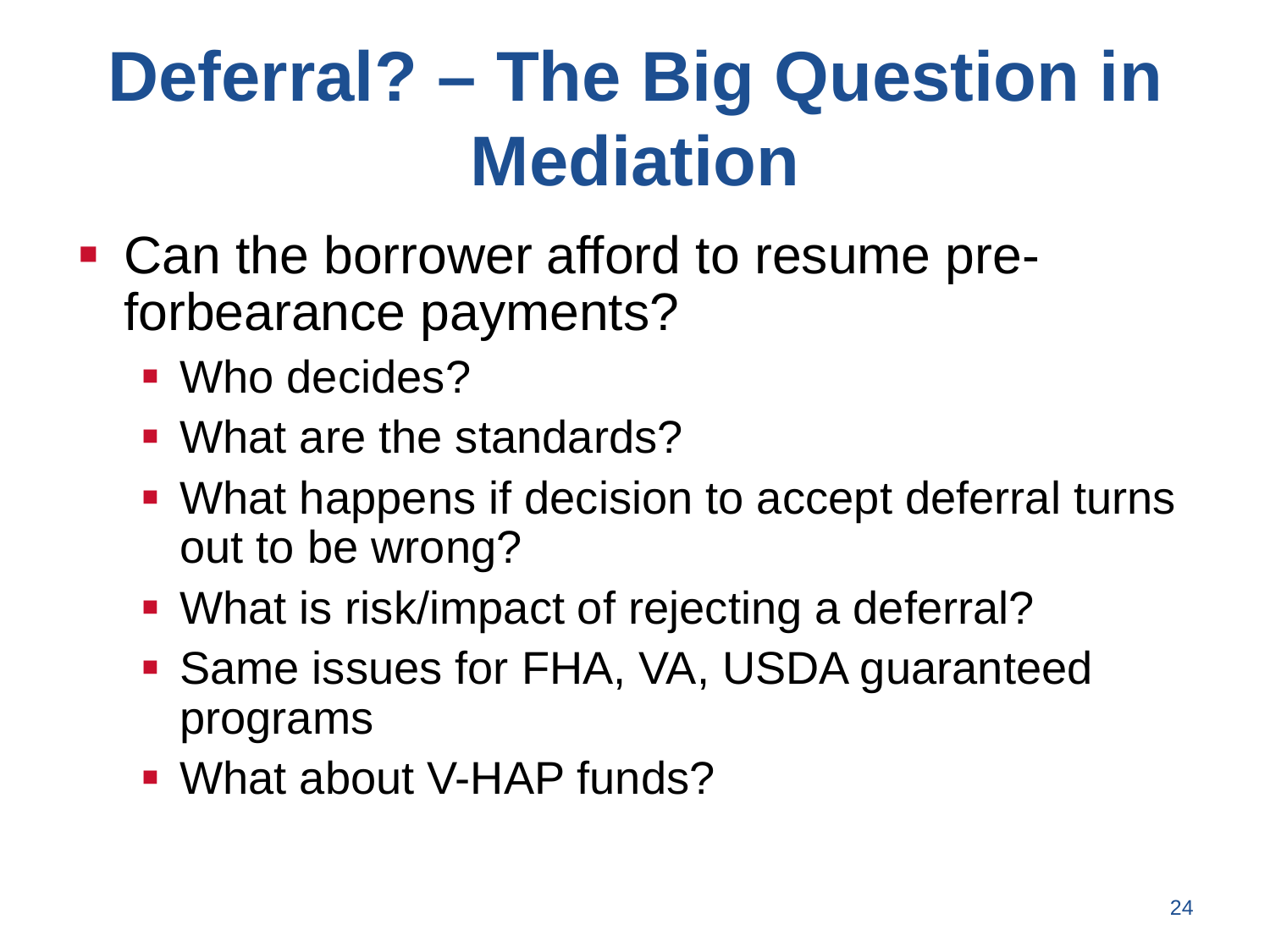# **[Flex Modification](https://servicing-guide.fanniemae.com/THE-SERVICING-GUIDE/Part-D-Providing-Solutions-to-a-Borrower/Subpart-D2-Assisting-a-Borrower-Who-is-Facing-Default-or/Chapter-D2-3-Fannie-Mae-s-Home-Retention-and-Liquidation/Section-D2-3-2-Home-Retention-Workout-Options/D2-3-2-06-Fannie-Mae-Flex-Modification/1042575201/D2-3-2-06-Fannie-Mae-Flex-Modification-09-18-2018.htm)**

- **Uniform terms (program uses same fixed** interest rate for all mods; same repayment term extension for all mods)
- **Minimal reliance on individual borrower** information
- One basic waterfall (five steps)
- **Just one variation in part of 5th step: for** borrowers who submit an application before loan is 90 days delinquent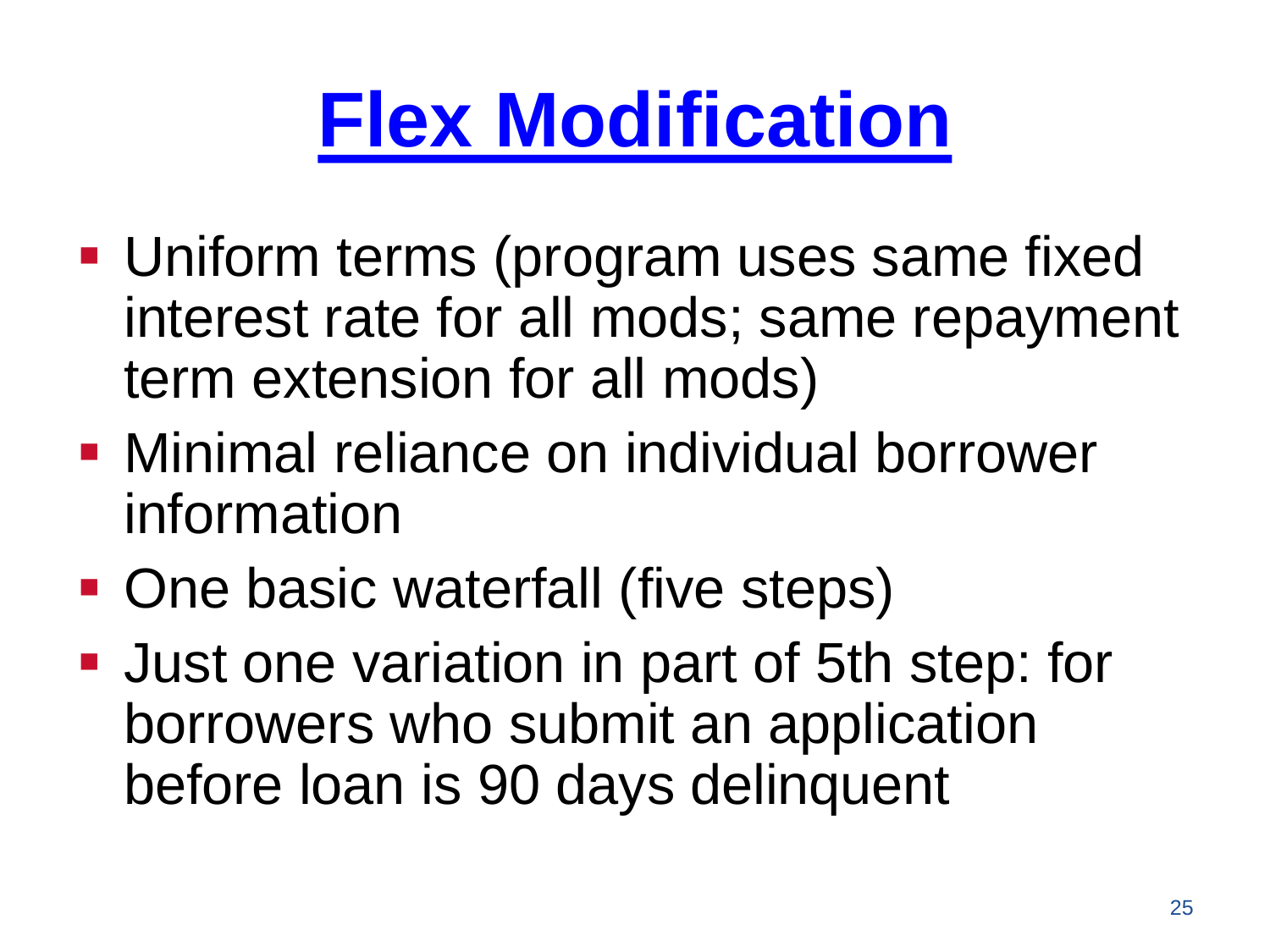# **Basic Flex Mod Waterfall**

**Five Steps** (*See* Fannie Mae LL 2016-06 pp. 4-6)

- 1. Capitalize arrears
- 2. Set fixed interest rate
	- Generally set at current Standard GSE Mod Rate (3.55% as of 1/27/22) unless below 80% LTV
- 3. Extend term to 480 months always
- 4. Principal forbearance (in two stages)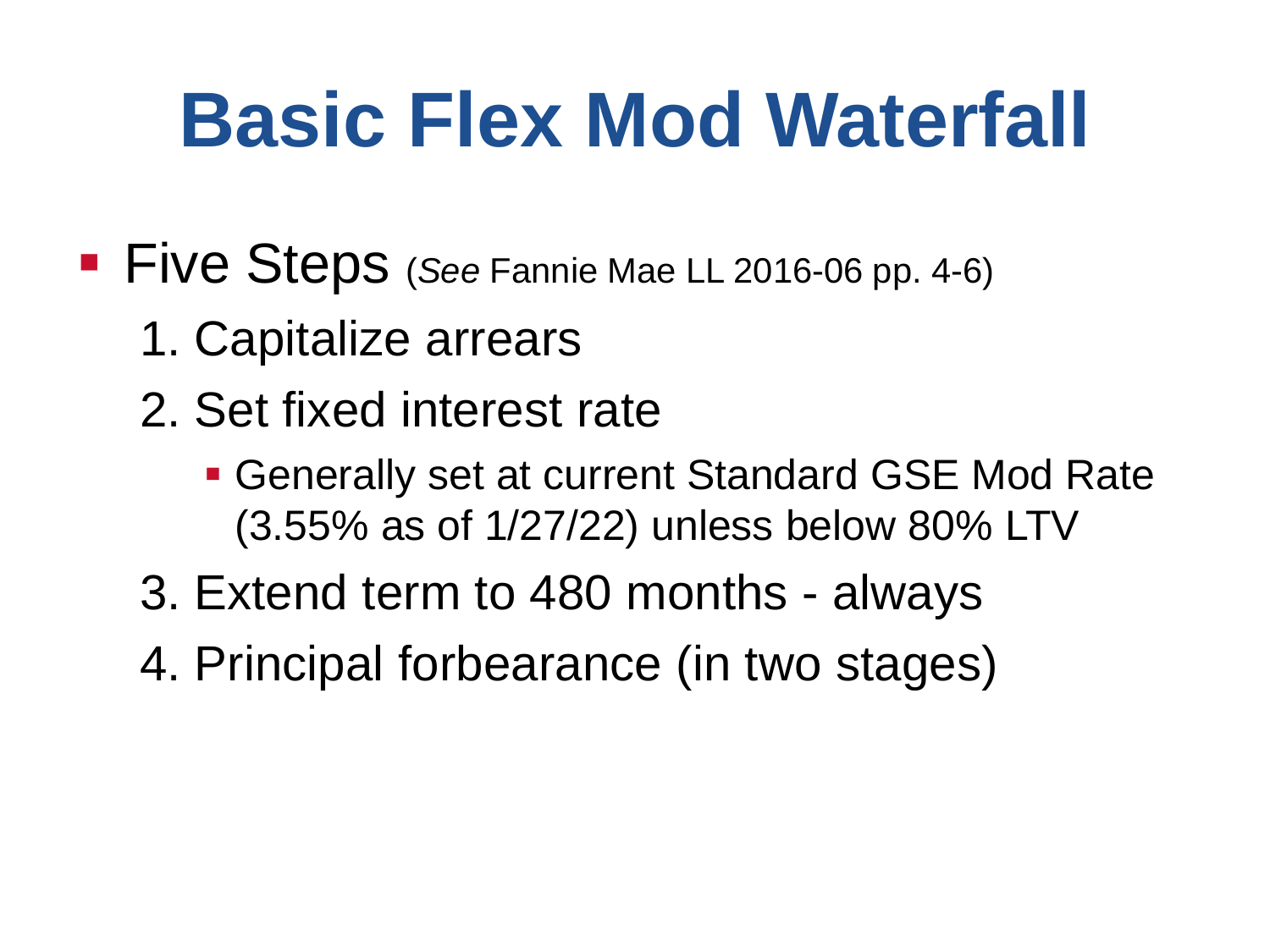#### **Flex Mod Principal Forbearance**

Two stages of principal forbearance

- **First, forbear enough UPB to set interest-bearing** UPB at 100% of property's fair market value
- Second, if doesn't reduce P&I payment by 20%, then forbear enough principal (subject to program cap) to reach 20% reduction in P&I payment.
	- *Could potentially use VHAP if hit forbearance cap*
- Can reduce interest bearing principal to as low as 80% of FMV.
- **Modified payment must be less than or equal to** pre-modification P&I.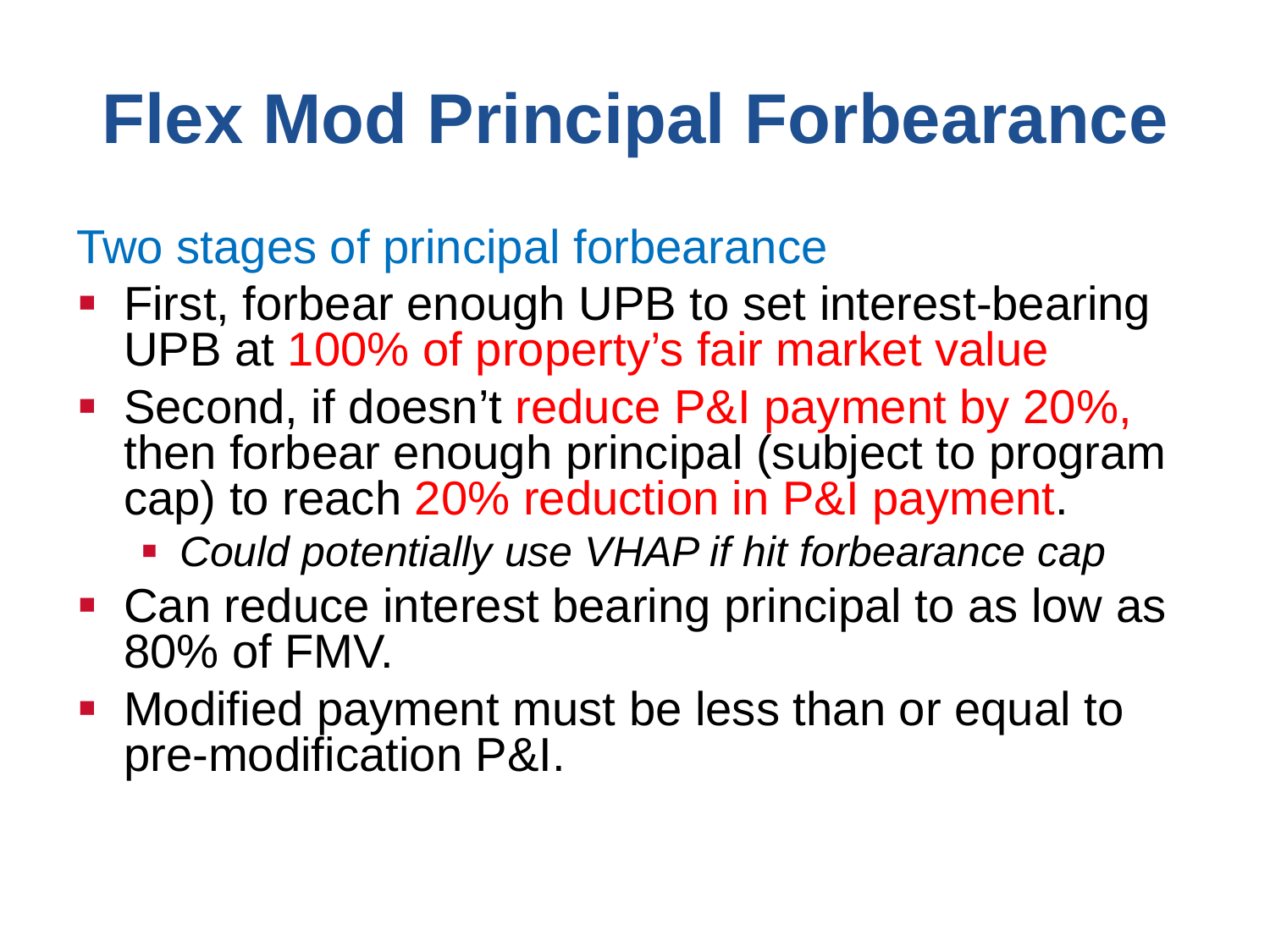# **Getting a Flex Mod**

- **Two methods:** 
	- Borrower submits a "Borrower Review Package" or "BRP" with 710 Form OR
	- **Servicer finds borrower eligible based on** servicer's unilateral proactive review of loan file- solicits borrower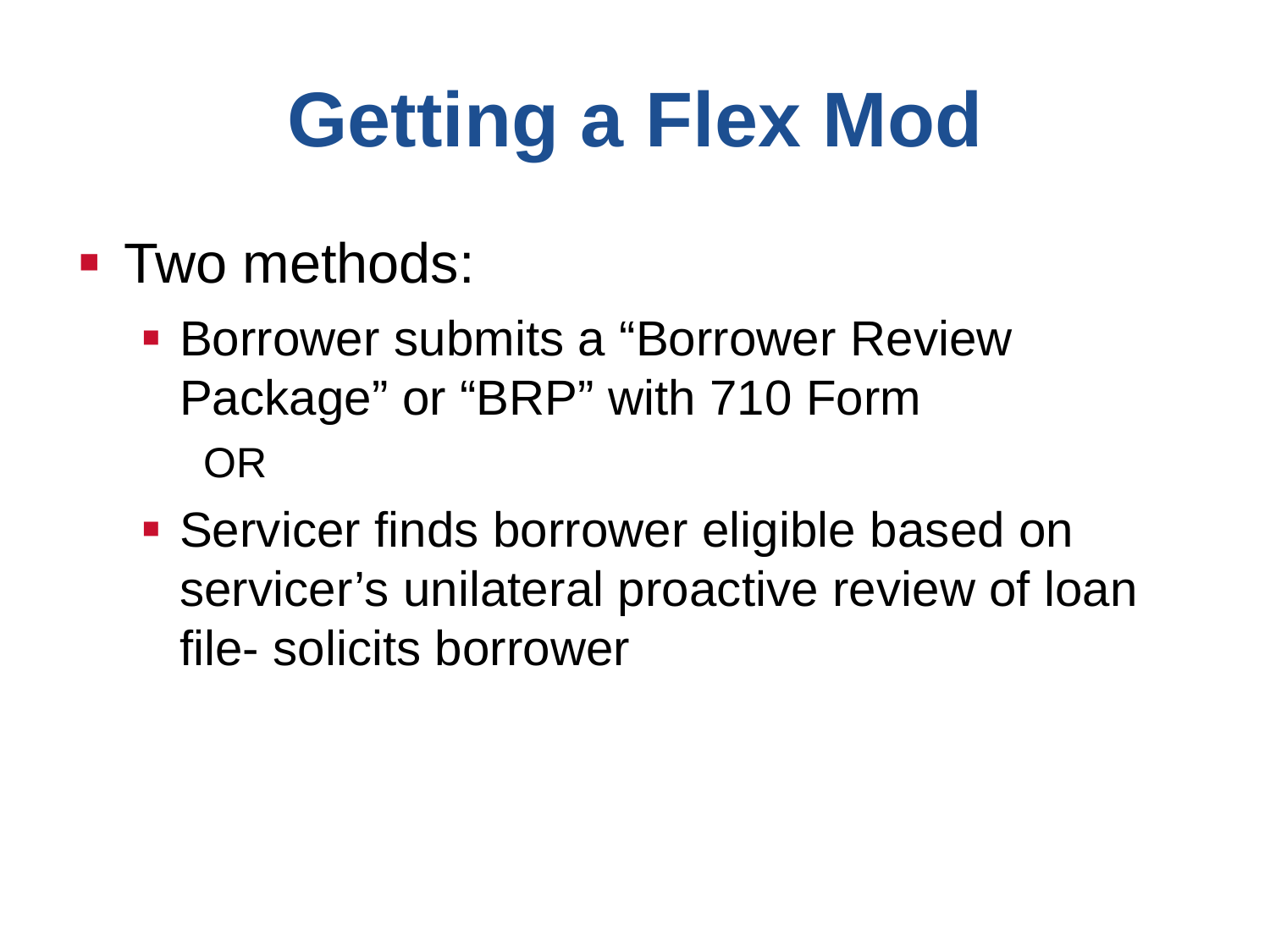#### **Streamlined Flex Modification Evaluations for Borrowers with a COVID-19 Related Hardship**

- COVID-19 related hardship
- Current or less than 31 days delinquent as of March 1, 2020
- At least 90 days delinquent
- **Not eligible for COVID-19 Payment Deferral**
- Servicer must also evaluate for Flex Mod if:
	- cannot establish contact and borrower is ineligible for COVID-19 payment deferral –Or
	- **If offered COVID-19 payment deferral but did not** respond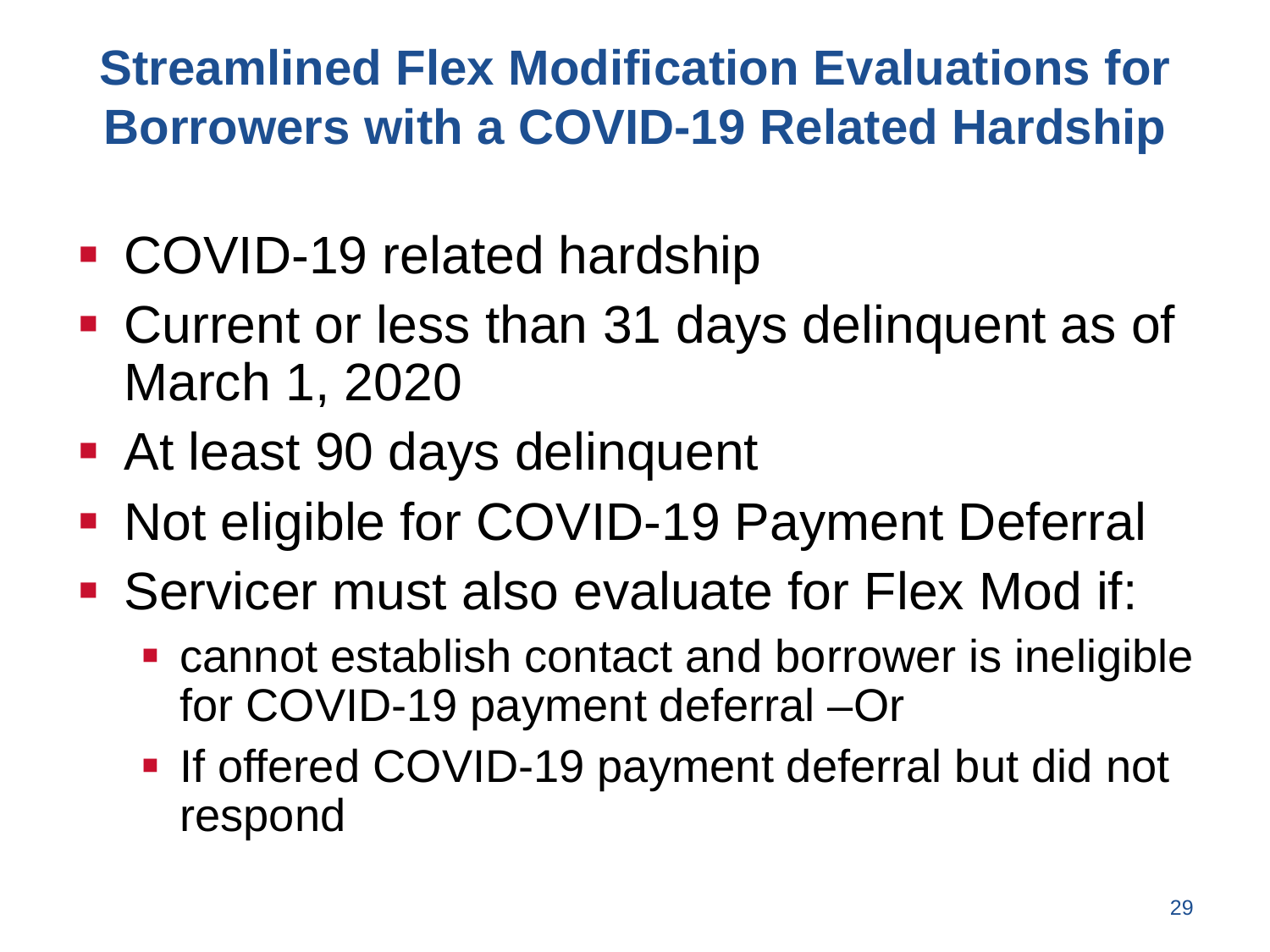# **Reduced Eligibility Criteria**

- **Typically, loan must not have been** modified > 3 times previously BUT
- A COVID-19 payment deferral does not count as a modification when determining the number of times the loan has been modified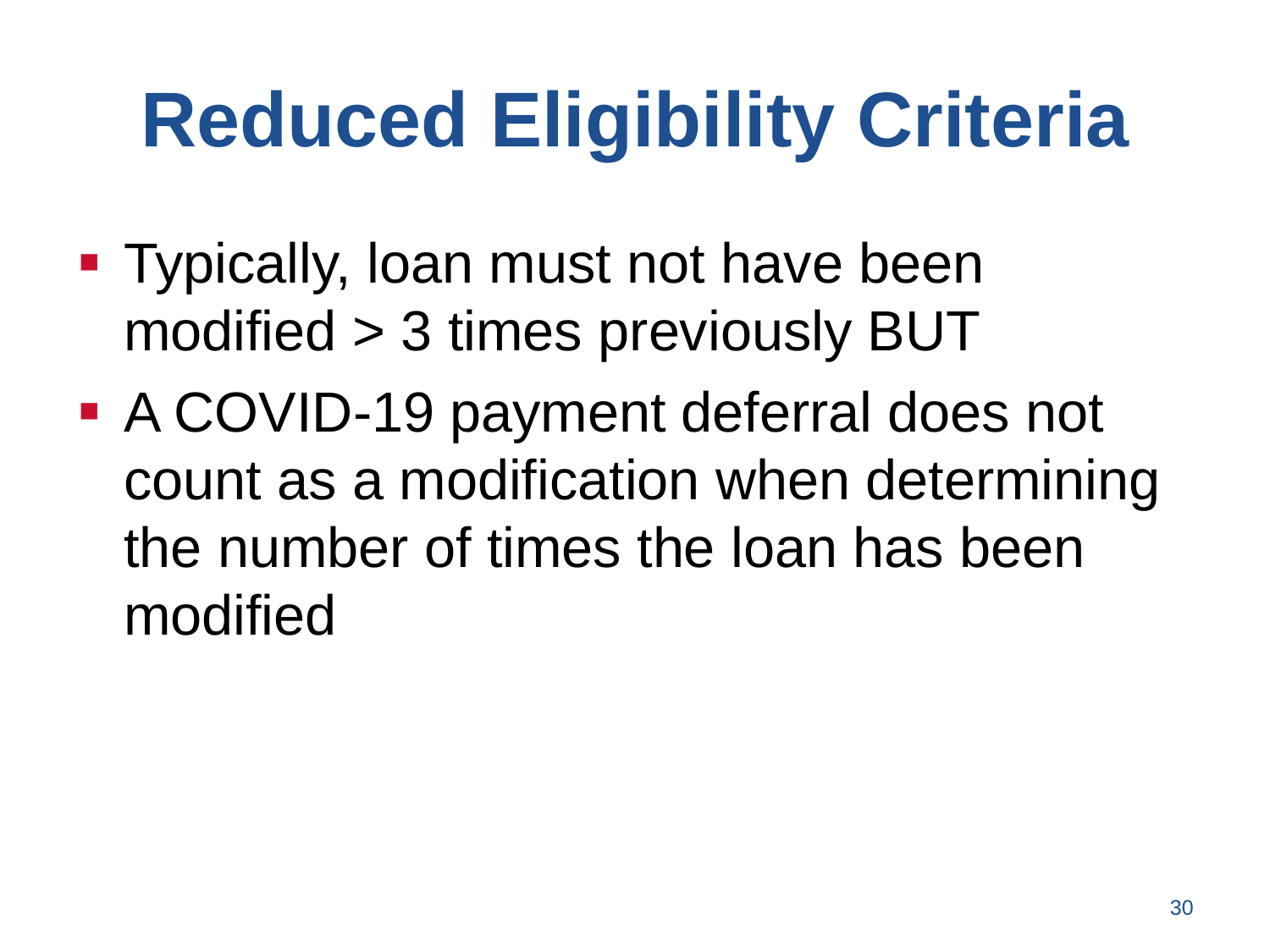### **Timing of Offer of Flex Mod**

- **If no response to deferral offer, solicit the** borrower for a Flex Modification *within 15 days after the expiration of the COVID-19 Payment Deferral offer*
- **If approved, send within 15 days after the** *expiration of the forbearance plan* – dual tracking issue again
- **If failed a COVID-19 Payment Deferral, must** be evaluated and if eligible, offered mod no later than *the 75th day of Delinquency*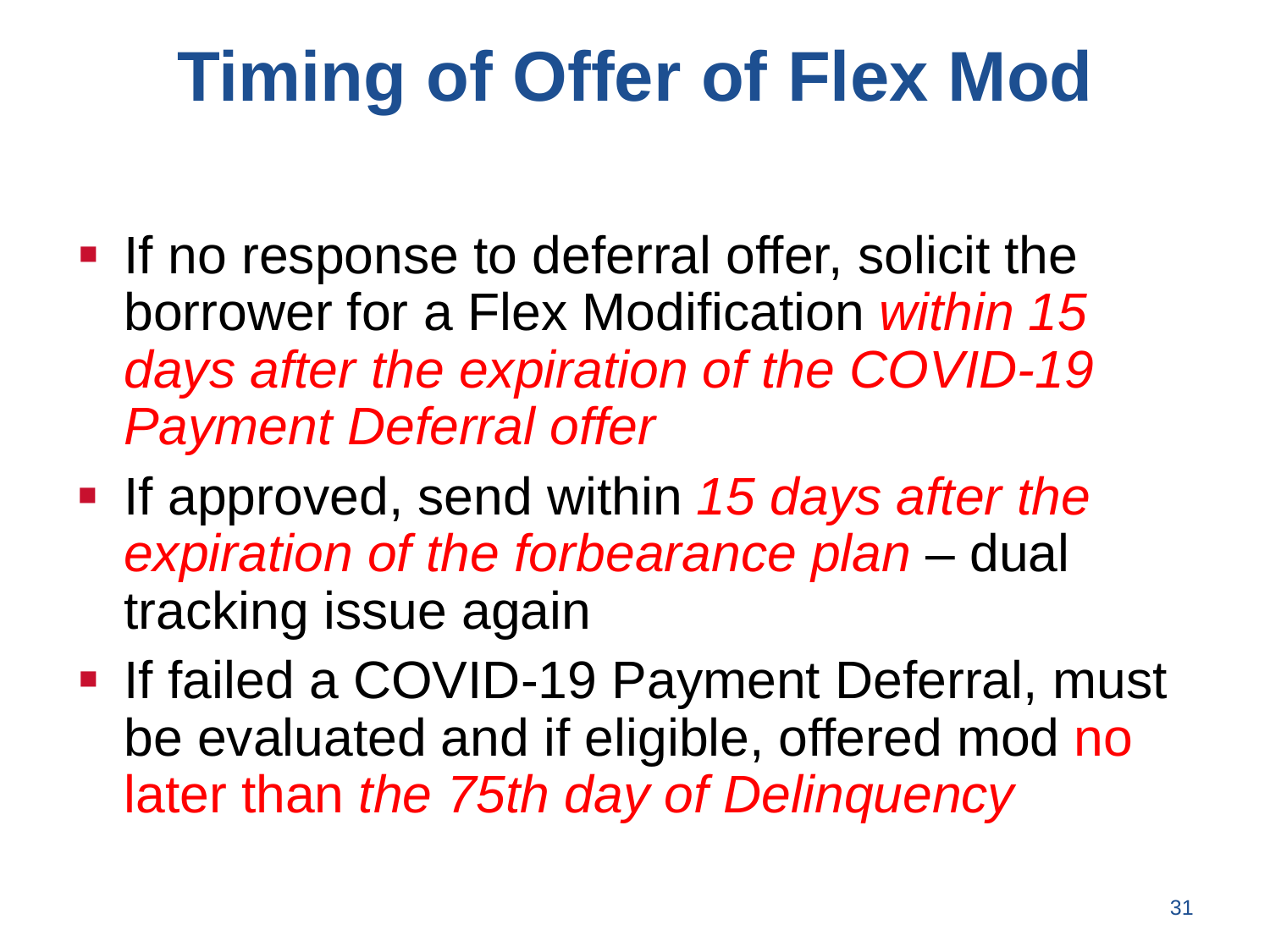## **Fannie Mae and Freddie Mac**

- **Update** to Flex Modification guidelines [https://www.fhfa.gov/Media/PublicAffairs/Pages/FHFA](https://www.fhfa.gov/Media/PublicAffairs/Pages/FHFA-Expands-Use-of-IRR-to-Help-Borrowers.aspx) -Expands-Use-of-IRR-to-Help-Borrowers.aspx
- $\rightarrow$  Prior to the policy change, borrowers with significant equity in their properties were generally unable to obtain an interest rate reduction in connection with a Flex Modification.
- Under the new policy, Fannie and Freddie allow rate reductions for borrowers with equity seeking a Flex Modification to address a COVID-19 hardship.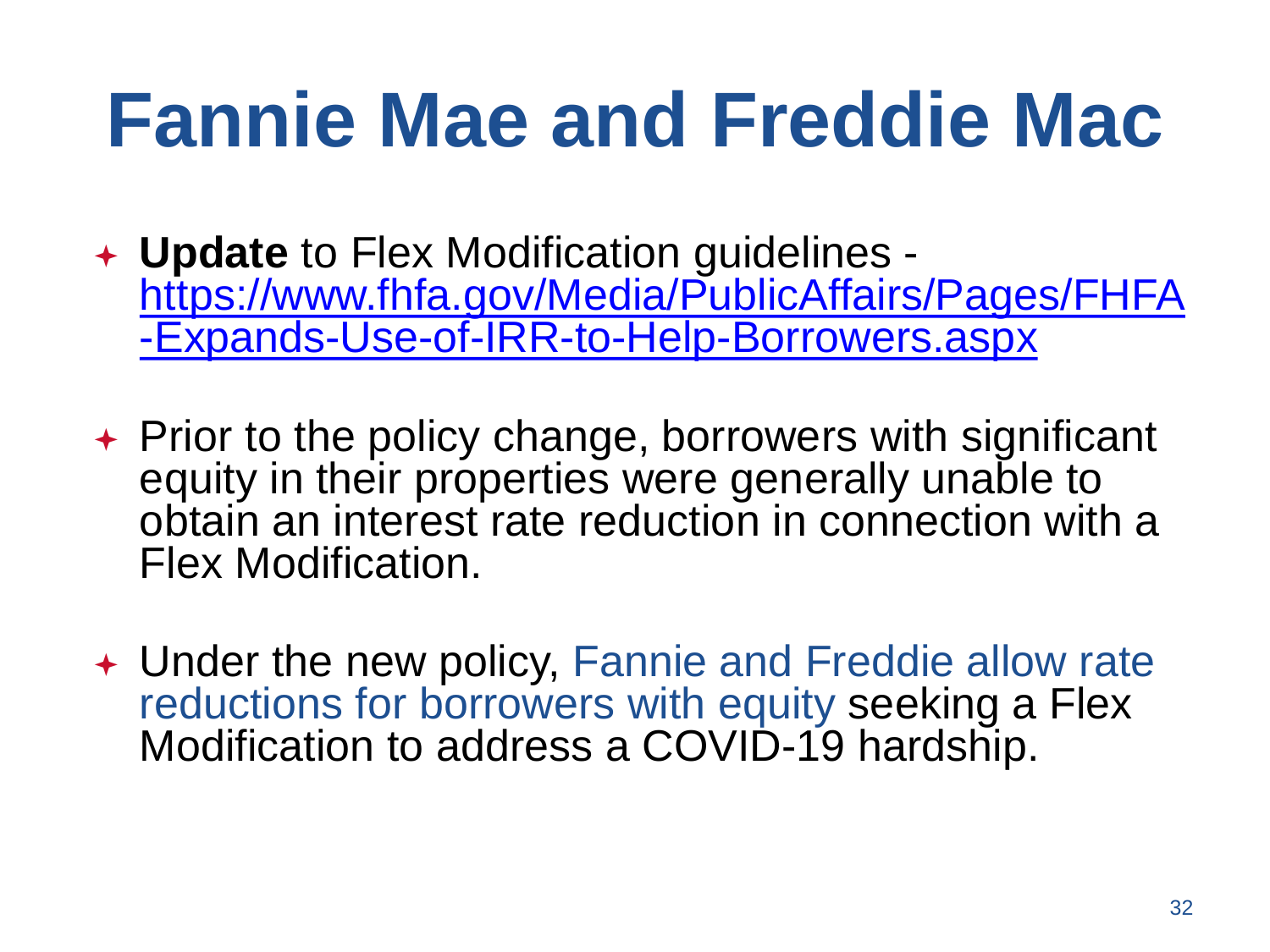## **Fannie Mae and Freddie Mac**

- . This is a big change but there are timing limitations. For example, the policy change applies only to borrowers who were less than 31 days delinquent as of March 1, 2020.
	- Borrowers who may have been denied may now qualify for a Flex Modification.
	- Borrowers may now get deeper payment relief.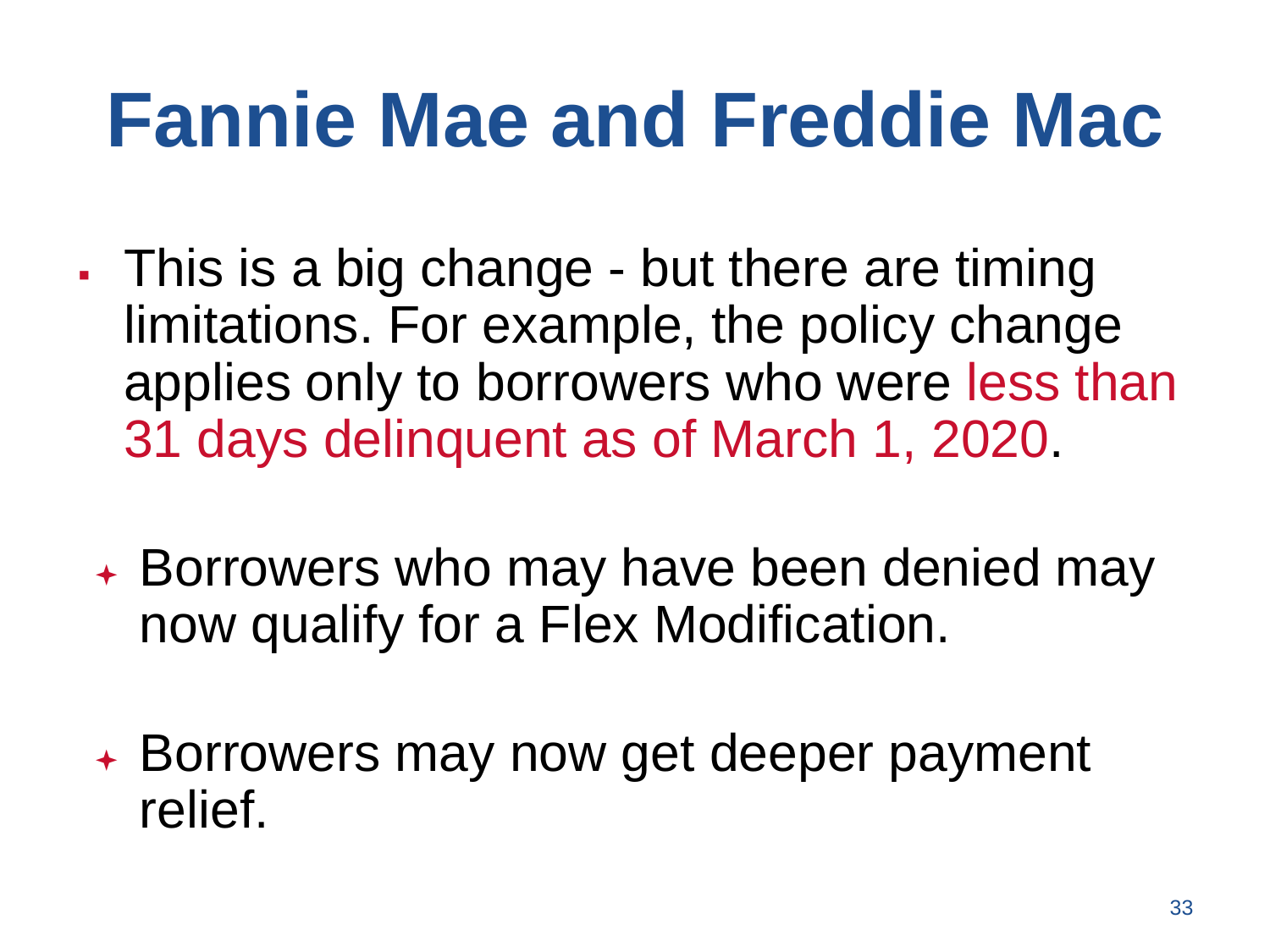#### **Standard Short Sale**

- **Must have eligible hardship**
- **Arm's length transaction**
- **Example 1** Listed for sale with licensed agent for at least 5 days
- If  $>$  31 days delinquent:
	- Must occupy property
	- 55% DTI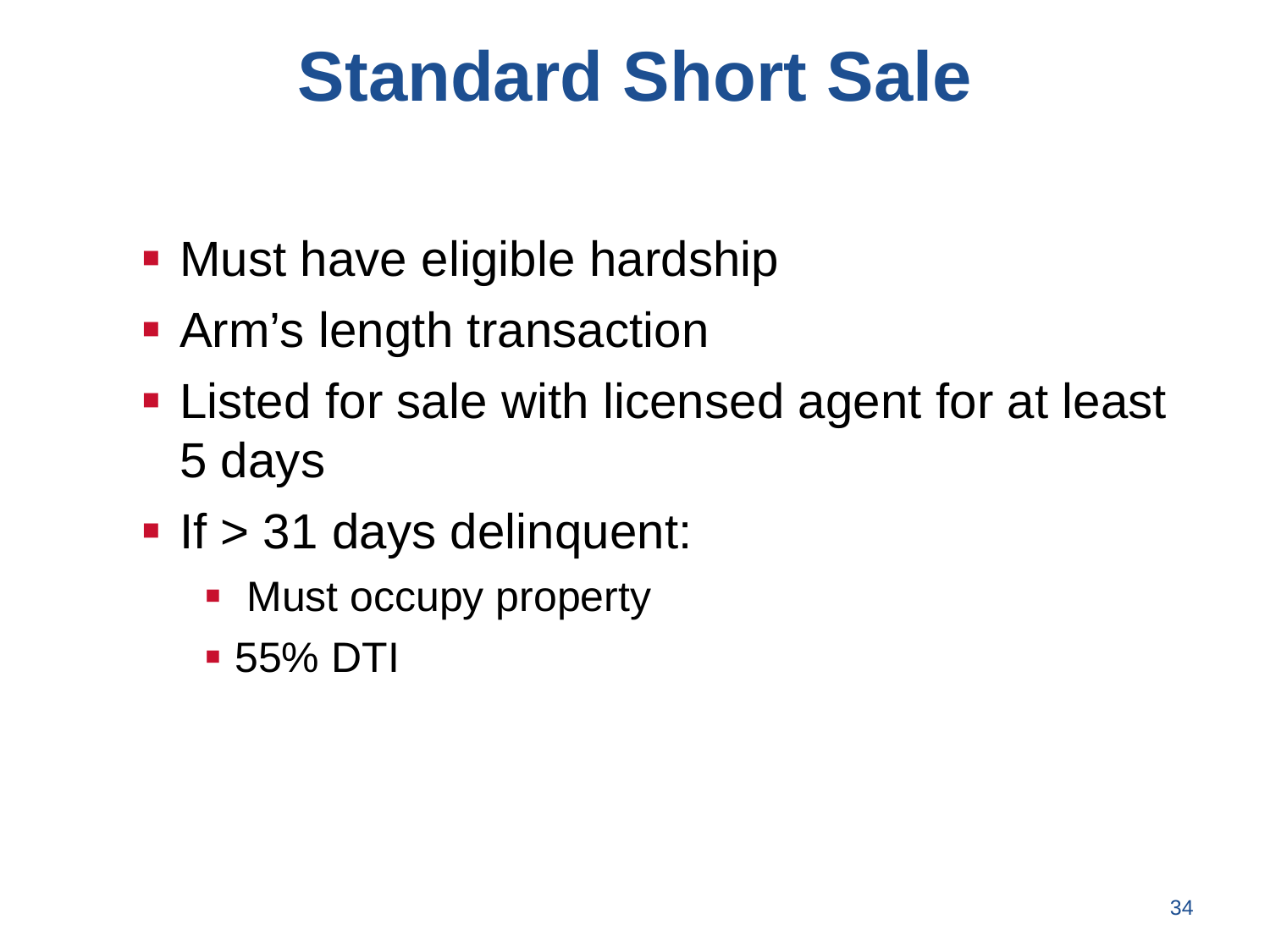#### **Deed-in-lieu**

- Unable to sell at fair market value
- **must submit a complete Borrower Response** Package if < 90 days delinquent
- **Must be able to convey clear and marketable** title to the property
- **May be eligible for relocation assistance**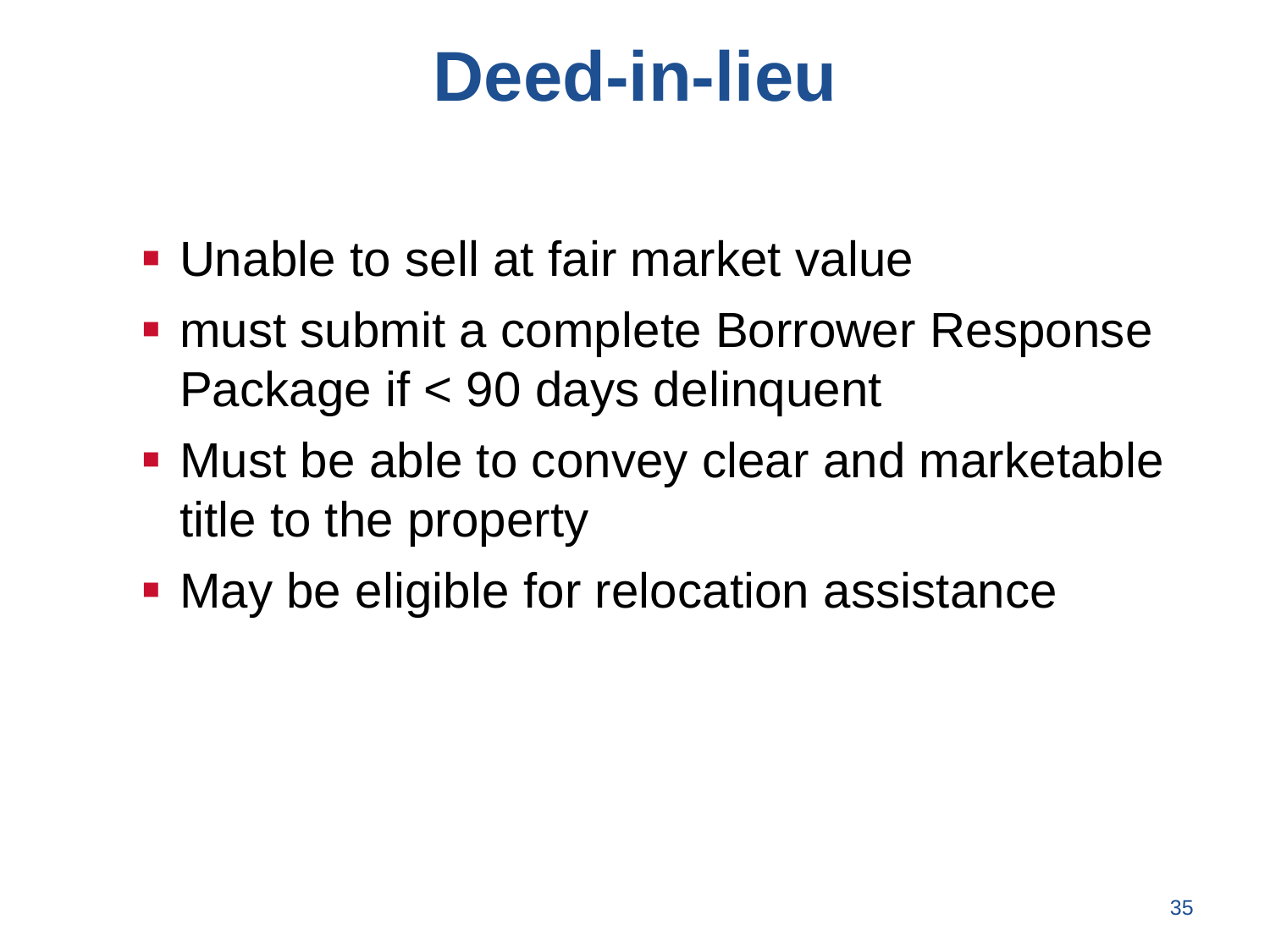# **FHA's Covid-19 Responses**

- Key resource:
	- **FHA Single Family Housing Policy Handbook [4000.1](https://www.hud.gov/program_offices/administration/hudclips/handbooks/hsgh)**
- HUD/FHA Mortgagee Letters (ML): [https://www.hud.gov/program\\_offices/administration/hudclips/letters](https://www.hud.gov/program_offices/administration/hudclips/letters/mortgagee) /mortgagee
- ML 2020-06 (4/1/2020)
	- Addresses COVID-19 forbearance access
	- Created a standalone partial claim for COVID-19 hardships
	- Forbearance schedule modified ML 2021-24 (9/27/2021)
- ML 2021-15 (6/25/2021)
	- Added Advance Loan Modification (ALM) as a loss mitigation option for COVID-19 hardship
	- Revised forbearance access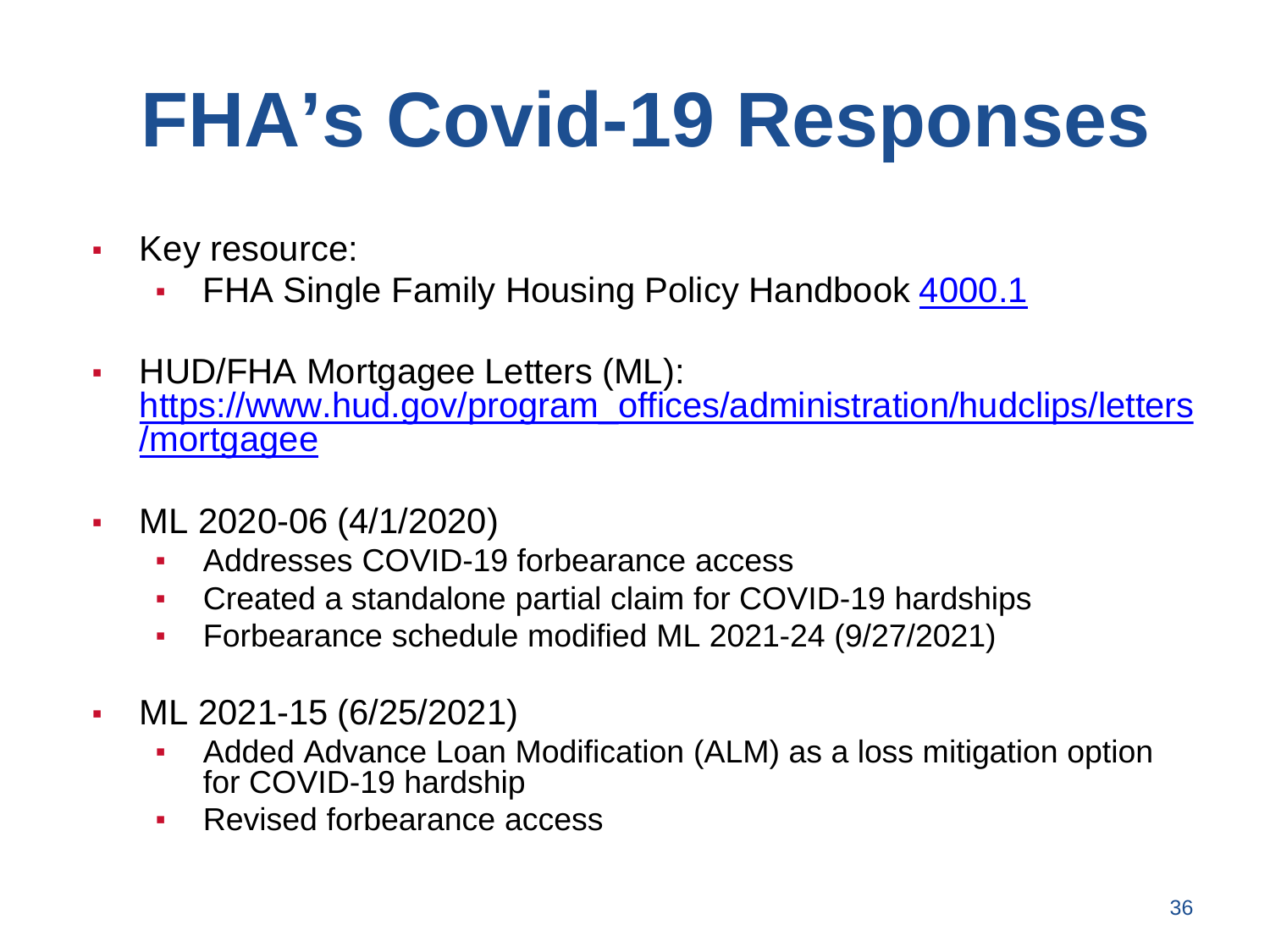#### **FHA's Covid-19 Responses**

- ML 2021-18 (7/23/2021)
- FHA's total revision to the options available to address COVID-19 hardships.
- FHA's Covid-19 waterfall now consists of two basic home retention options for owner-occupants who contact their servicer:
	- COVID-19 Recovery Standalone Partial Claim
	- COVID-19 Recovery Modification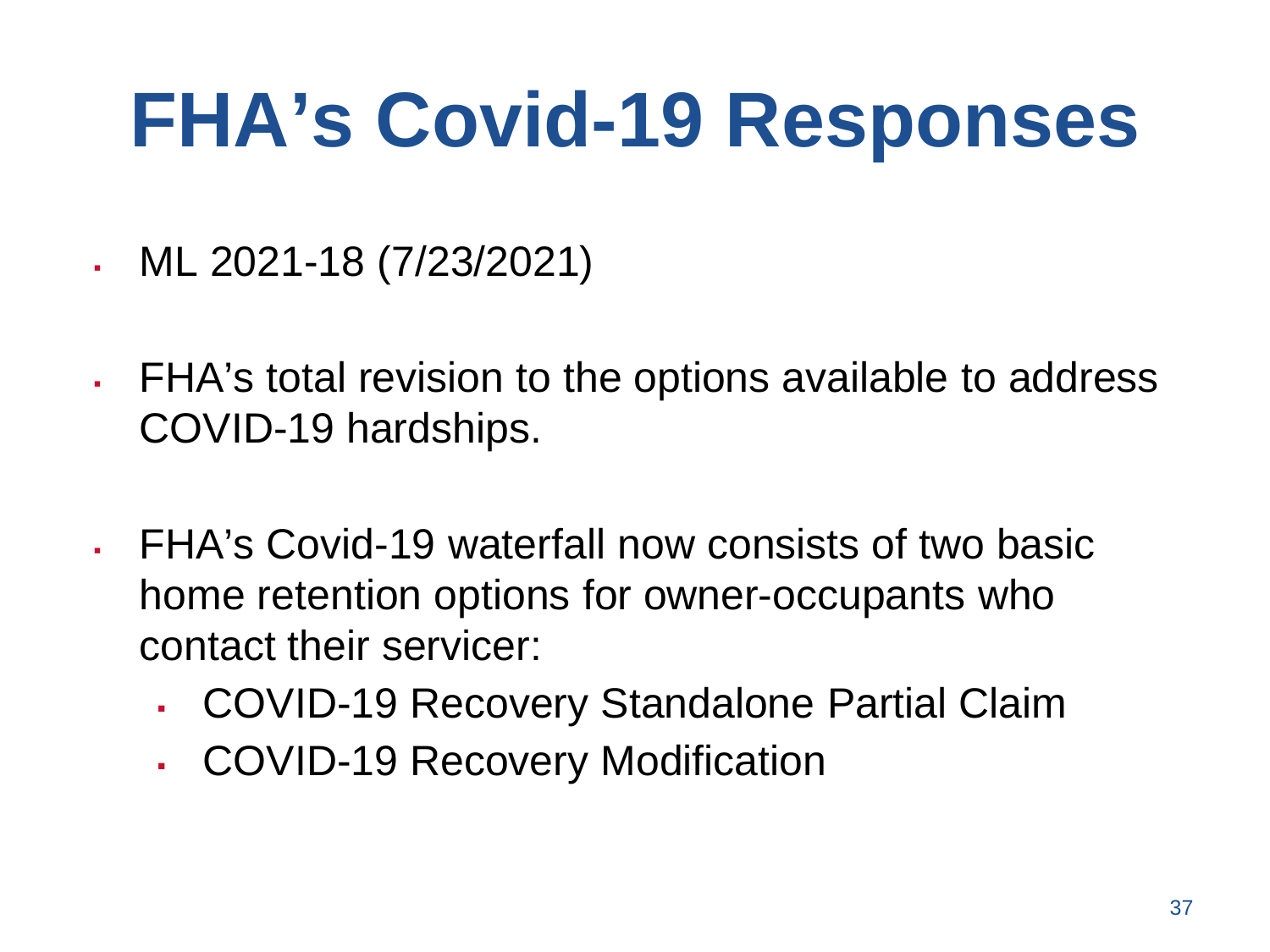# **FHA's Covid-19 Waterfall**

- . FHA refers to two offerings as "Covid-19 Recovery" options
- The Covid-19 Recovery Standalone Partial Claim option is for borrowers who can afford their pre-hardship payment.
- . The Covid-19 Recovery Modification is for people who need a reduction of their pre-hardship payment - or who don't have enough partial claim available for a standalone partial claim.
	- Targets a 25% reduction of the principal and interest payment
	- Can involve the combination of a partial claim with a loan modification
	- Even if the servicer cannot achieve the target payment, it must still offer the borrower the lowest P&I payment it can reach.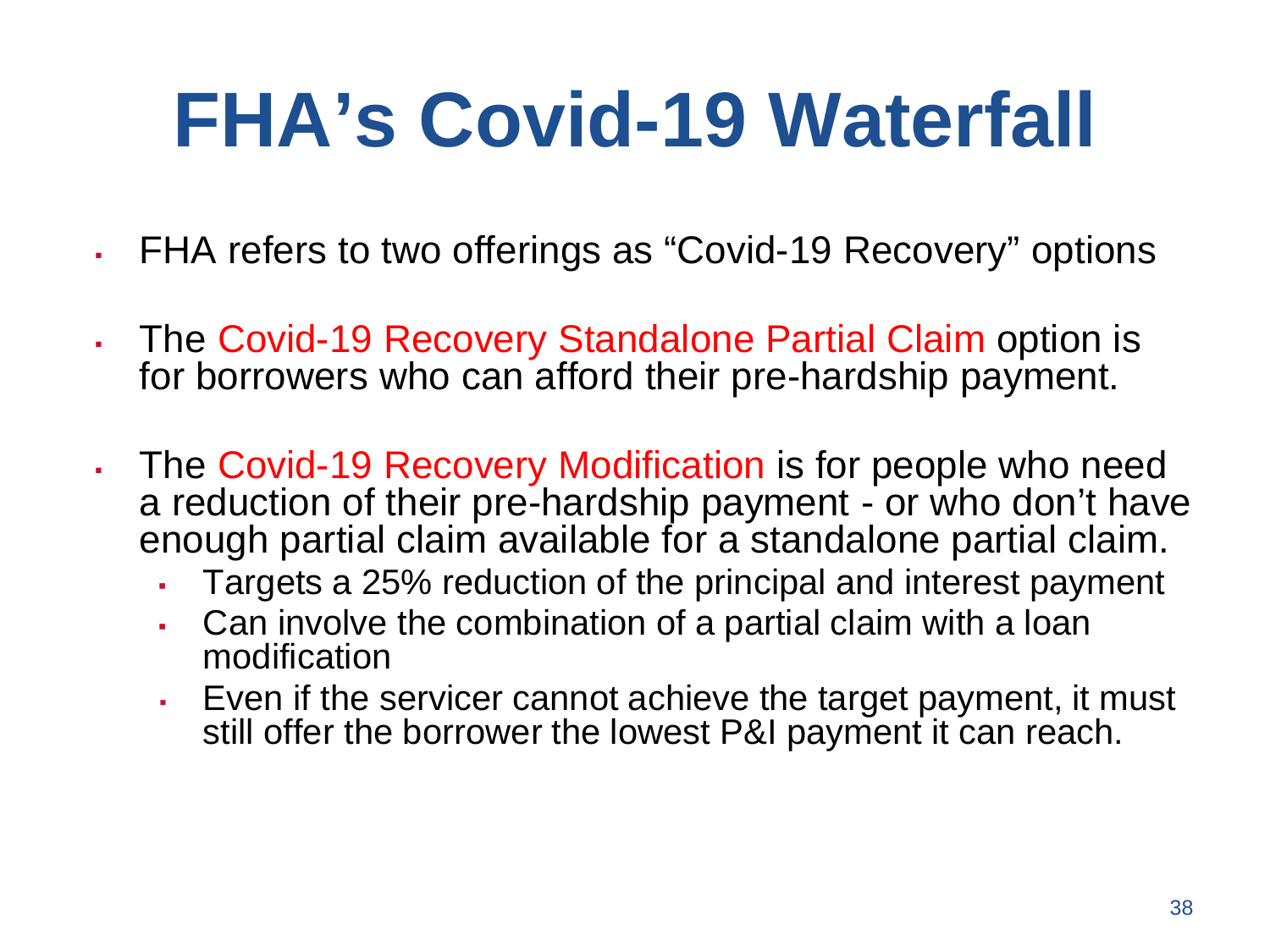#### **FHA's new "Pre-Waterfall" Option - ALM**

- In addition, FHA has created the Advance Loan Modification (ALM), which is not part of the waterfall.
- For the ALM, servicers review loans to see if a standard modification (capitalization of arrears, market interest rate, and 360 month term) can result in a 25% reduction of the principal and interest payment.
- Offers sent without any application or request.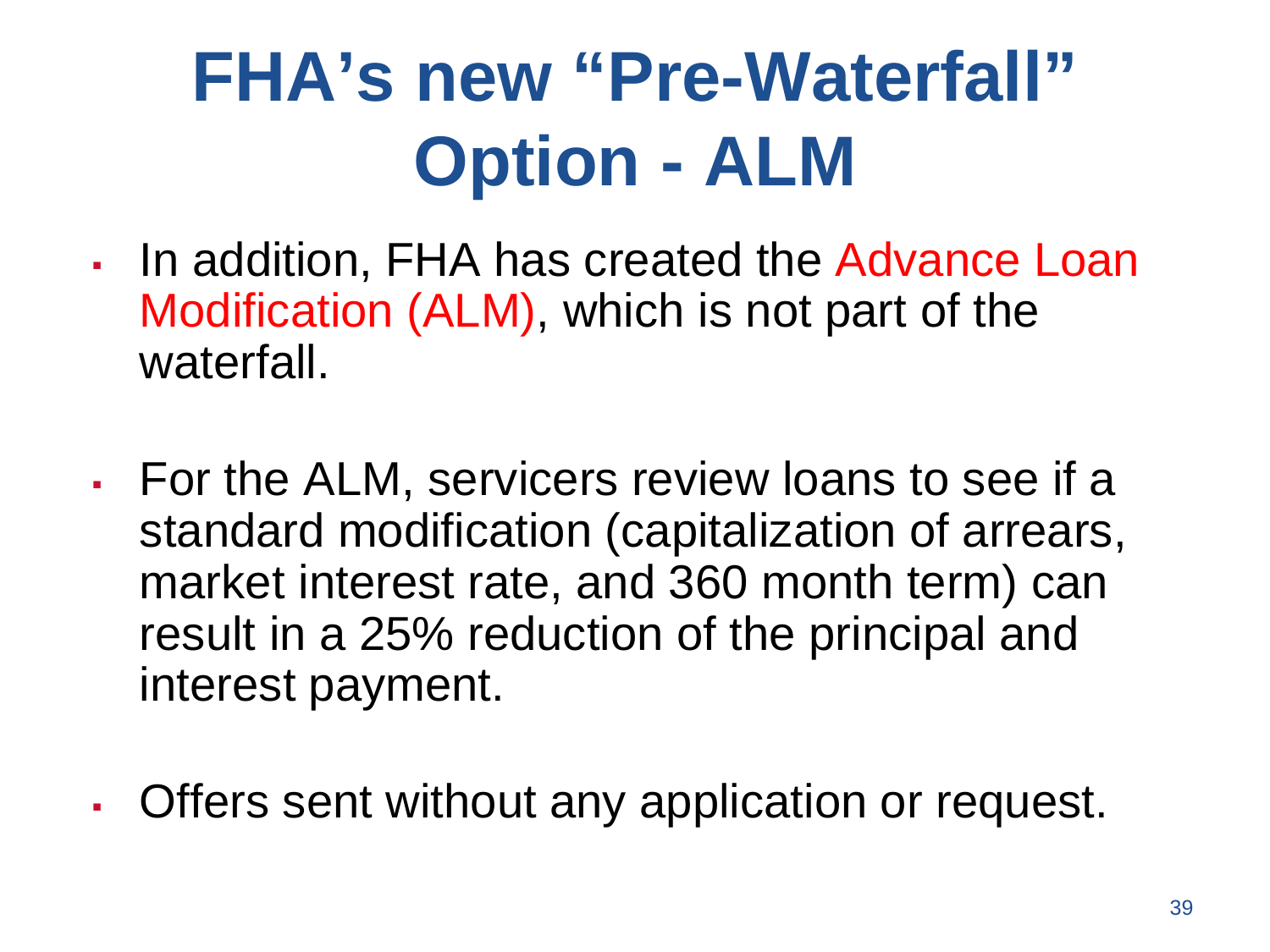#### **FHA's Covid-19 Loss Mit Options**

- To be implemented by October 23, 2021
- No submission of financial documents is needed
	- **The borrower "indicates" that the relevant option** is affordable.
- Borrowers can have more than one COVID-19 option if needed.
- . A Trial Payment Plan (TPP) is not required for a Borrower to be eligible for the COVID-19 Recovery Options.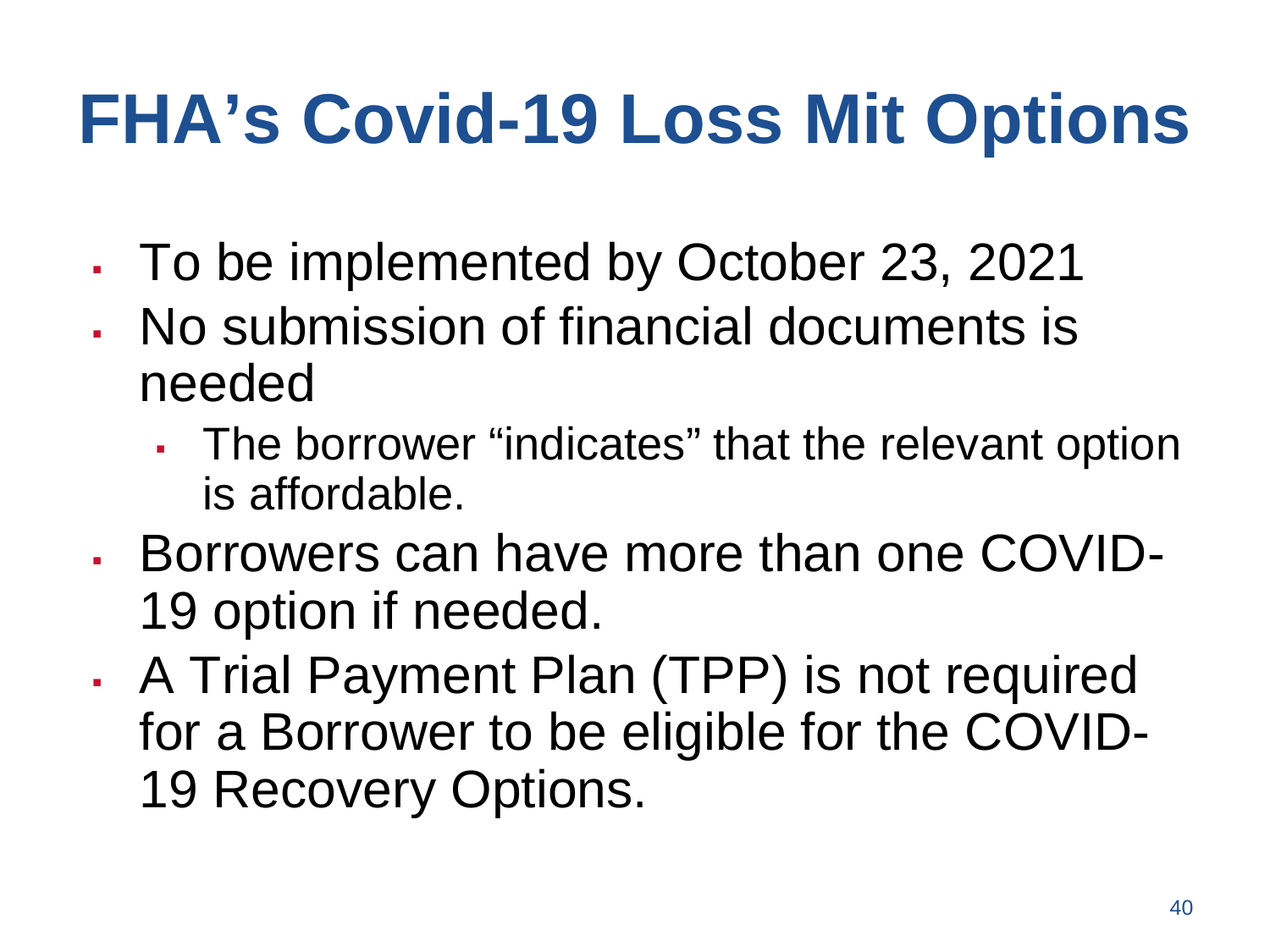- Advance Loan Modification (ALM) is a new blind offer loan modification program.
- The servicer reviews their portfolio of loans that are within 30 days of the expiration of the forbearance.
- Additionally, servicers review borrowers who are 90 or more days delinquent and not on COVID-19 Forbearance
	- This is through the termination of the COVID-19 National Emergency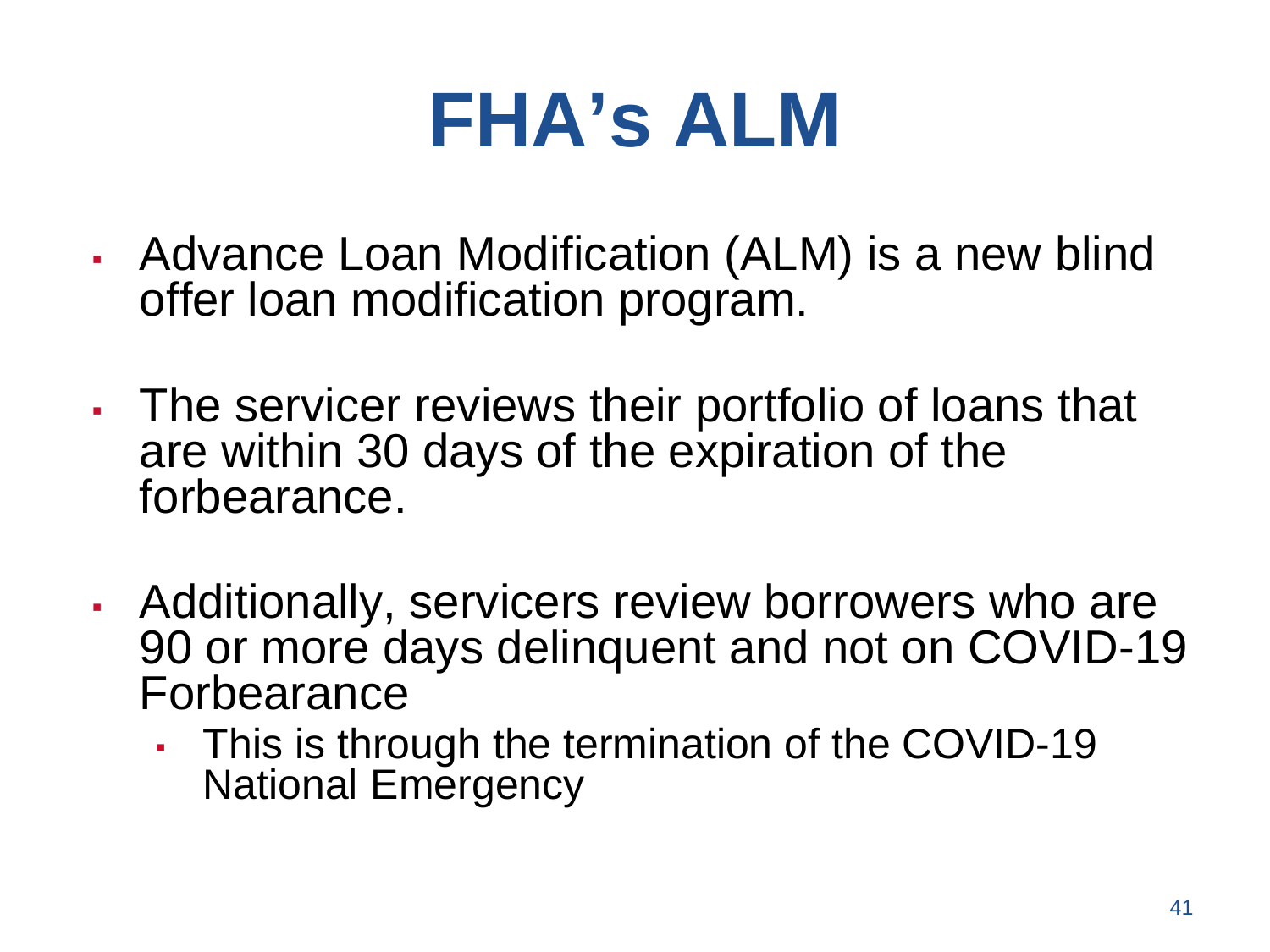- The servicer sends out a modification offer if pre-set modification terms generate a **minimum** of **25% reduction in principal and interest**.
- The standard modification involves:
	- Capitalizing arrears
	- **Extending the payment term to 360 months**
	- **Reduce the interest rate to the Market Rate,** defined as the Primary Mortgage Market Survey (PMMS) Rate rounded to the nearest one-eighth of 1 percent (0.125 percent)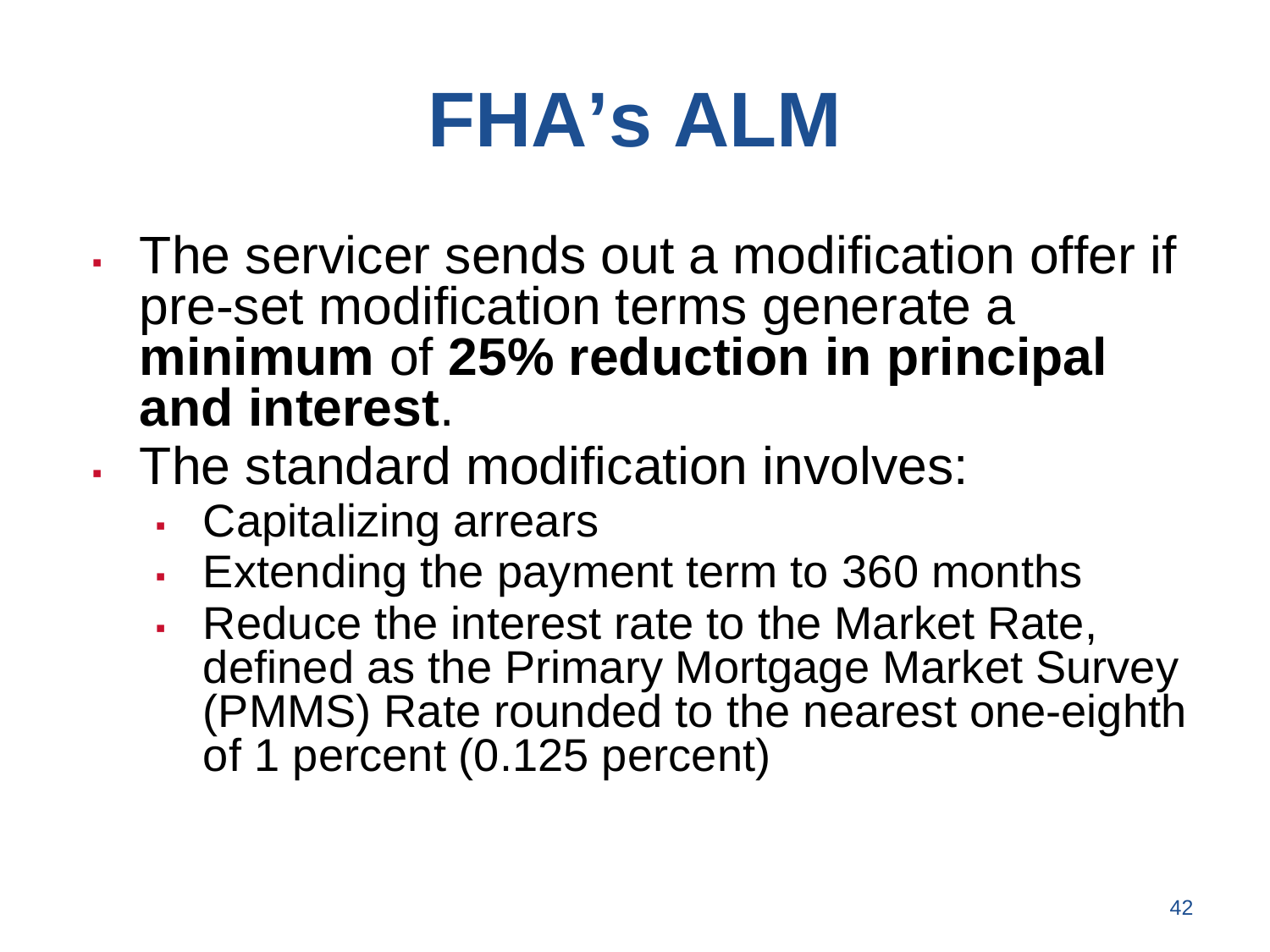# **ALM Example**

- Over 10 years ago, Borrower obtained a \$150,000 loan at 6% interest with a \$899.33 **monthly principal and interest payment** (not PITI).
- **Borrower is 30 days from an expiring** COVID-19 forbearance and has a balance of \$125,527.94.
- . The arrears that are eligible for capitalization are \$11,000.00.
- . The market interest rate is 3.5%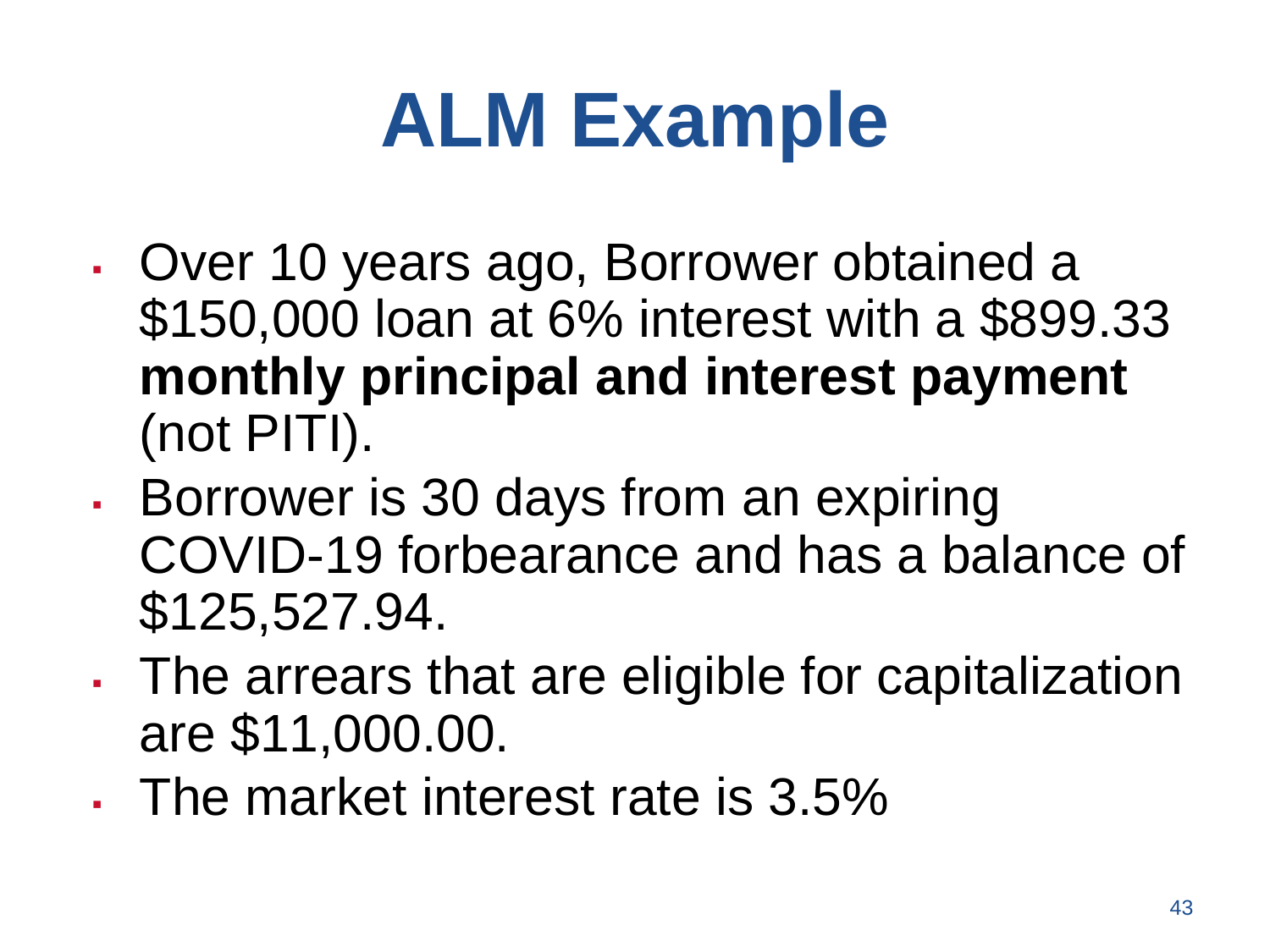- Should this borrower receive an ALM?
- First question: What would be a 25% reduction in principal and interest?
- $\text{\$899.33(.25) = $224.83$}$
- $$899.33 $224.83 = $674.50$  is the

**target payment** (25% reduction)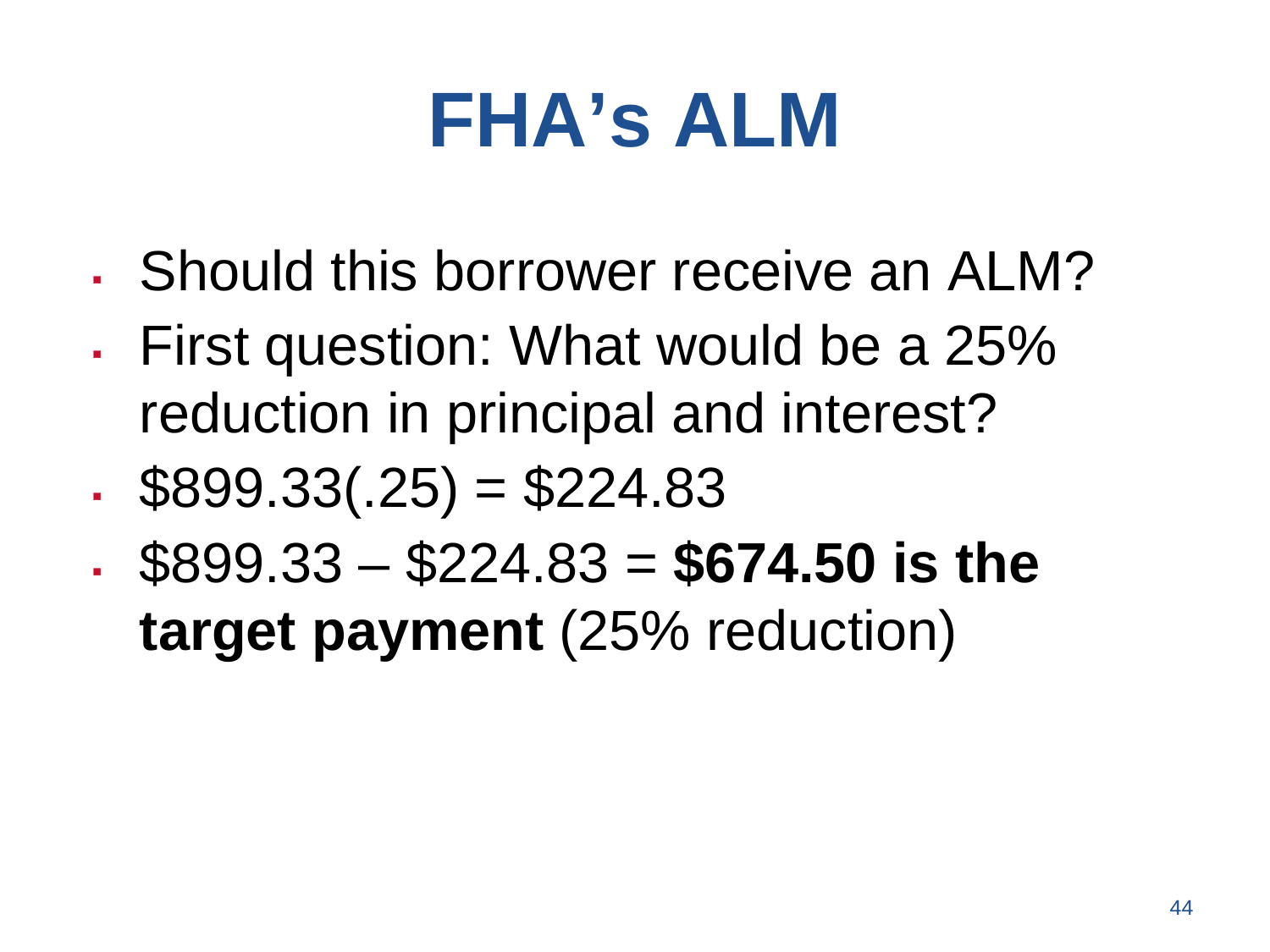- Next step apply the standard modification terms
	- $\text{\textdegree}$  \$125,527.94 + \$11,000 = \$136,527.94 balance
	- \$136,527.94, paid over 360 months, at 3.5% interest (PMMS) generates a \$613.07 monthly principal and interest payment
	- \$613.07/month provides **more than** a 25% reduction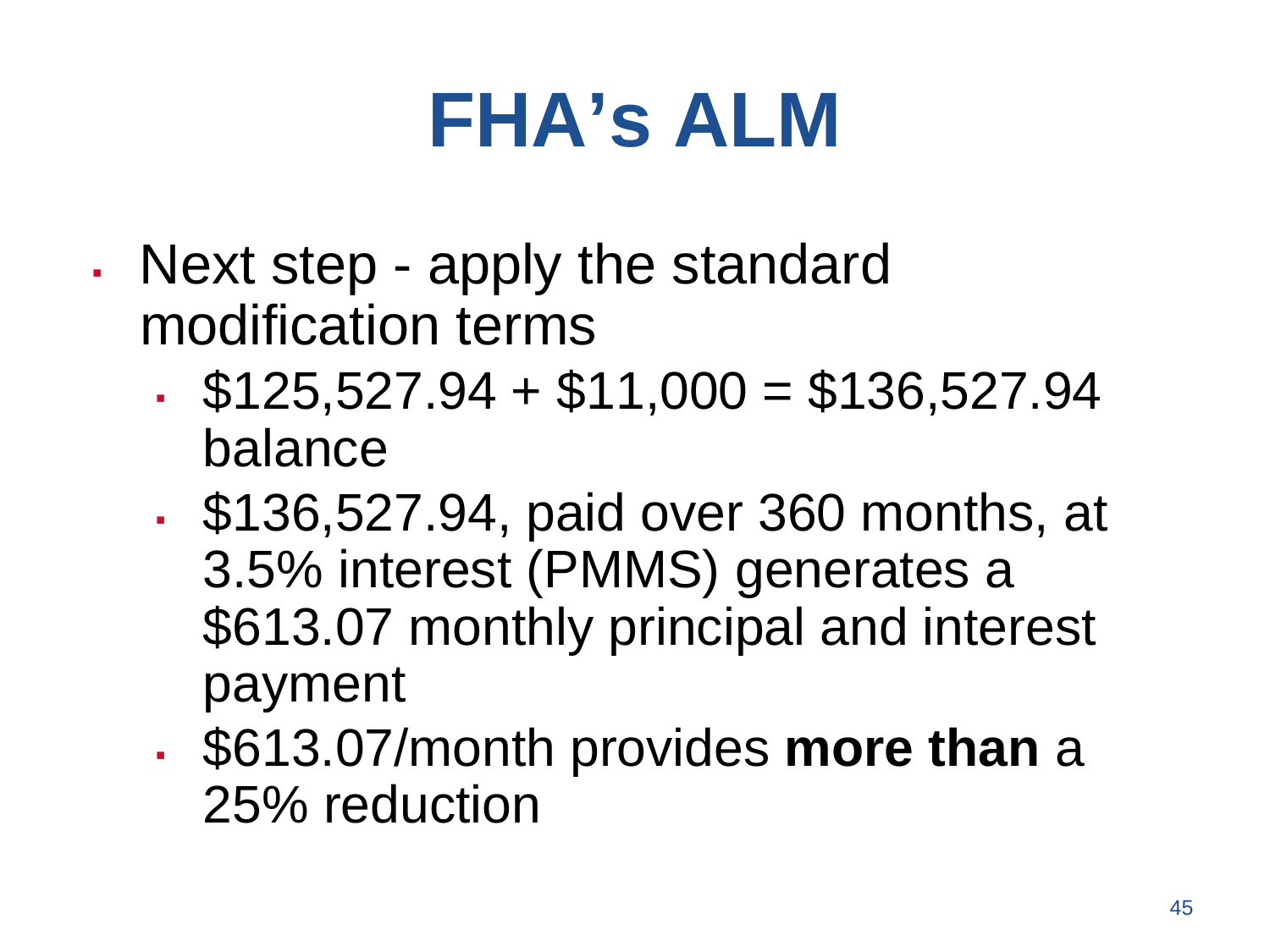- Borrower should receive the ALM!
- **Borrower is eligible even though the** modification will reduce by more than 25%.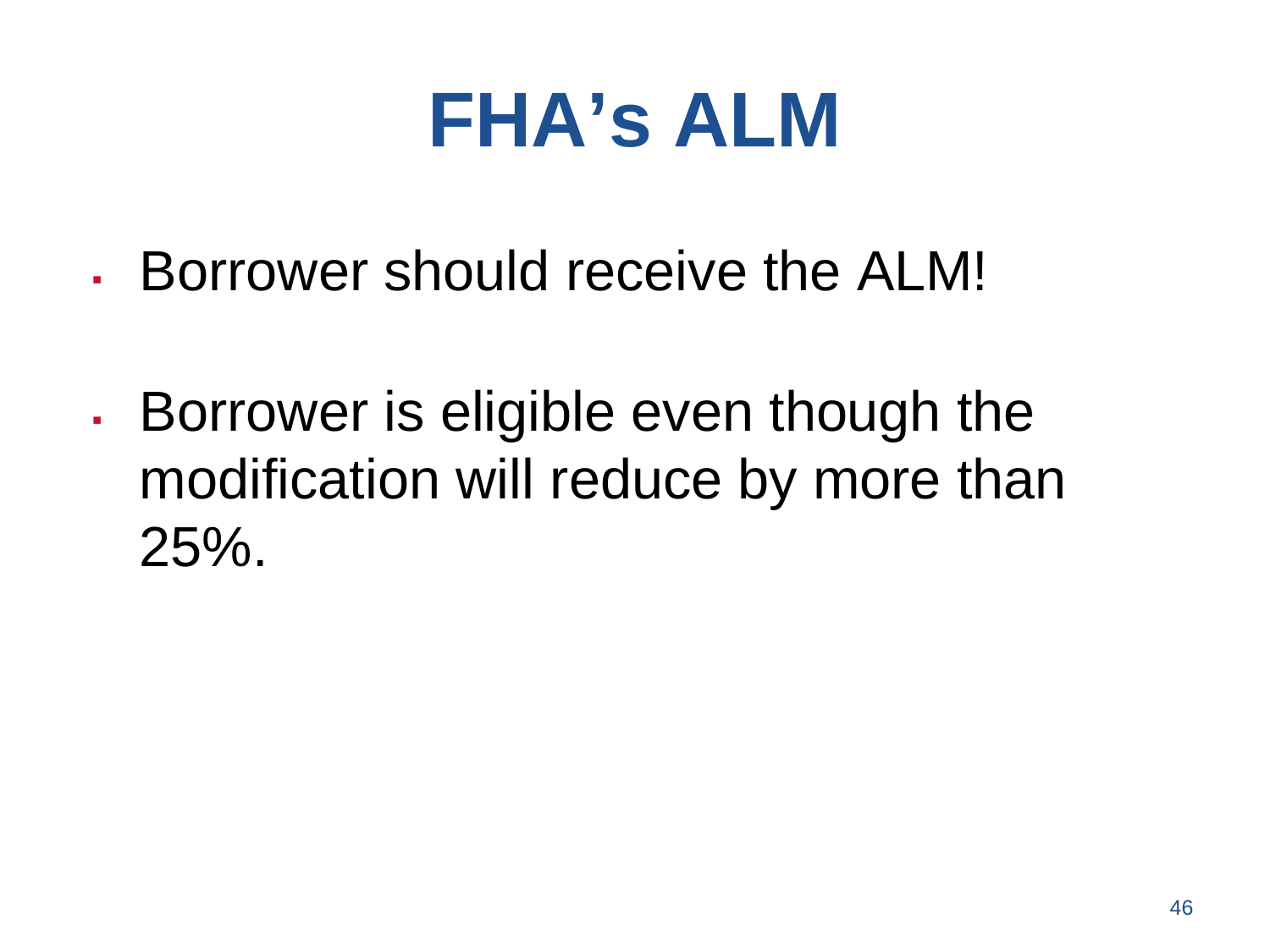- The ALM is separate from the COVID-19 waterfall – borrowers should receive an offer of the ALM if they fit the criteria.
- Otherwise, borrowers should be reviewed under the COVID-19 waterfall.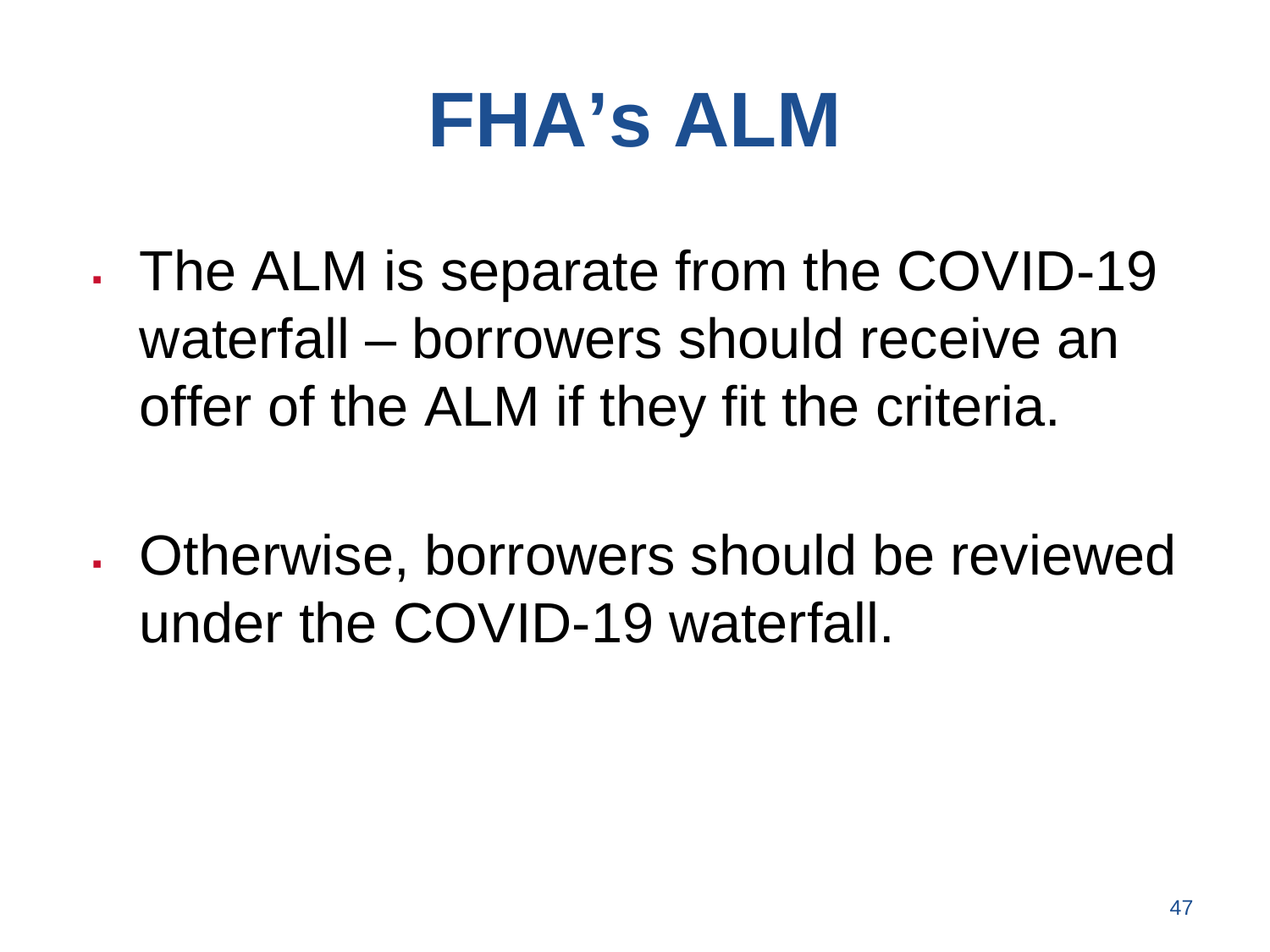- . The first option is the COVID-19 Recovery Standalone Partial Claim
- Under this program, "The COVID-19 Recovery Standalone Partial Claim reinstates the Mortgage through the use of a Partial Claim for Borrowers impacted by COVID-19 who are able to resume their Mortgage Payments."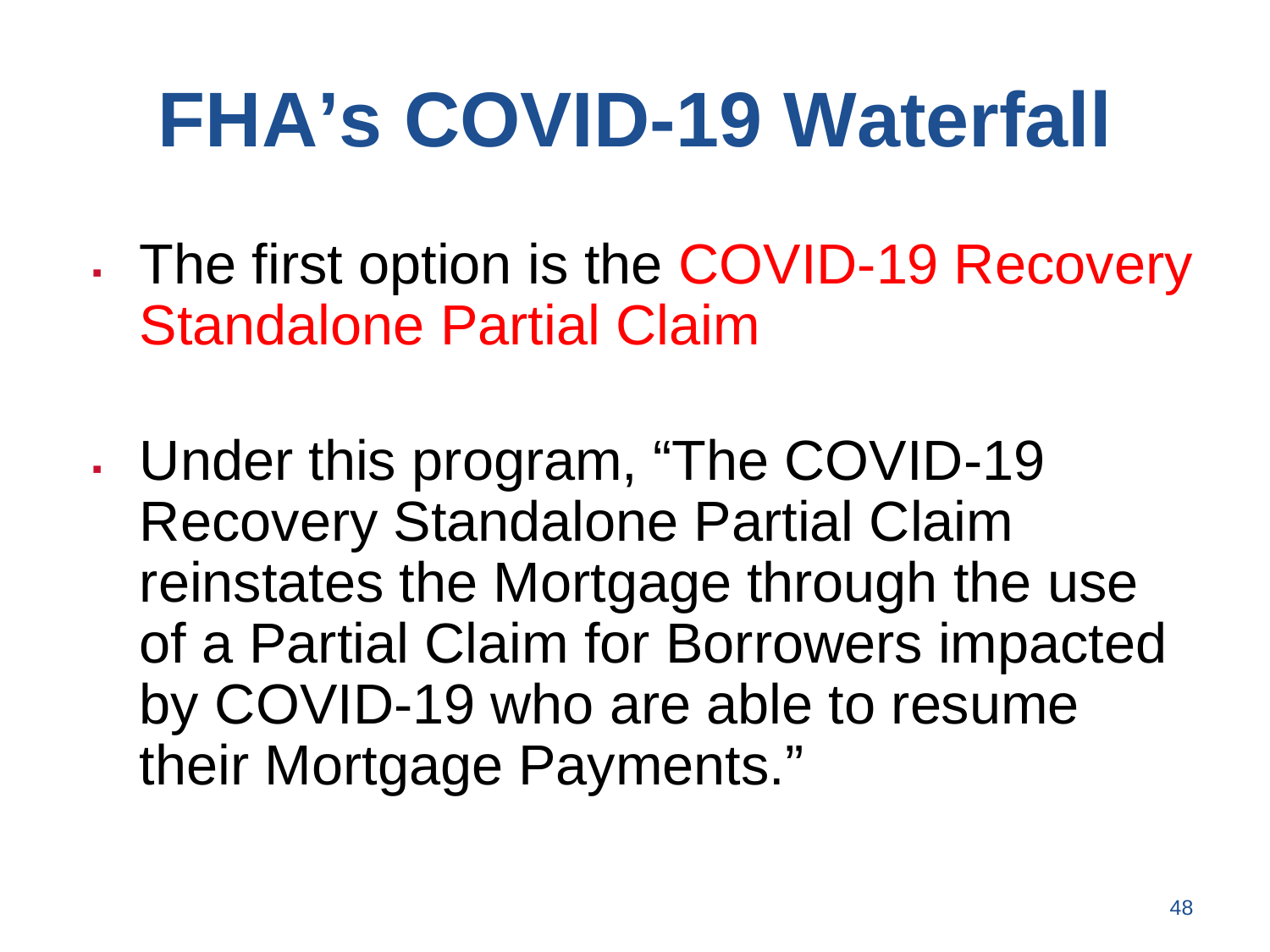- . The COVID-19 Recovery Standalone Partial Claim provides a simple solution for borrowers who have recovered income.
- . The mortgage term, interest rate, and payment do not change.
- . The loan is reinstated through a partial claim, which is a 0% interest loan from HUD.
- There are no monthly payments on the partial claim.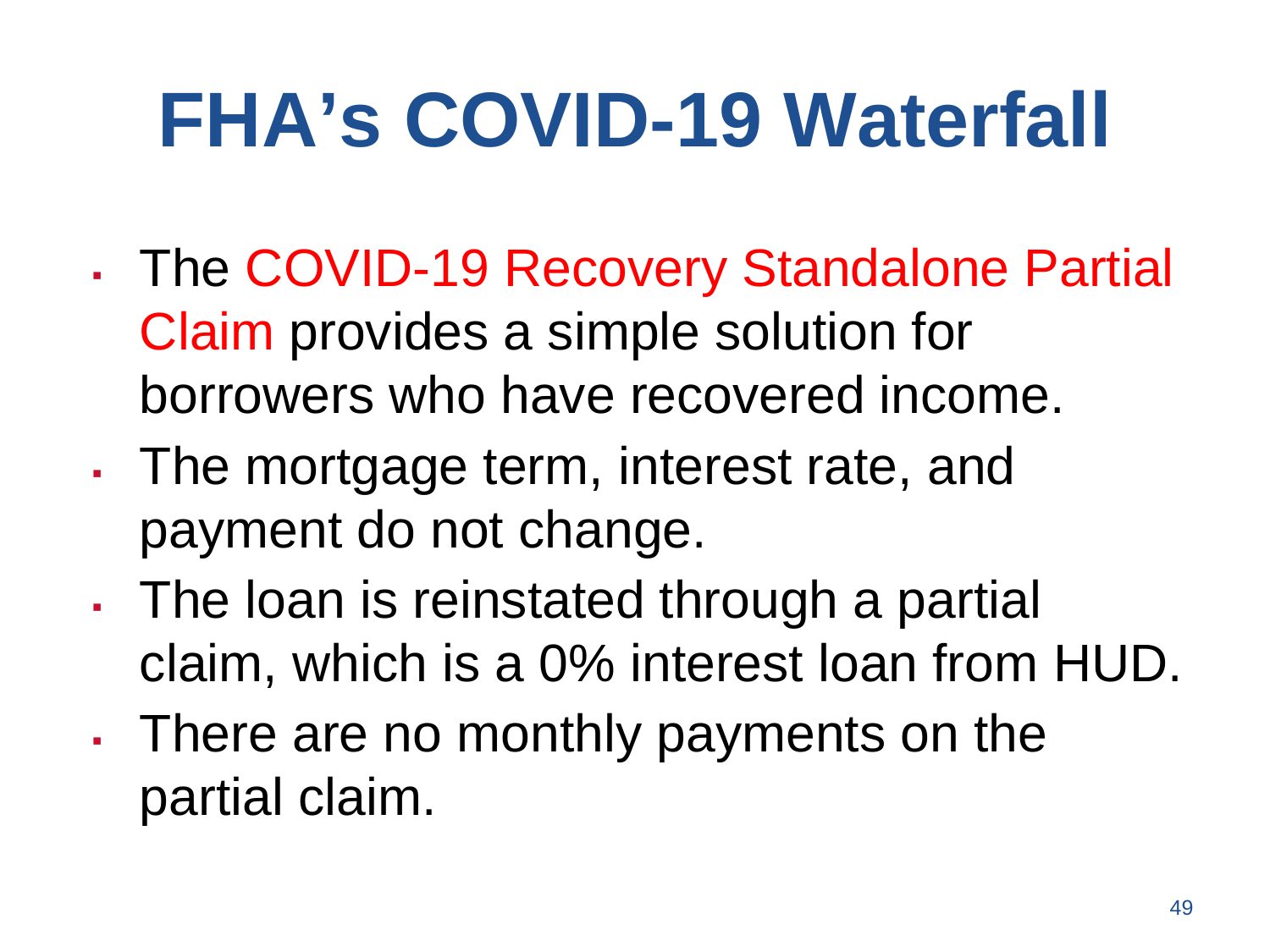- . The partial claim under this option covers arrears, which can include:
	- Earned but unpaid interest
	- **Mortgagee advances for escrow items;**
	- Projected escrow shortage amount; and
	- Related legal fees and foreclosure and bankruptcy costs not higher than the foreclosure-related fees costs HUD has identified as customary and reasonable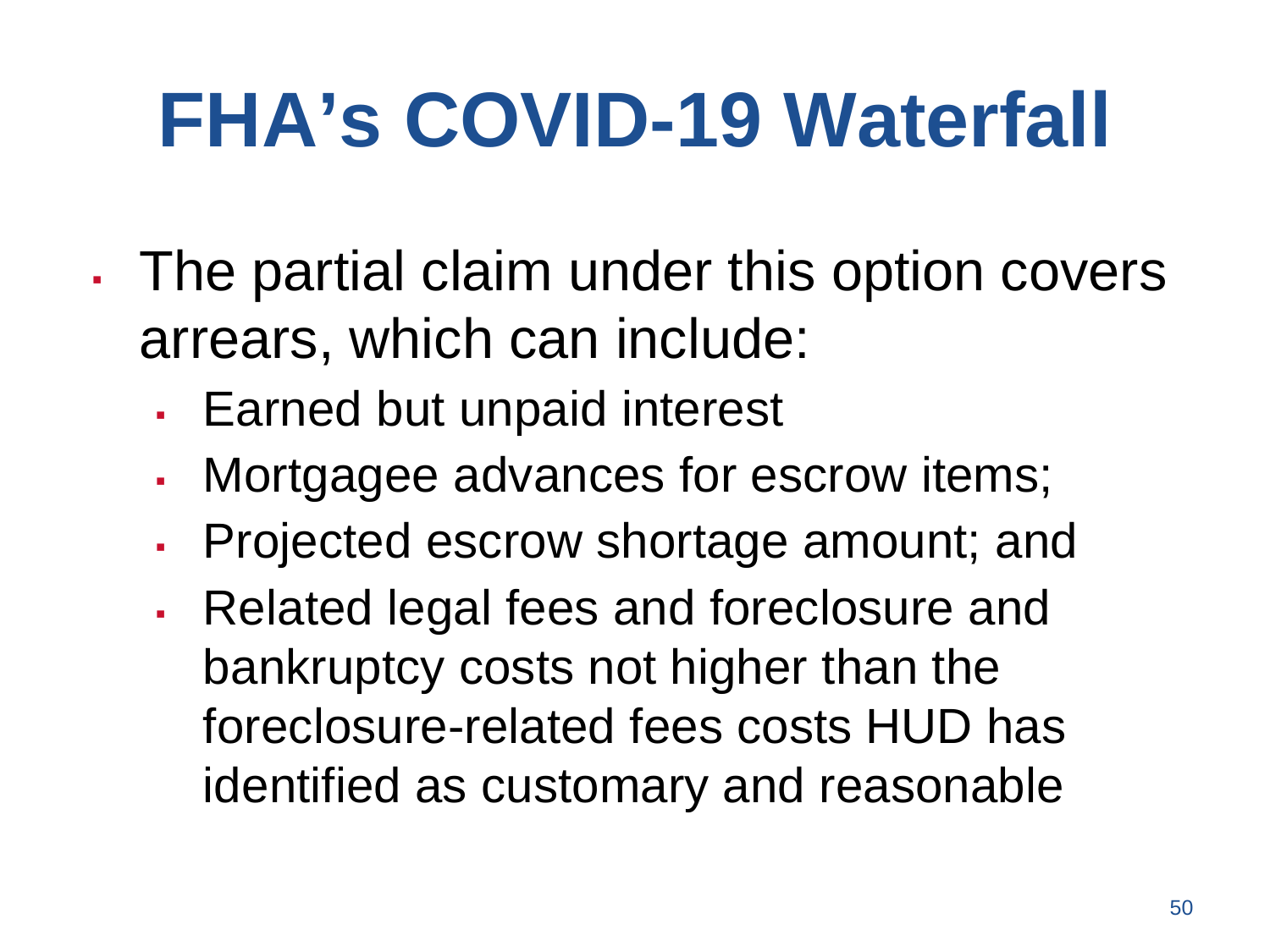- What happens if Borrower previously received partial claims?
- Previous partial claims can impact eligibility.
- . Outside of Covid relief, standard FHA partial claim subject to statutory limit equal to 30% of the **unpaid principal balance at the time of the first partial claim.**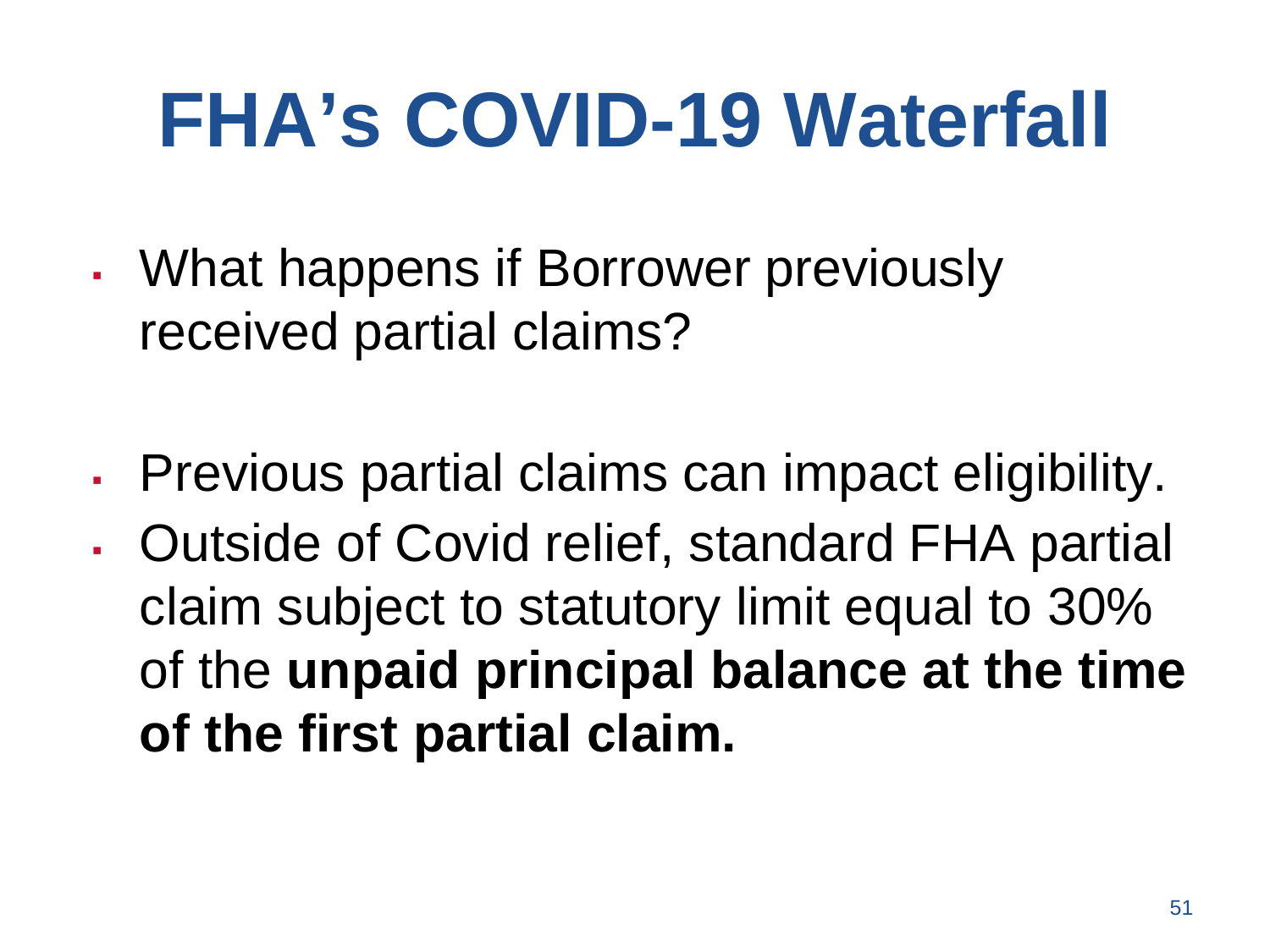- Mortgagee Letter 2021-18 imposes a separate limit.
- "[F]or a **COVID-19 Recovery Standalone Partial Claim**, the Partial Claim must not exceed **25 percent** of the unpaid principal balance as of the date of Default at the time of payment of the **initial** Partial Claim less any previous Partial Claims paid."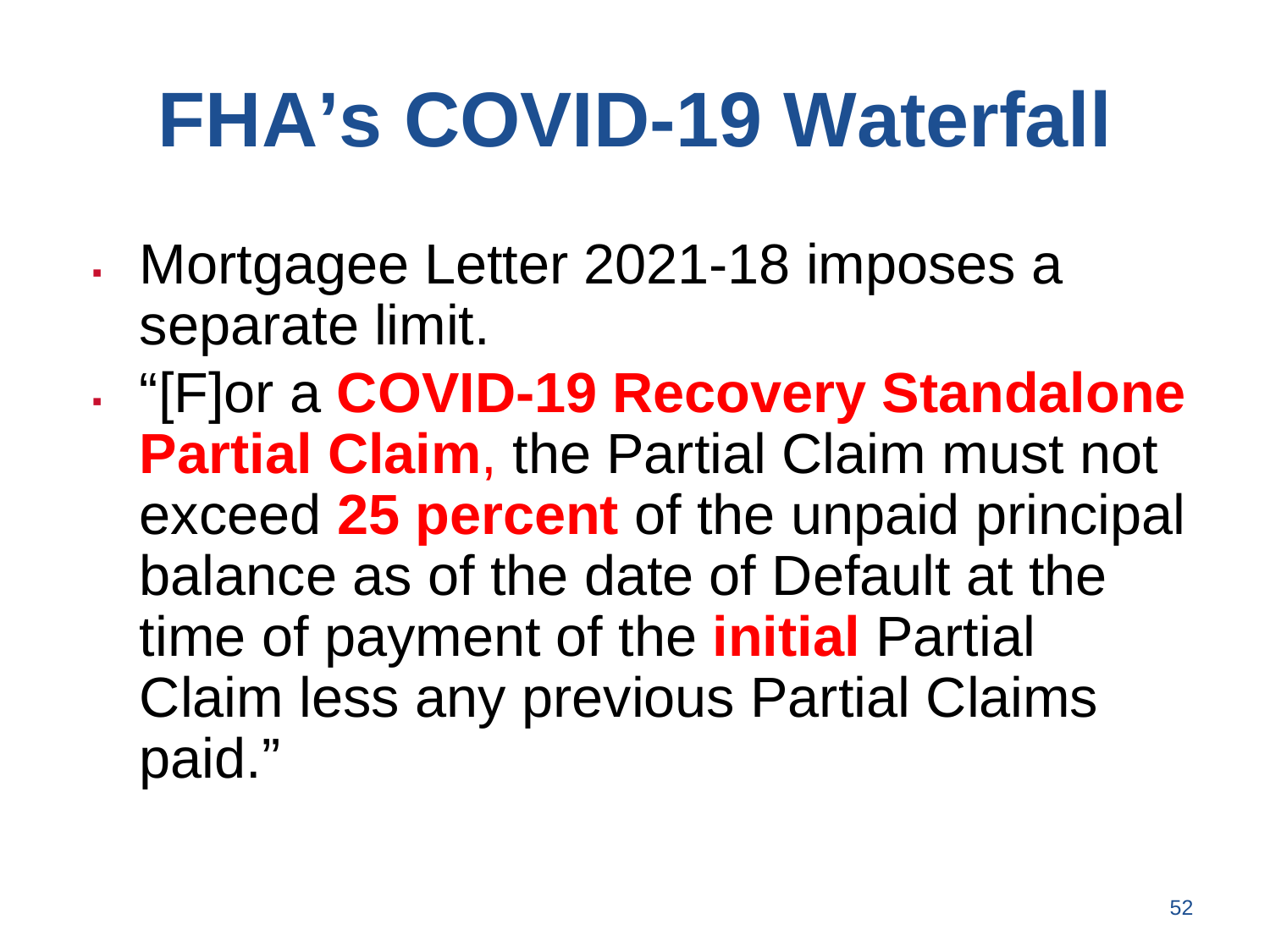- . ML 2021-18 leaves some partial claim available for future issues, though not much.
- Borrowers may not be able to access the partial claim if they have had previous partial claims.
- Query: Could V-HAP funds be used to reduce arrearage to fit borrower under partial claim limit?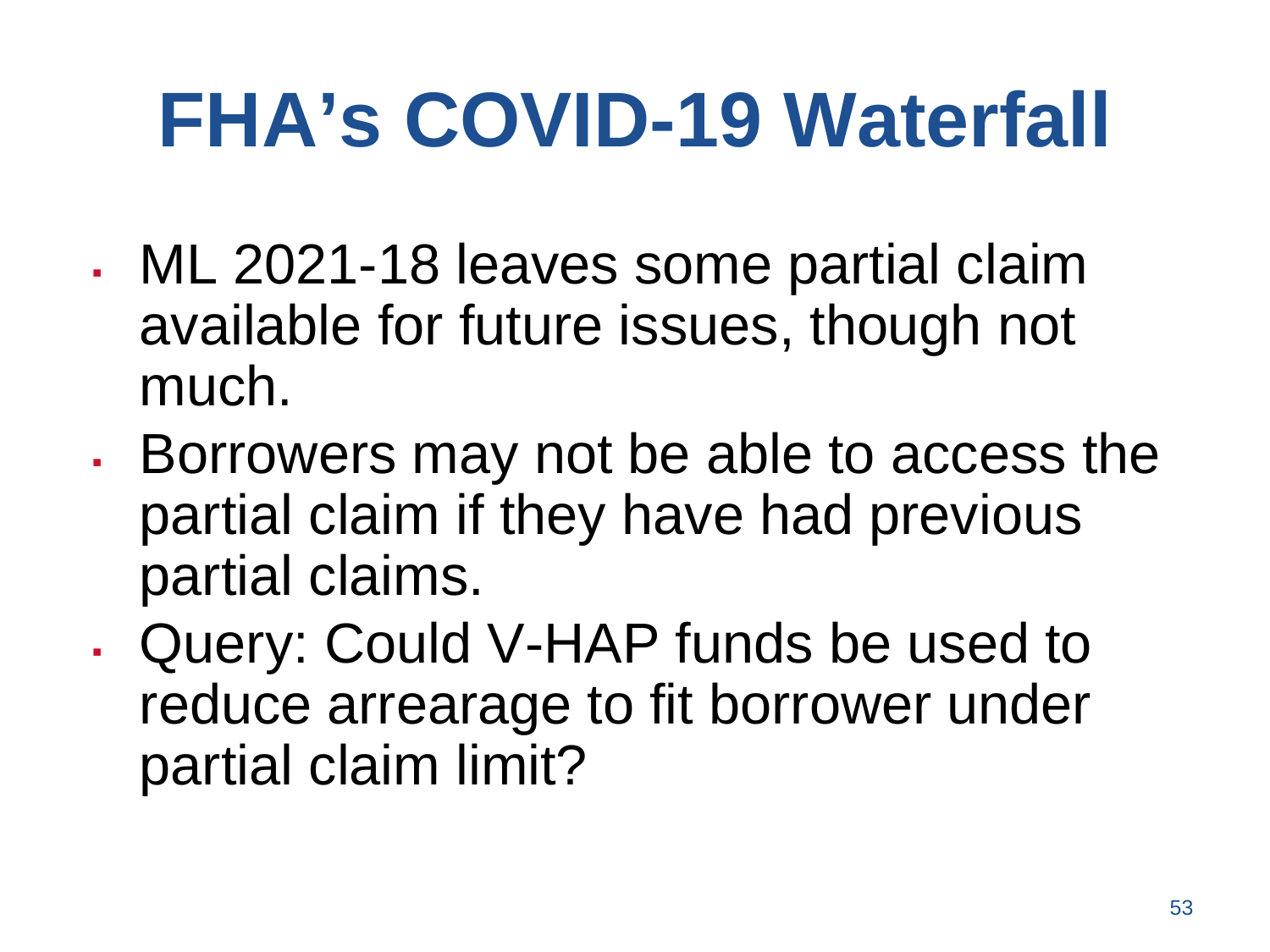- . Let's do a quick maximum partial claim for COVID-19 check.
- **Borrower's current unpaid principal** balance is \$110,000 and the arrears are \$10,000.
- When Borrower's loan was at \$125,000 balance, Borrower received a \$7,000 partial claim.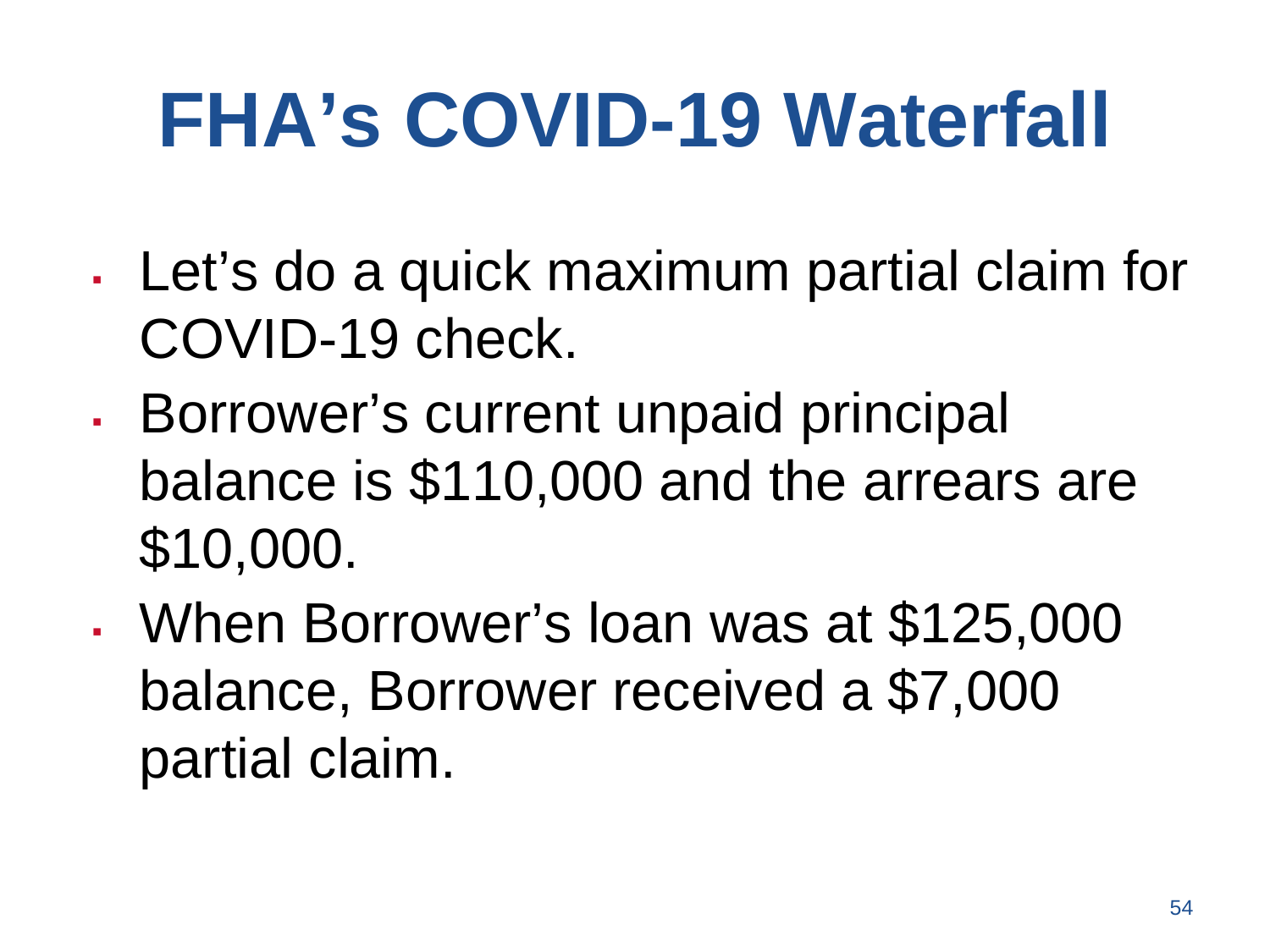- Borrower is seeking a COVID-19 Recovery Standalone Partial Claim.
- What is the max partial claim Borrower could receive?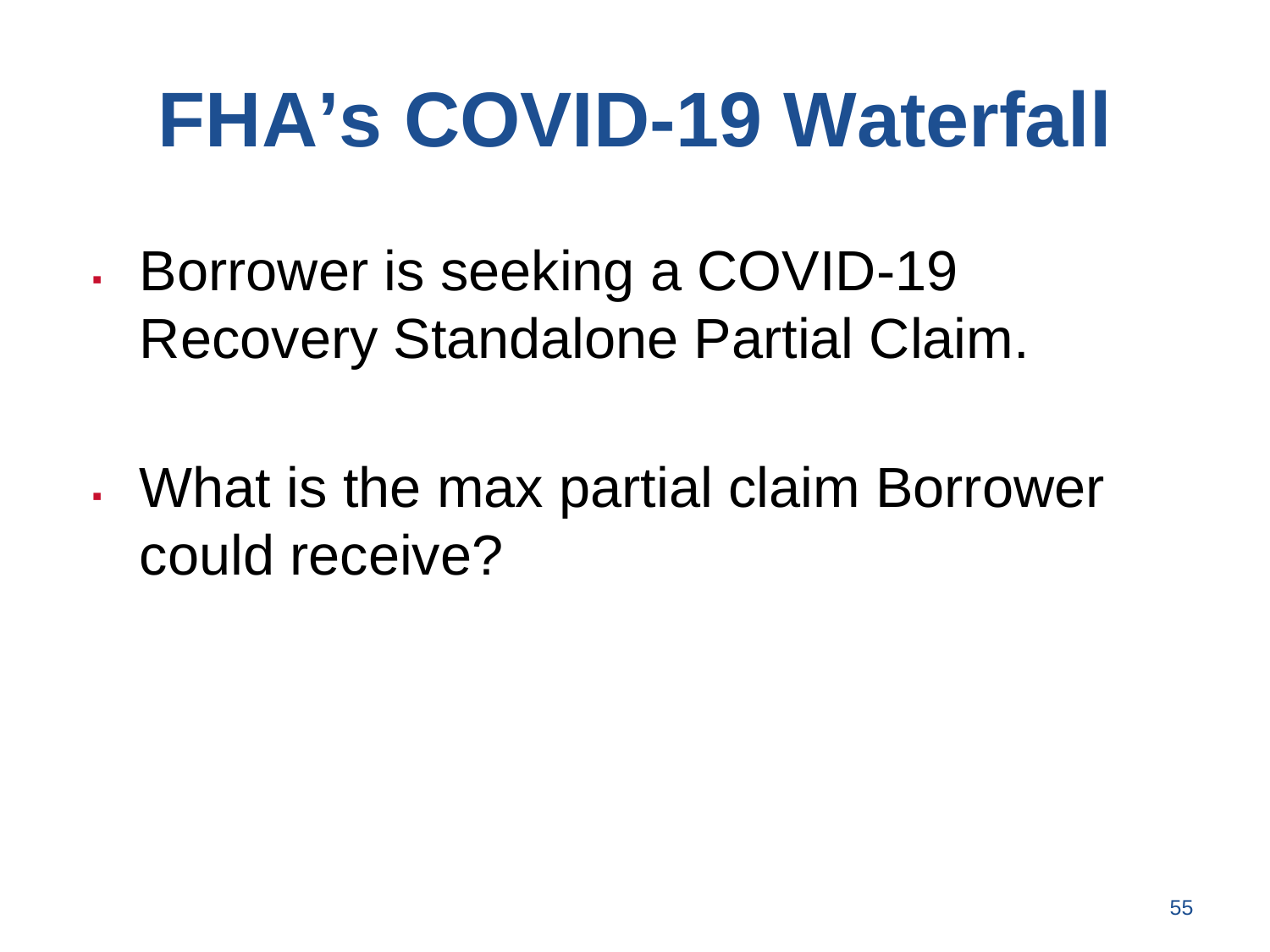- $\textbf{. $125,000}$  (.25) = \$31,250
	- Not start at \$110,000 or \$120,000
- . Then you have to subtract \$7,000
- **The maximum partial claim for COVID-19 is \$31,250 – \$7,000 = \$24,250**
	- **Under this case, Borrower only needs \$10,000.**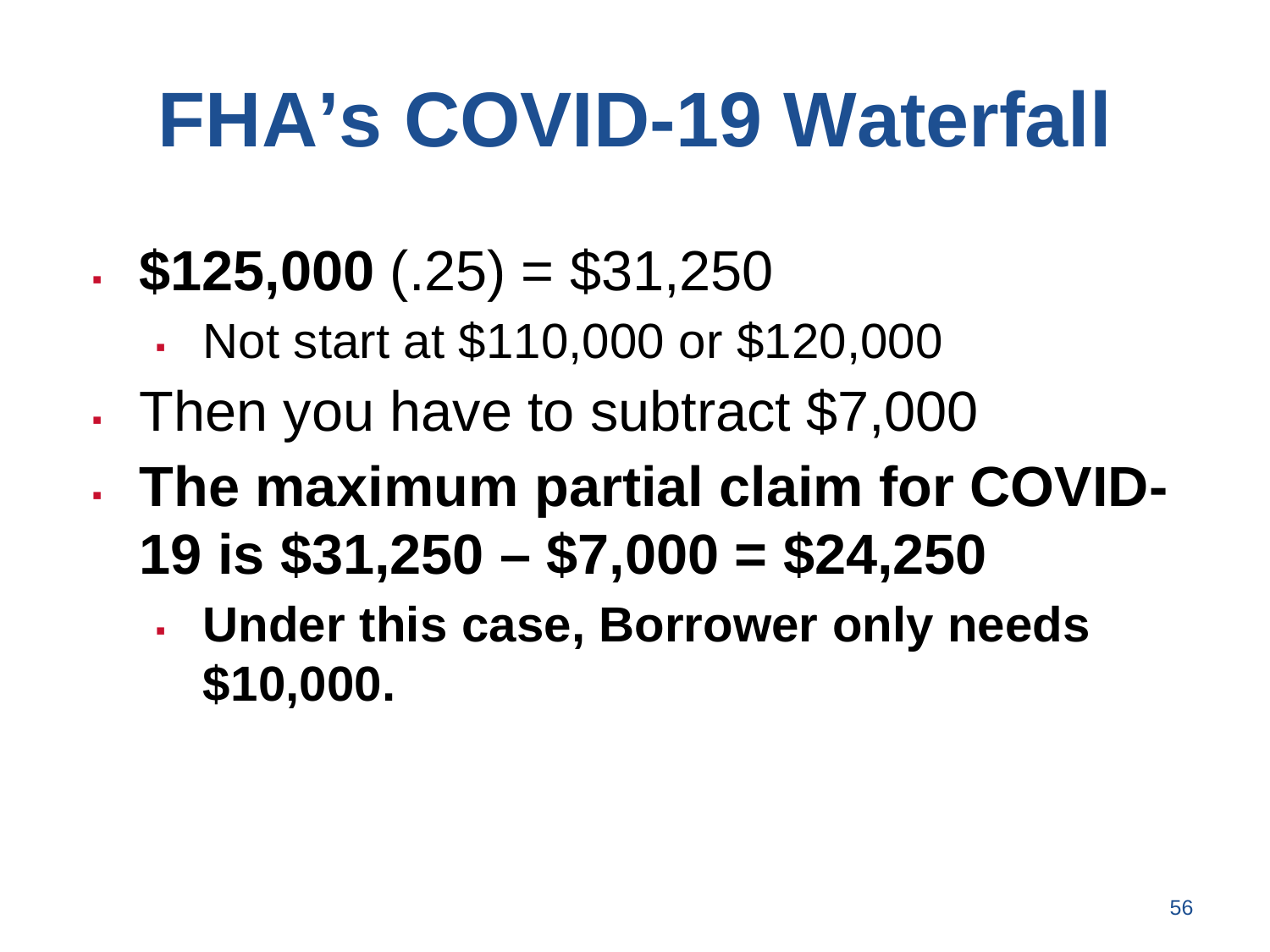- What about a borrower who needs a loan modification?
- Servicer reviews for the **COVID-19 Recovery Modification**
- . The modification targets a 25% reduction in the principal and interest payment.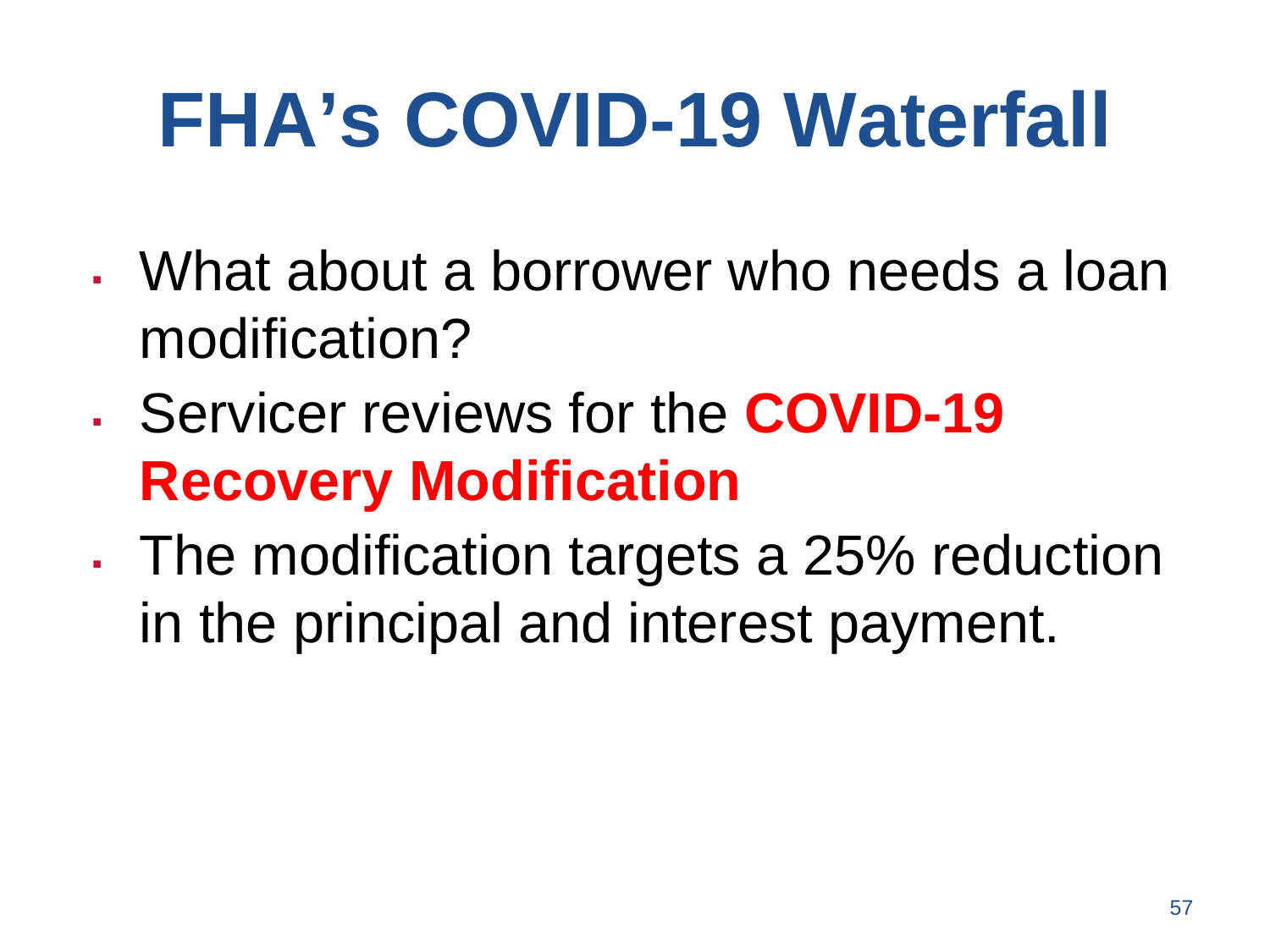- The COVID-19 Recovery Modification is not automatically offered like the ALM.
- It allows for the combination of a partial claim and loan modification to achieve 25% reduction of payment.

▪ The modification is similar terms to the ALM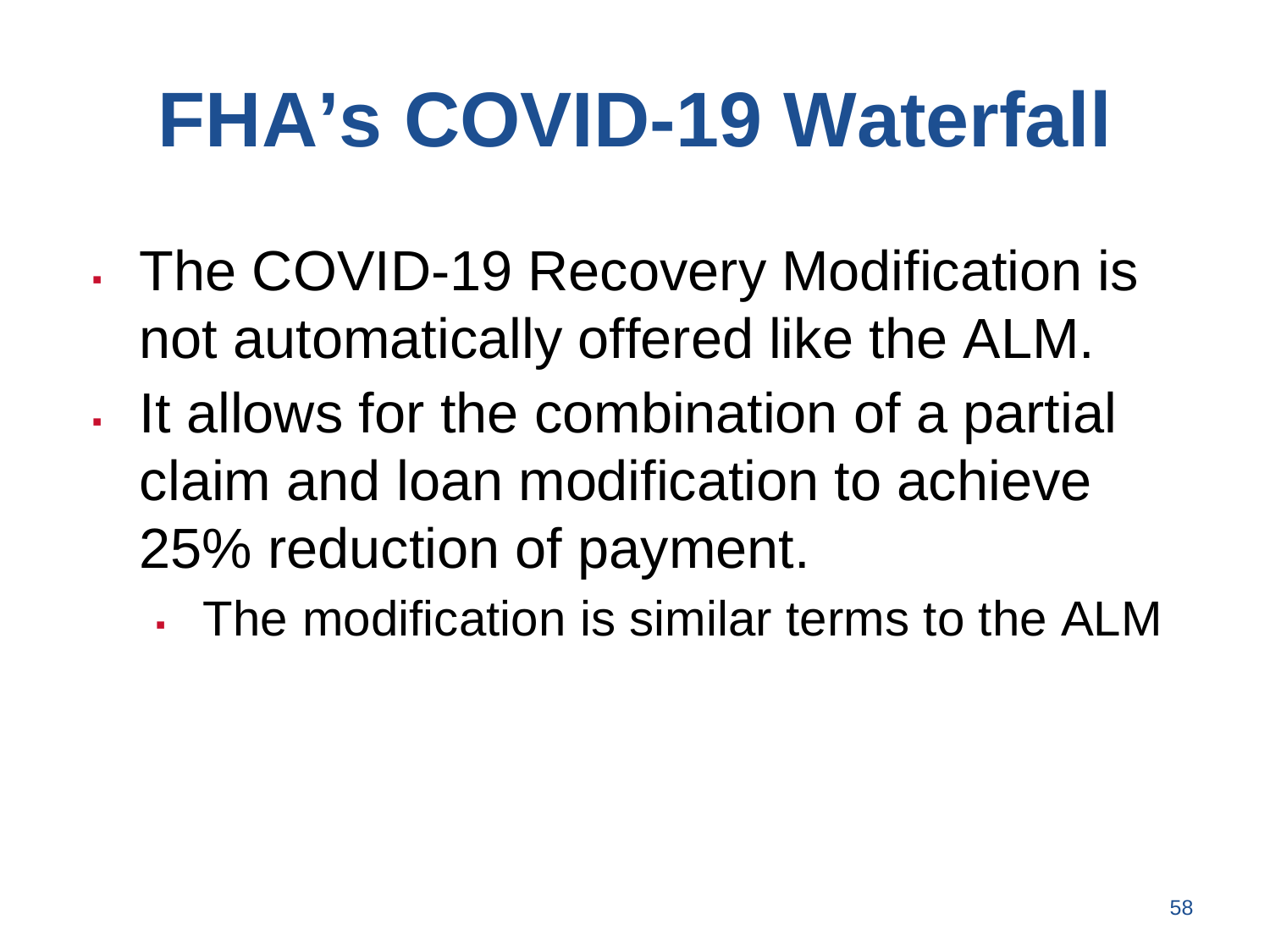#### **FHA's COVID-19 Recovery Modification Waterfall**

- COVID-19 Recovery Modification terms:
- . Capitalize arrears
- . Extend the payment term to 360 months
- . Reduce the interest rate to the Market Rate, defined as the Primary Mortgage Market Survey (PMMS) Rate rounded to the nearest one-eighth of 1 percent (0.125 percent)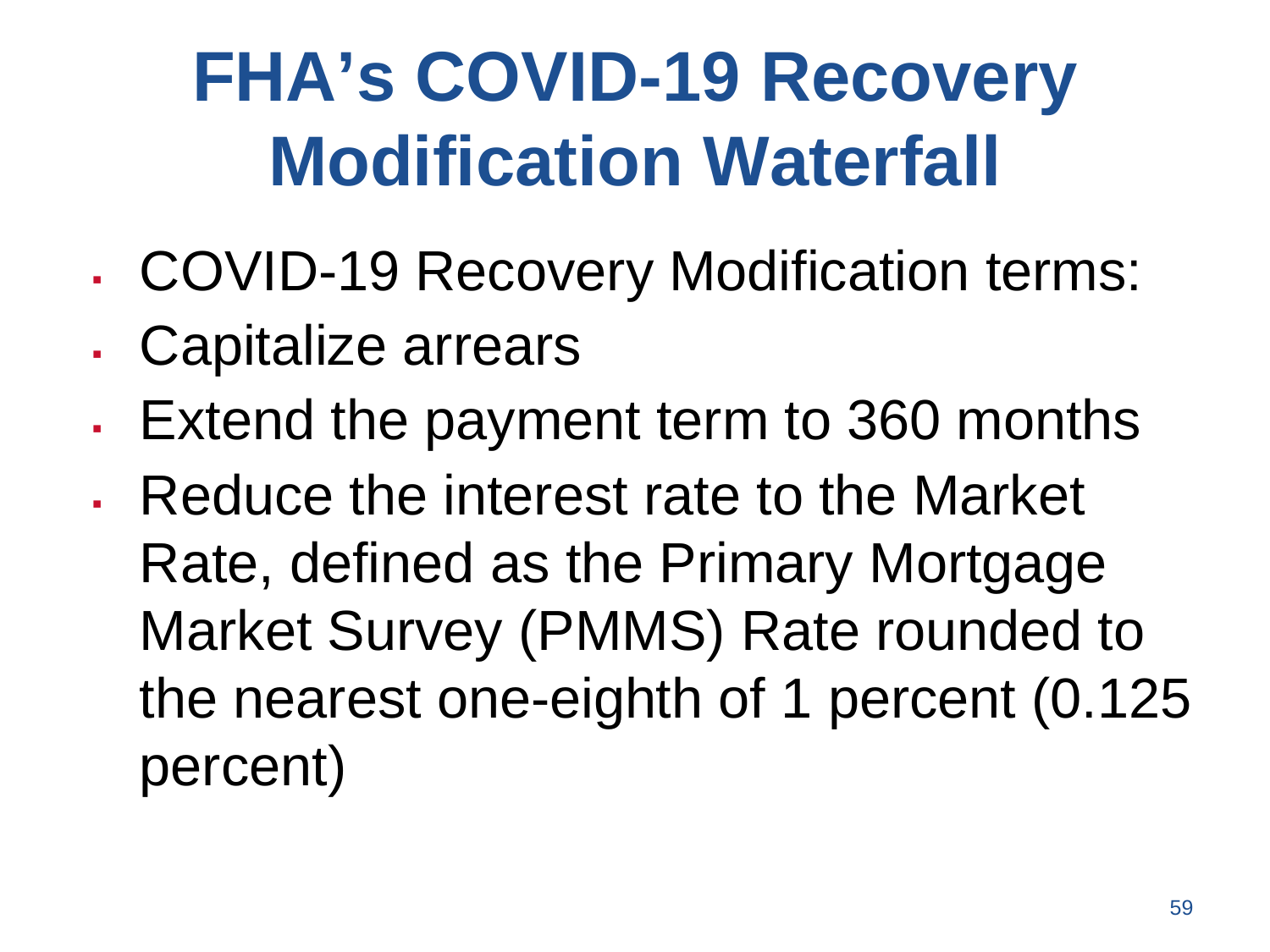#### **FHA's COVID-19 Recovery Waterfall**

- Apply these standard modification terms
- See if P&I reduced by at least 25%
- If yes, stop
- If not, use partial claim (deferral) to reduce interest-bearing principal
- Same limit to partial claim: can't exceed 25% of UPB now or at time of first partial claim
- New option: to reach target payment, may use 40-yr. mod term with partial claim.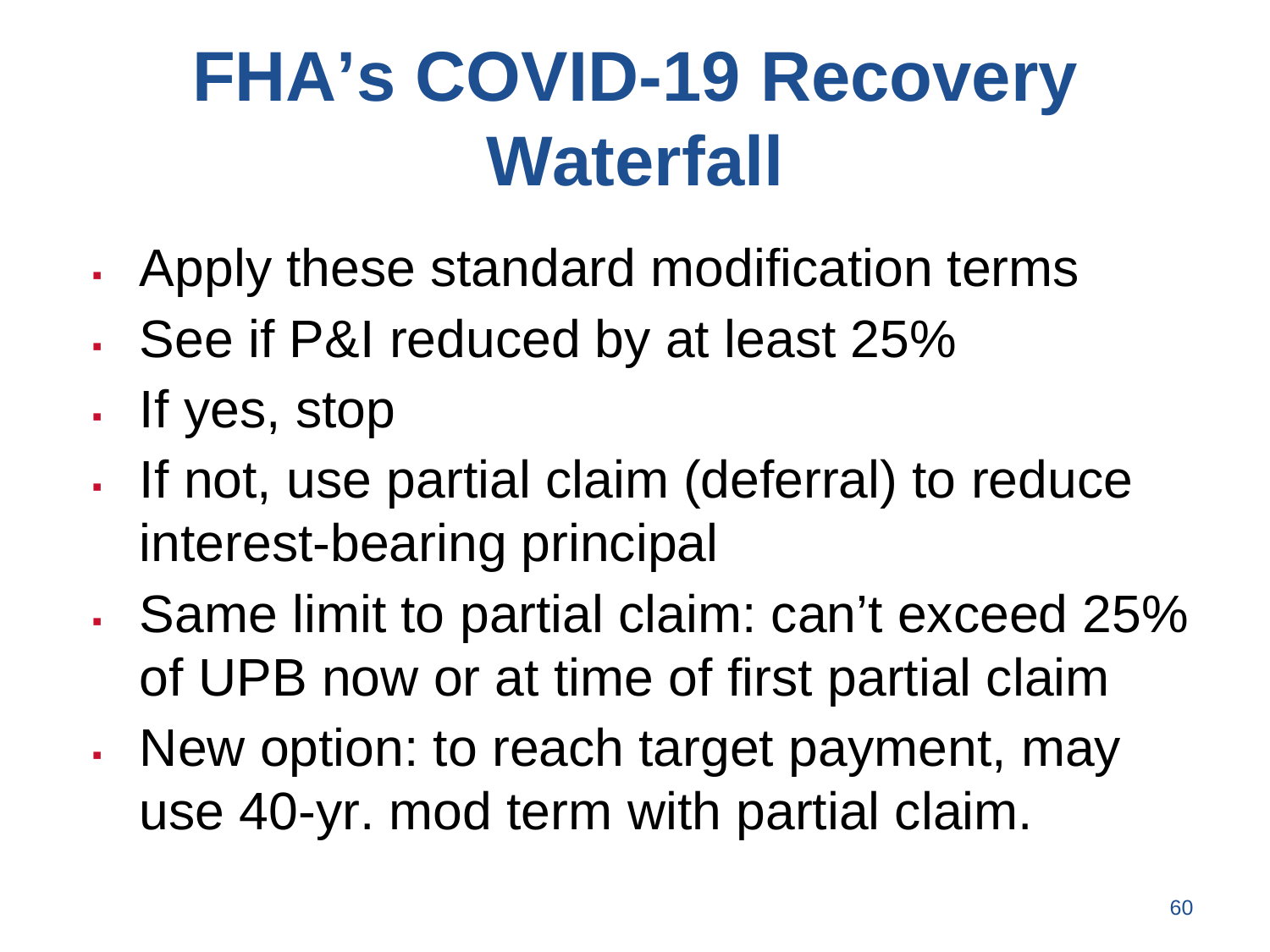- Borrower's monthly income does not impact the calculation at all.
- . P&I payment may decrease by more than 25% if this is outcome of mod terms without a partial claim
- Final mod may not reduce P&I by 25% if insufficient partial claim available
	- **Borrower can accept mod with smaller** reduction if can afford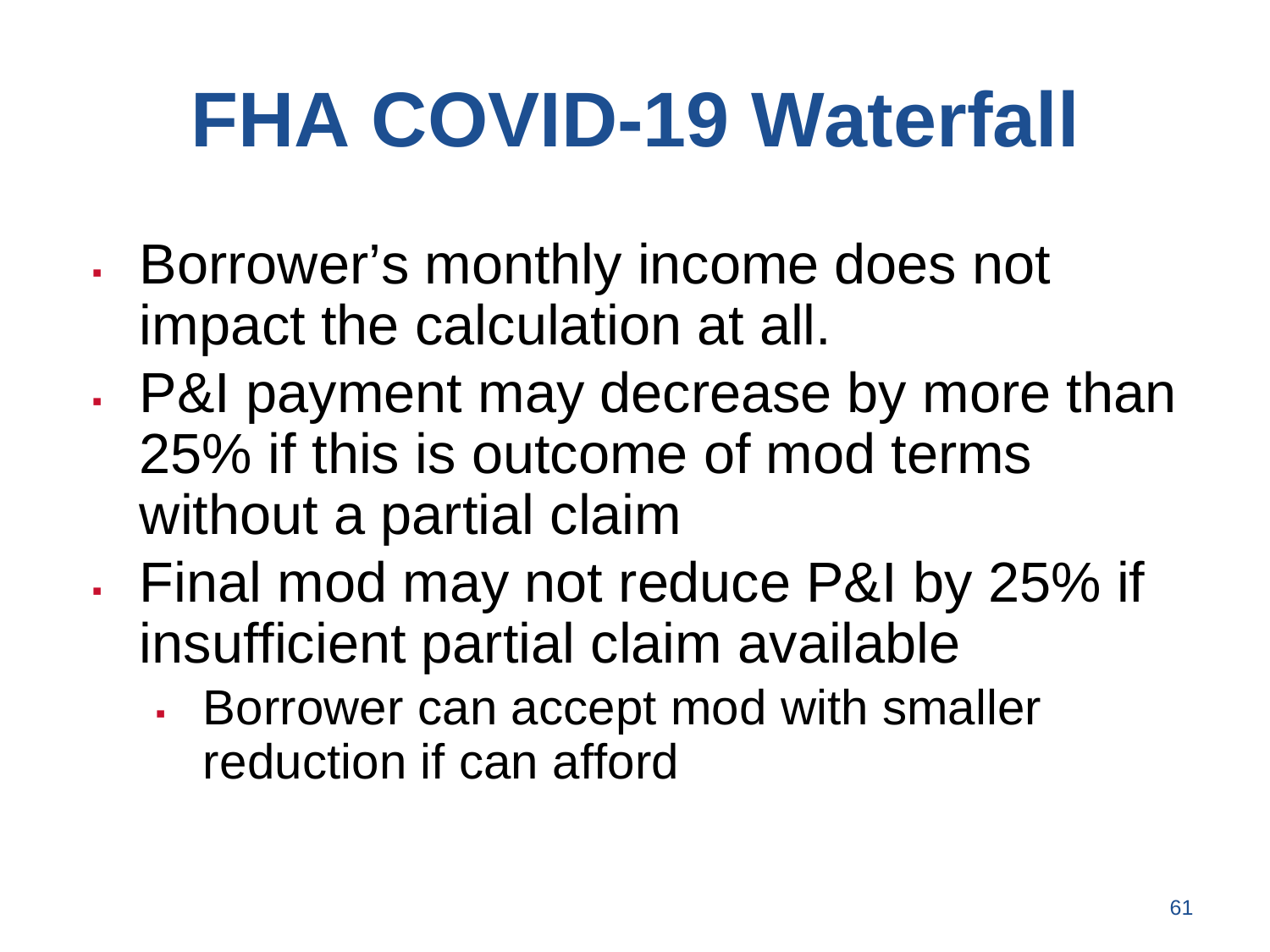- There is an example of FHA COVID-19 Recovery Modification calculation at end of this presentation.
- FHA-HAMP remains available as a loss mitigation option, requiring application with documentation
- Considers borrower income, targets PITI at 31% of gross income
- Important summary chart: "FHA Loss Mitigation Home Retention Option Priority Order Waterfall" in HUD Handbook 4000.1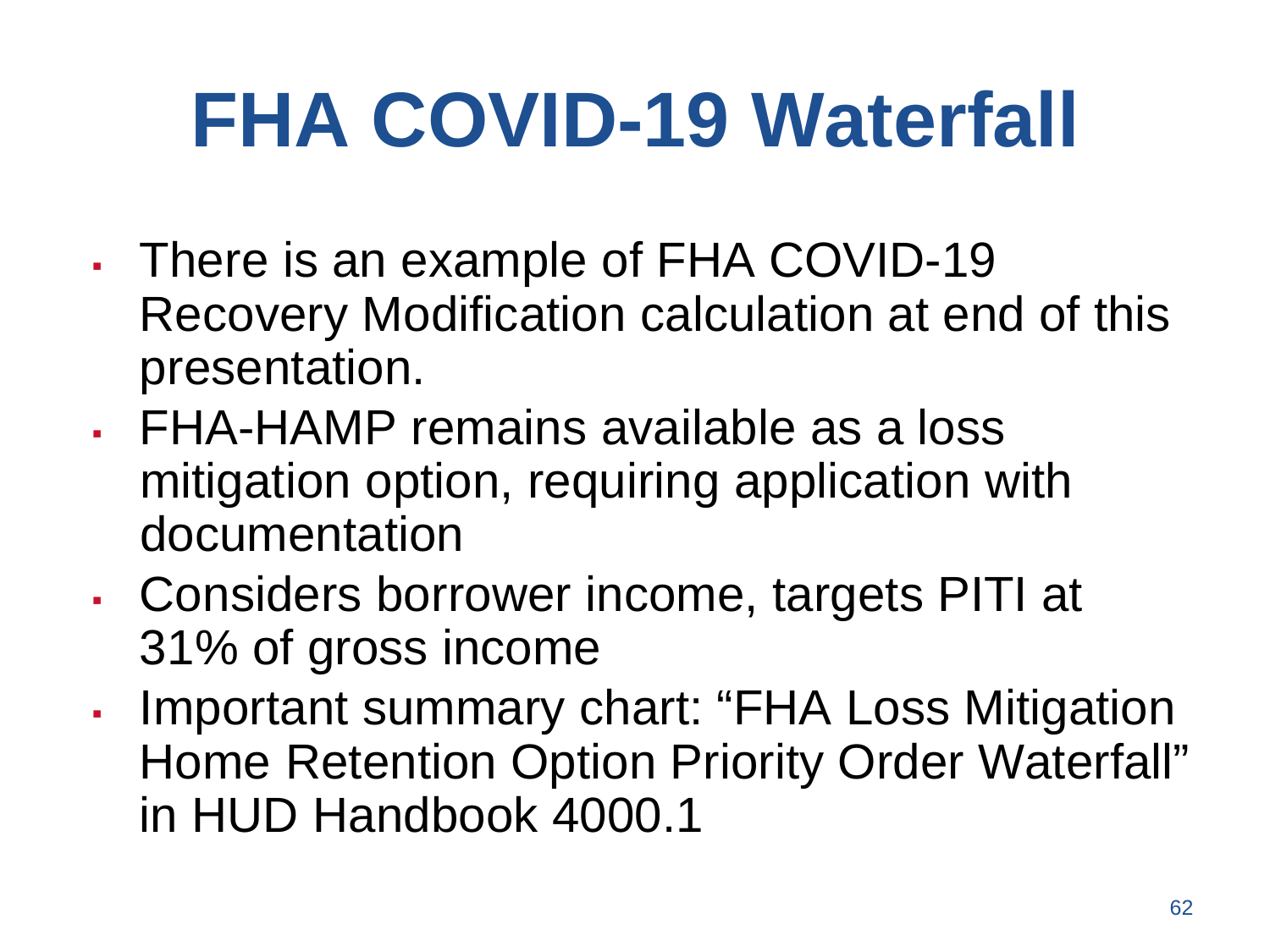

- VA
	- [VA Circulars,](https://www.benefits.va.gov/homeloans/resources_circulars.asp) including
		- [VA Circular 26-21-13](https://www.benefits.va.gov/HOMELOANS/documents/circulars/26_21_13.pdf), [Exhibit A,](https://www.benefits.va.gov/HOMELOANS/documents/circulars/26_21_13_exhibita.pdf) [Exhibit B](https://www.benefits.va.gov/HOMELOANS/documents/circulars/26_21_13_exhibitb.pdf)
		- **[VA Circular 26-21-20](https://www.benefits.va.gov/HOMELOANS/documents/circulars/26_21_20.pdf)**
	- [VA Handbook M26-4](https://www.benefits.va.gov/WARMS/M26_4.asp), Chapter 5
- . USDA (Guaranteed Loans)
	- USDA Handbook HB-1-3555, [Chapter 18](https://www.rd.usda.gov/sites/default/files/3555-1chapter18.pdf)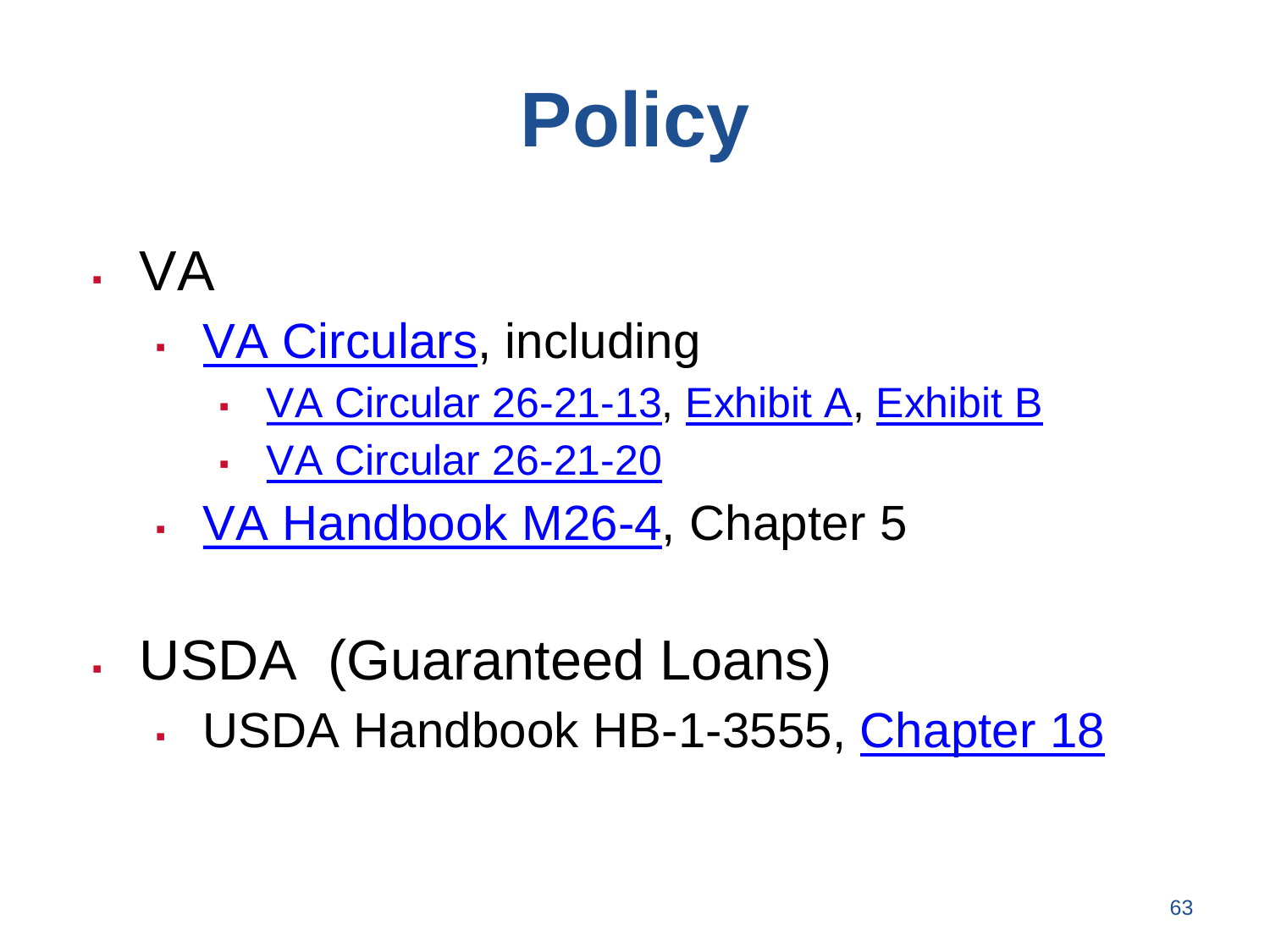#### **VA**

- Total update for borrowers facing COVID hardships through [VA Circular 26-21-13](https://www.benefits.va.gov/HOMELOANS/documents/circulars/26_21_13.pdf) and attachments
- VA creates three categories of borrowers:
	- **Borrowers who can afford to restart their pre-** hardship mortgage payments and can pay their arrears;
	- Borrowers who can afford to restart their pre- hardship mortgage payments, but need help to cover arrears; and
	- **Borrowers who cannot afford their pre-hardship** payment.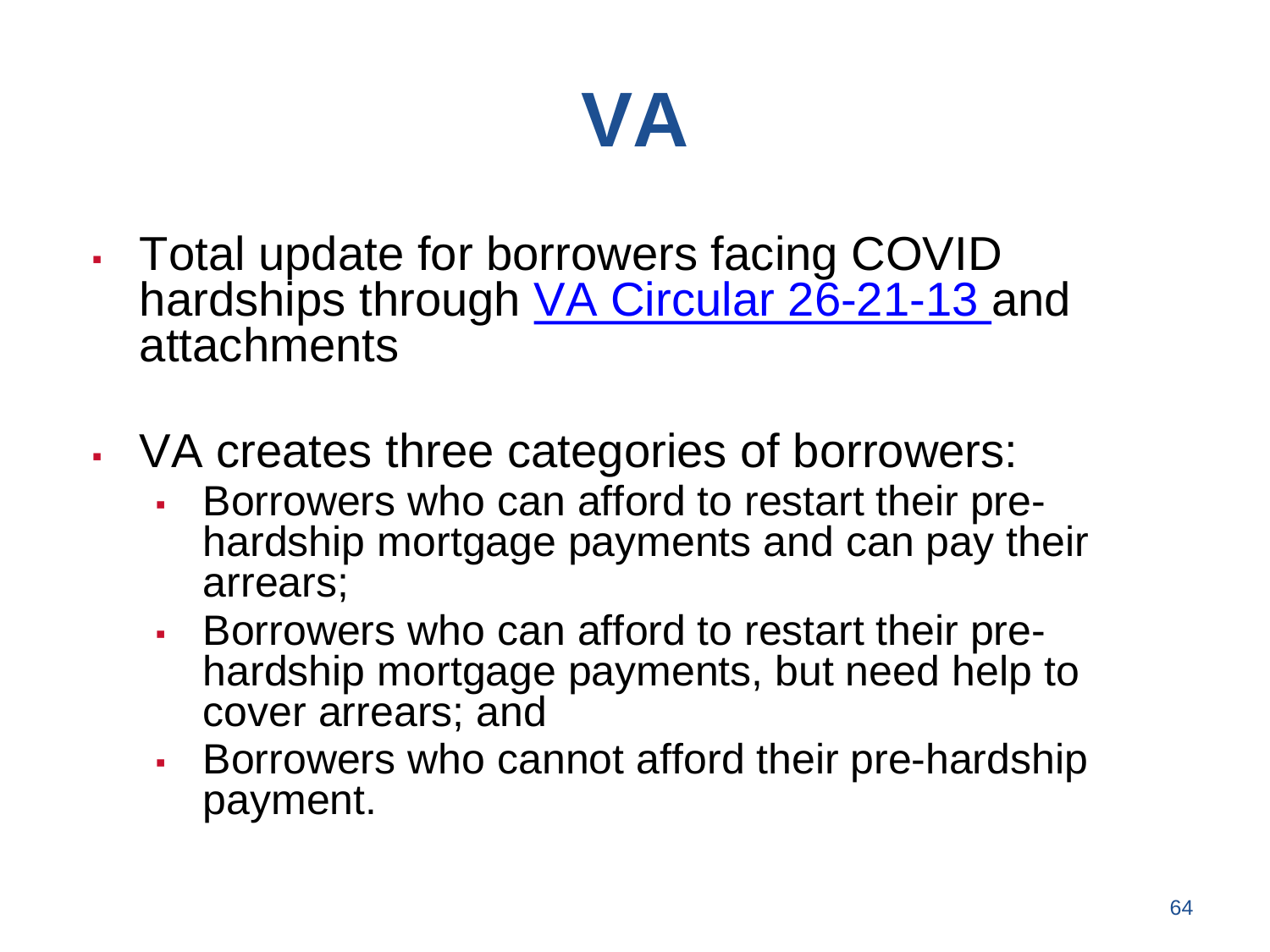

- Borrowers who can pay arrears (category one) are offered a repayment plan.
- For borrowers who can afford their prehardship payment but not arrears, VA's newly released partial claim program should help. (38 C.F.R. § 36.4800, *et seq.*  ).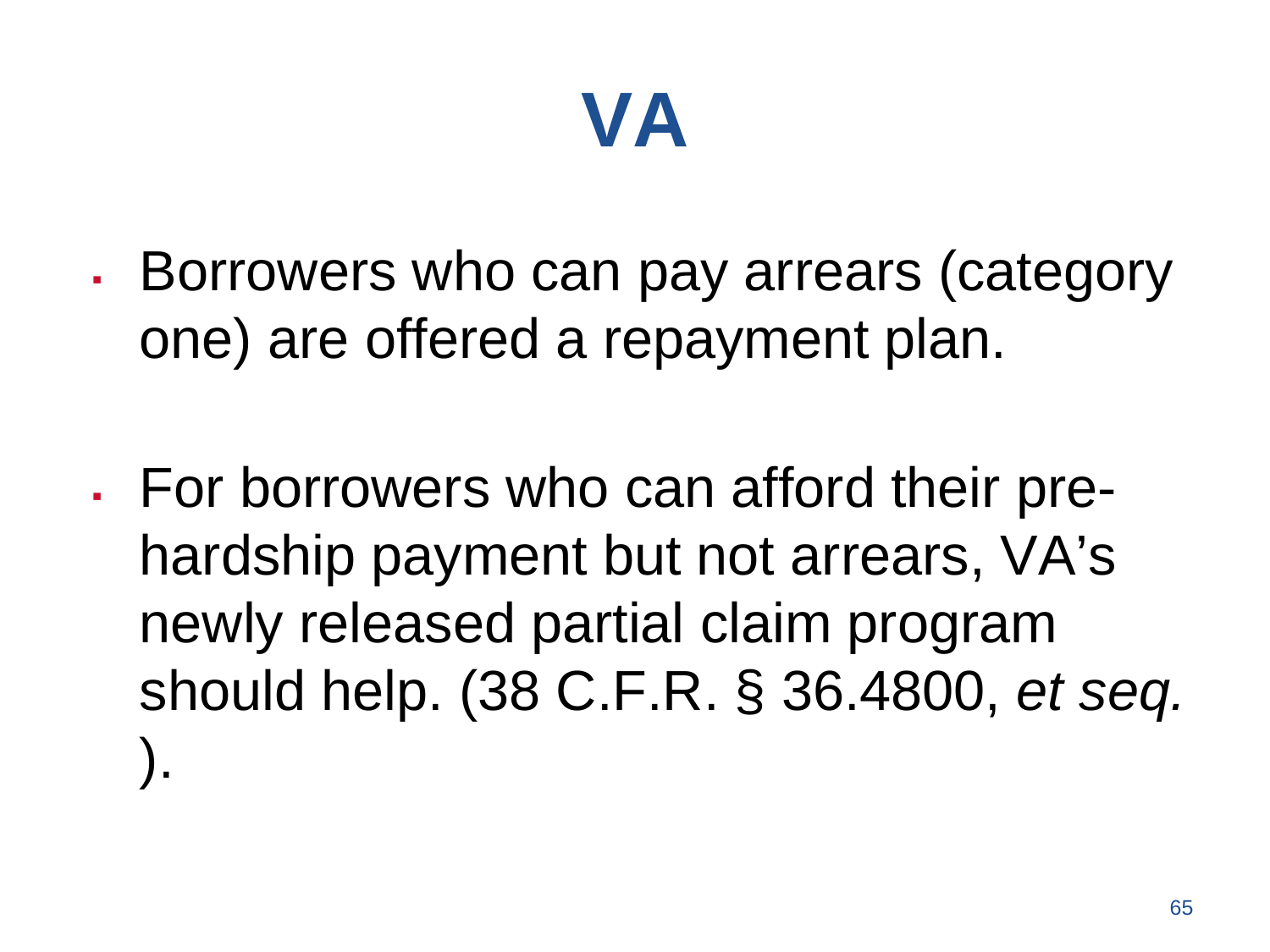#### **VA**

- For borrowers who need payment relief, VA has created a loan modification system targeting a 20%-25% reduction in the principal and interest payment
- VA is also now allowing the combination of a partial claim type product with a loan modification to achieve the payment relief.
- VA must review COVID loss mit measures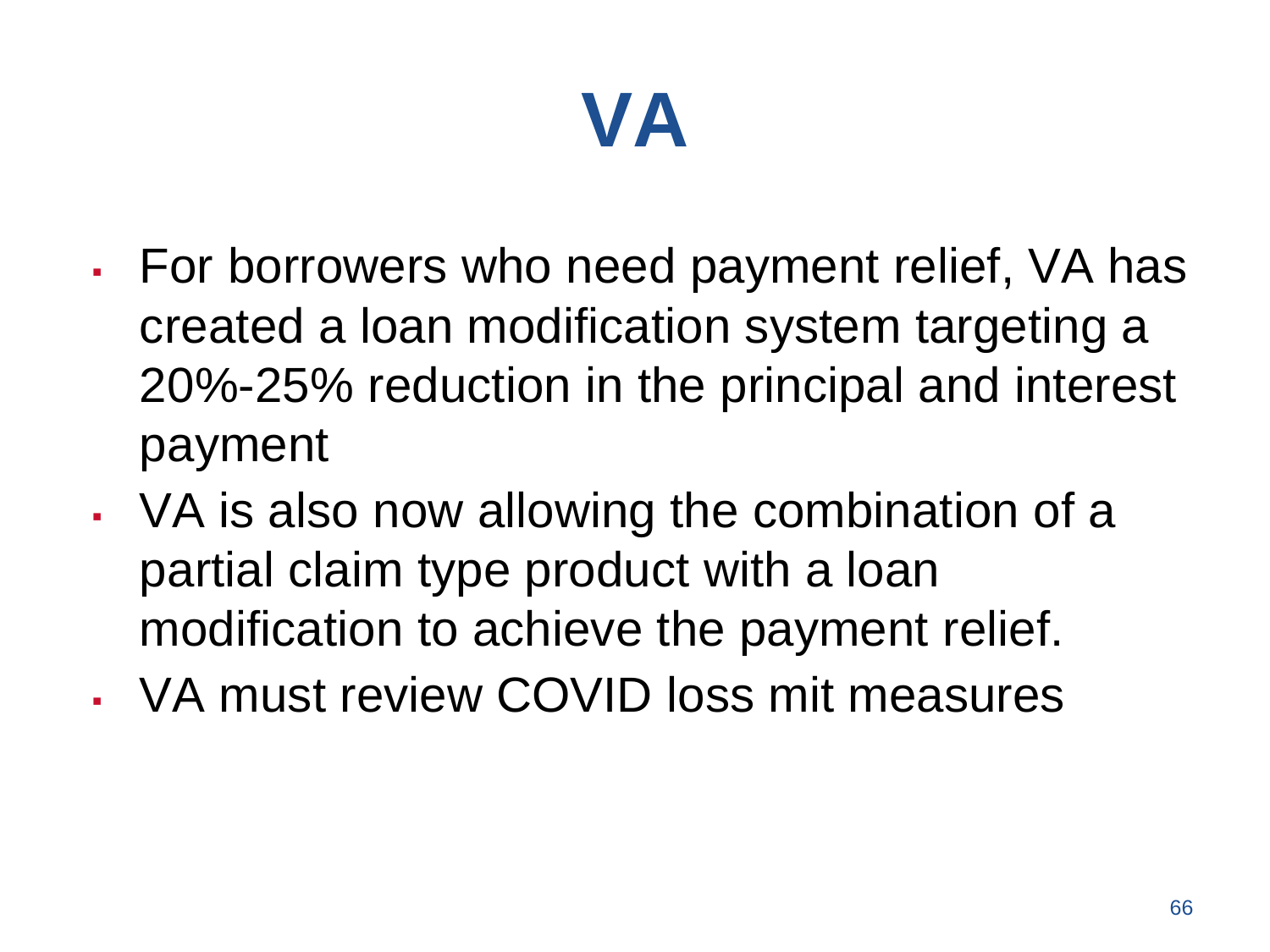# **USDA Guaranteed**

- USDA added an option for borrowers facing COVID- hardship.
- If borrowers facing COVID-19 hardships cannot afford standard relief measures, the servicer should evaluate for a COVID specific modification.
- $\blacksquare$  Like the VA, the USDA modification targets a 20% reduction in the principal and interest payment.
	- The reduction is achieved through a combination of an interest rate reduction, term extension, and Mortgage Recovery Advance (like a partial claim).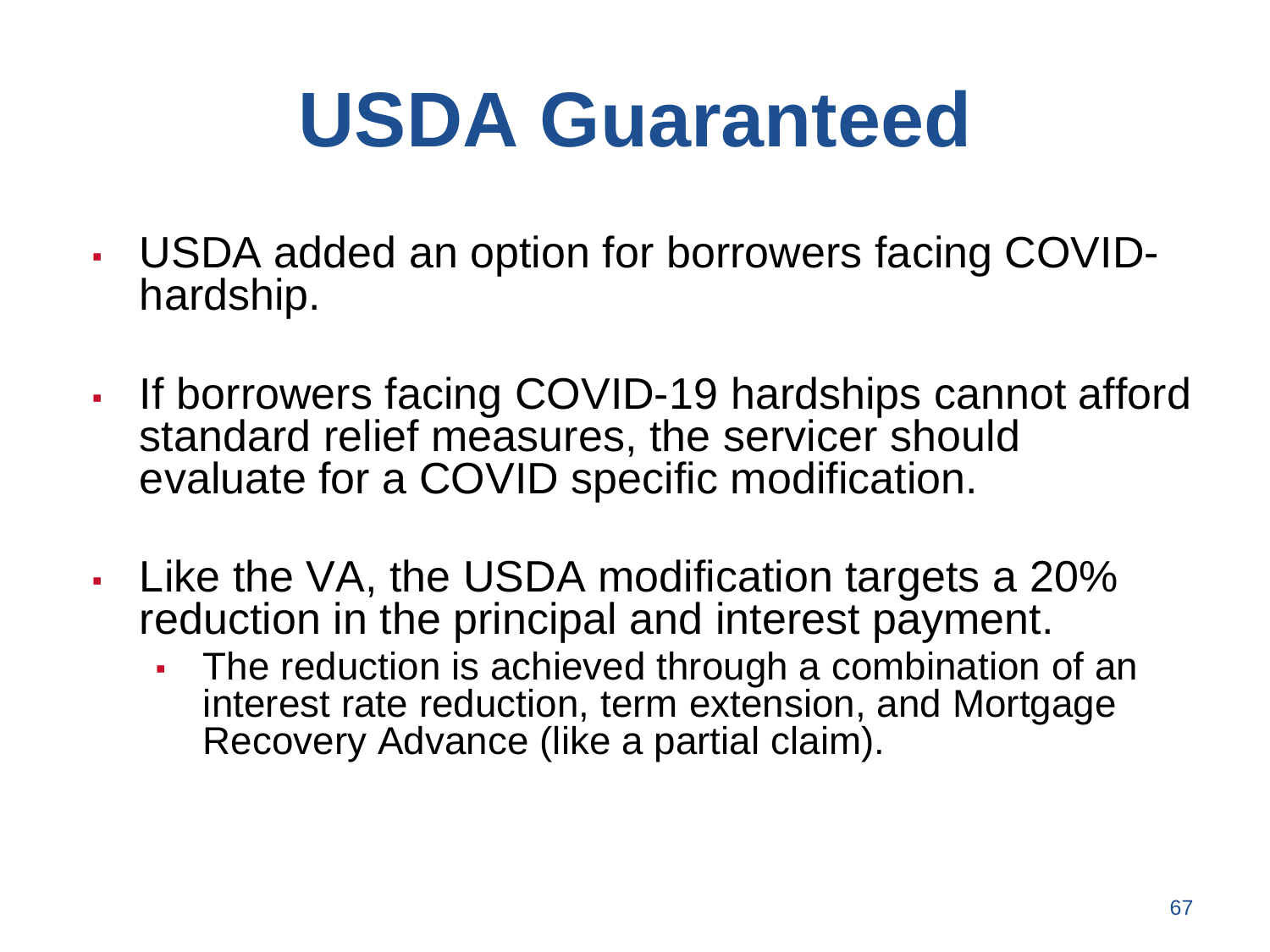#### **Waterfall Resources**

- . Mobilization for Justice (N.Y.) provides online calculator for;
	- GSE Flex Mod
	- FHA-HAMP modification
- [https://mobilizationforjustice.org/publicatio](https://mobilizationforjustice.org/publications-and-report/waterfall-worksheets/) ns-and-report/waterfall-worksheets/
- These are standard waterfalls, not COVID-specific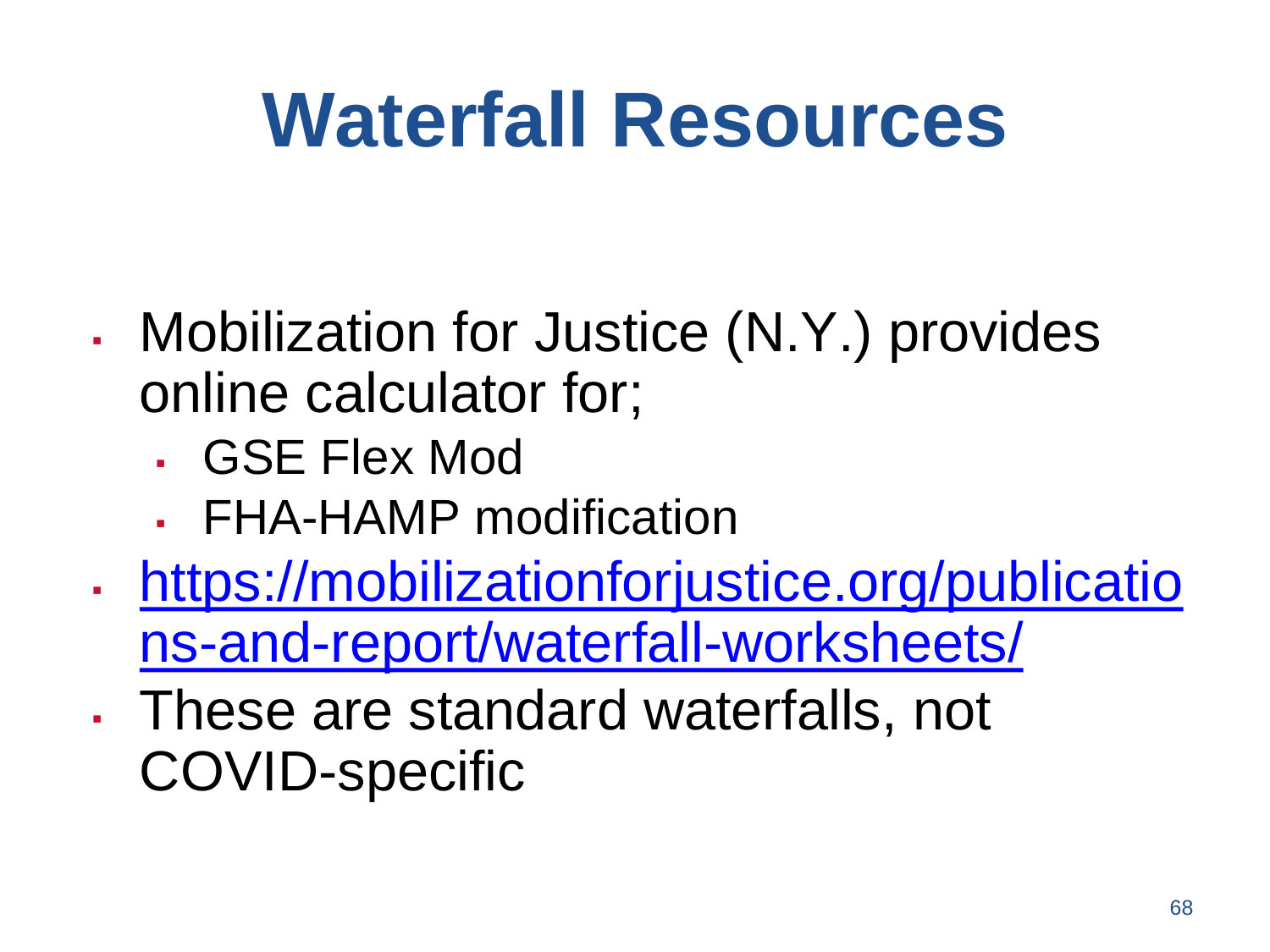# **Loss mitigation process**

- Escalations
	- FHA contact National Servicing Center, (877) 622-8525
	- VA Talk to assigned VA loan technician if don't know, call 877-827-3702
	- USDA Servicing contacts link: https://usdalinc.sc.egov.usda.gov/docs/rd/sfh /lossclaim/ServicingContacts.pdf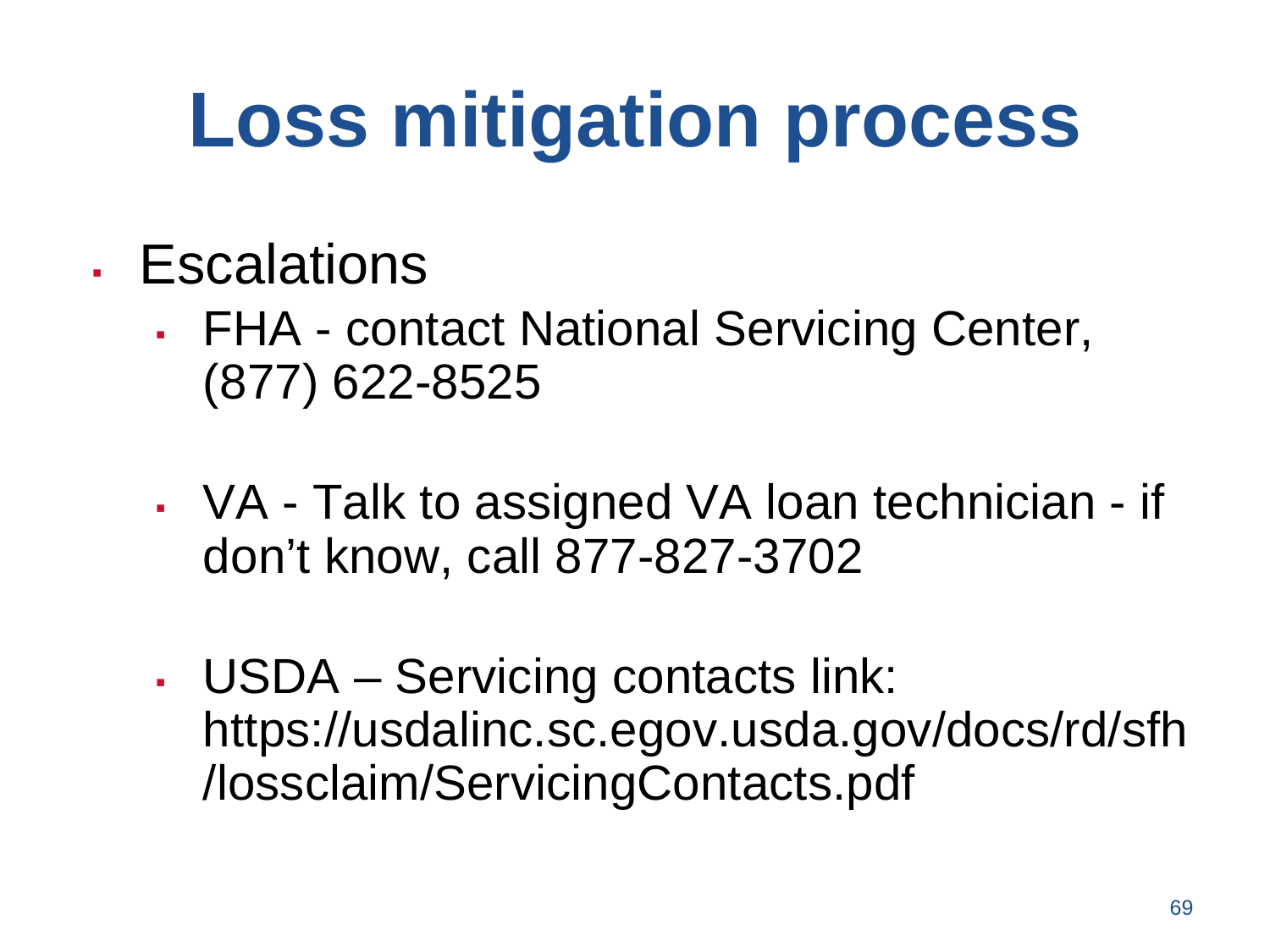# **Loss mitigation process**

#### ▪ Escalations

▪ Fannie Mae -

[nclc\\_escalations@fanniemae.com](mailto:nclc_escalations@fanniemae.com)

- Note this is a special email address for housing counselors and consumer attorneys representing homeowners with COVID hardships where the servicer has not been able to resolve the presenting issue(s) – you should provide specific details about the improperly applied policy.
- Freddie Mac: 1-800-Freddie option 2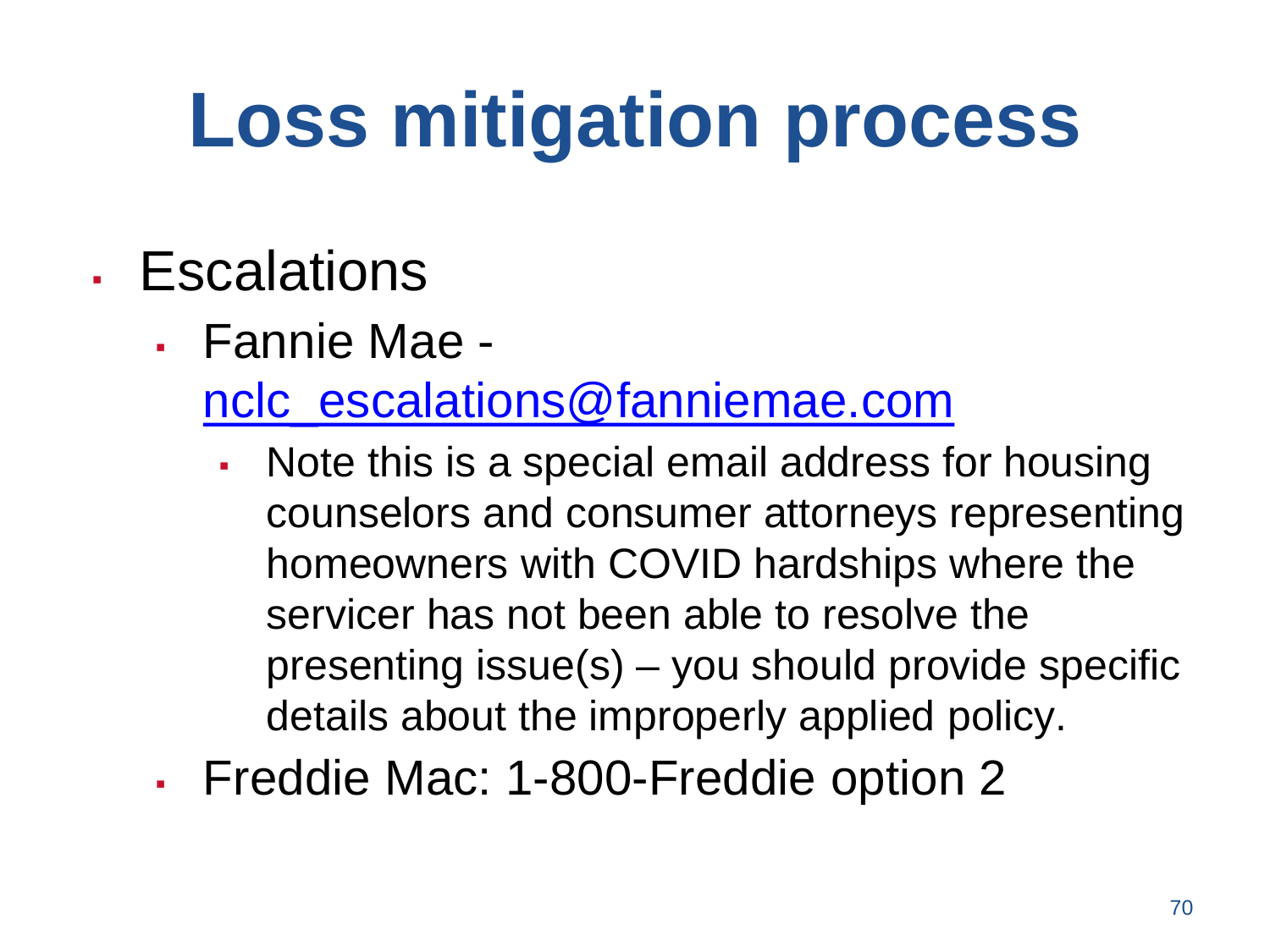#### **Non-Federally Backed Loans**

- Roughly one-third of home mortgages
- CARES Act never applied to them
- Servicers may have treated like federally- backed for forbearance purposes
- Post-forbearance options will depend on securitization terms<sup>'</sup> (PSA) or lender's own guidelines
- Borrower may use RESPA Request for Information to learn guidelines
- Disclosure should be part of obligation to participate in mediation in good faith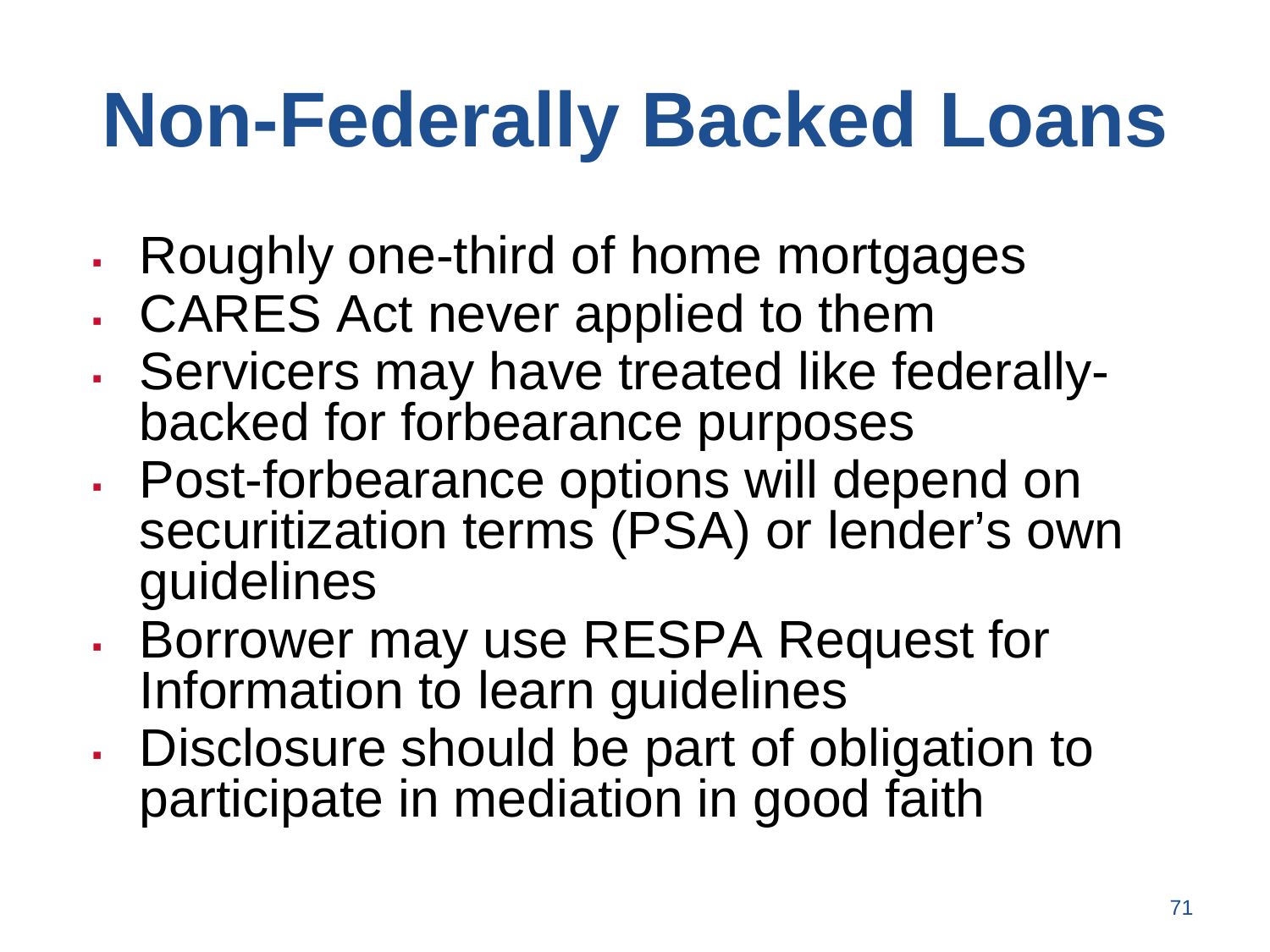

# **Procedural Safeguards**

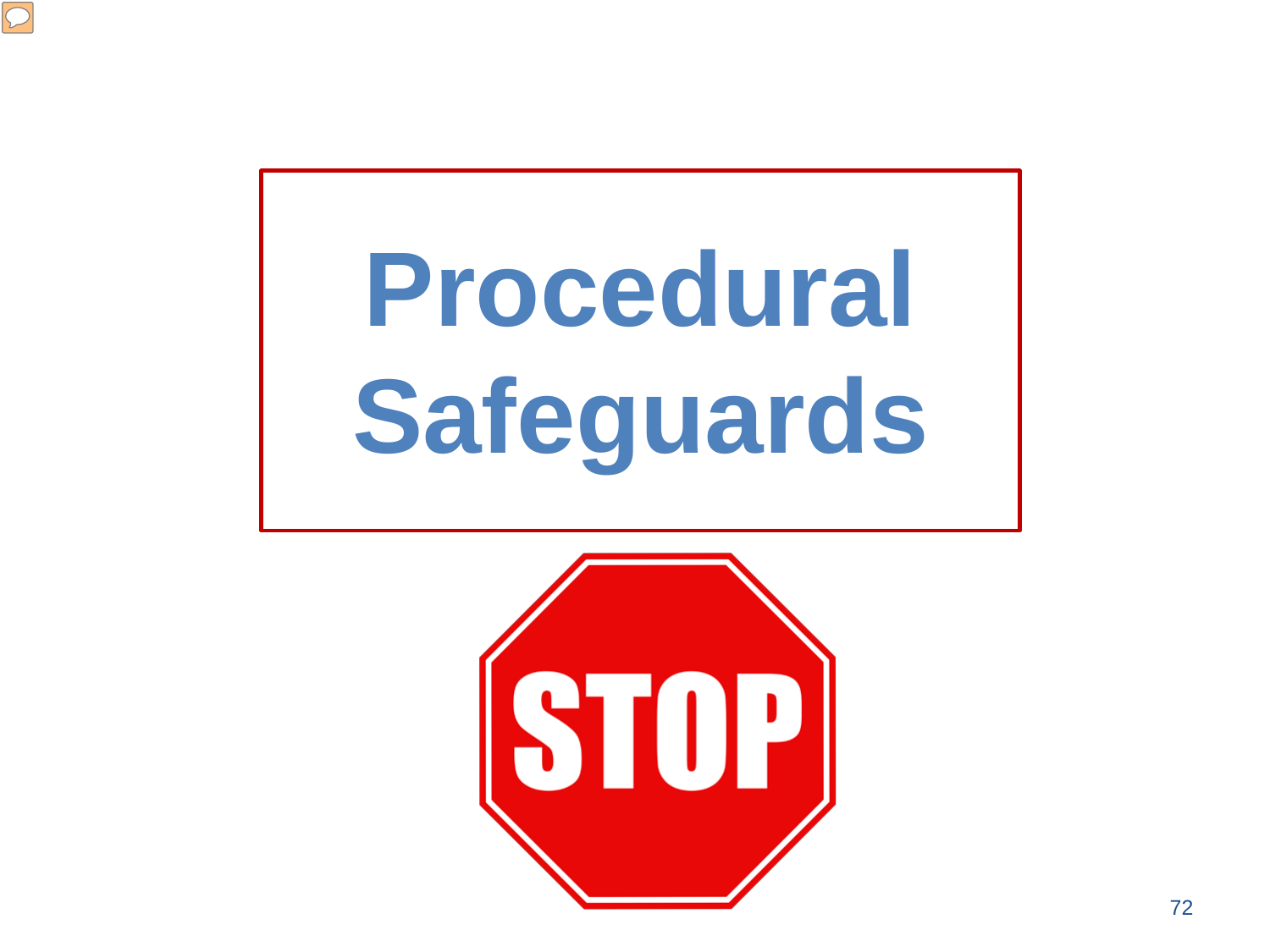12 CFR Part 1024 - Real Estate Settlement Procedures Act (Regulation X) **AS AMENDED AUG. 31, 2021**

- COVID-19 Procedural Safeguards (eff. through 12/31/21)
- COVID-19 Early Intervention Rules
- COVID-19 Reasonable Diligence Rules
- Streamlined Mods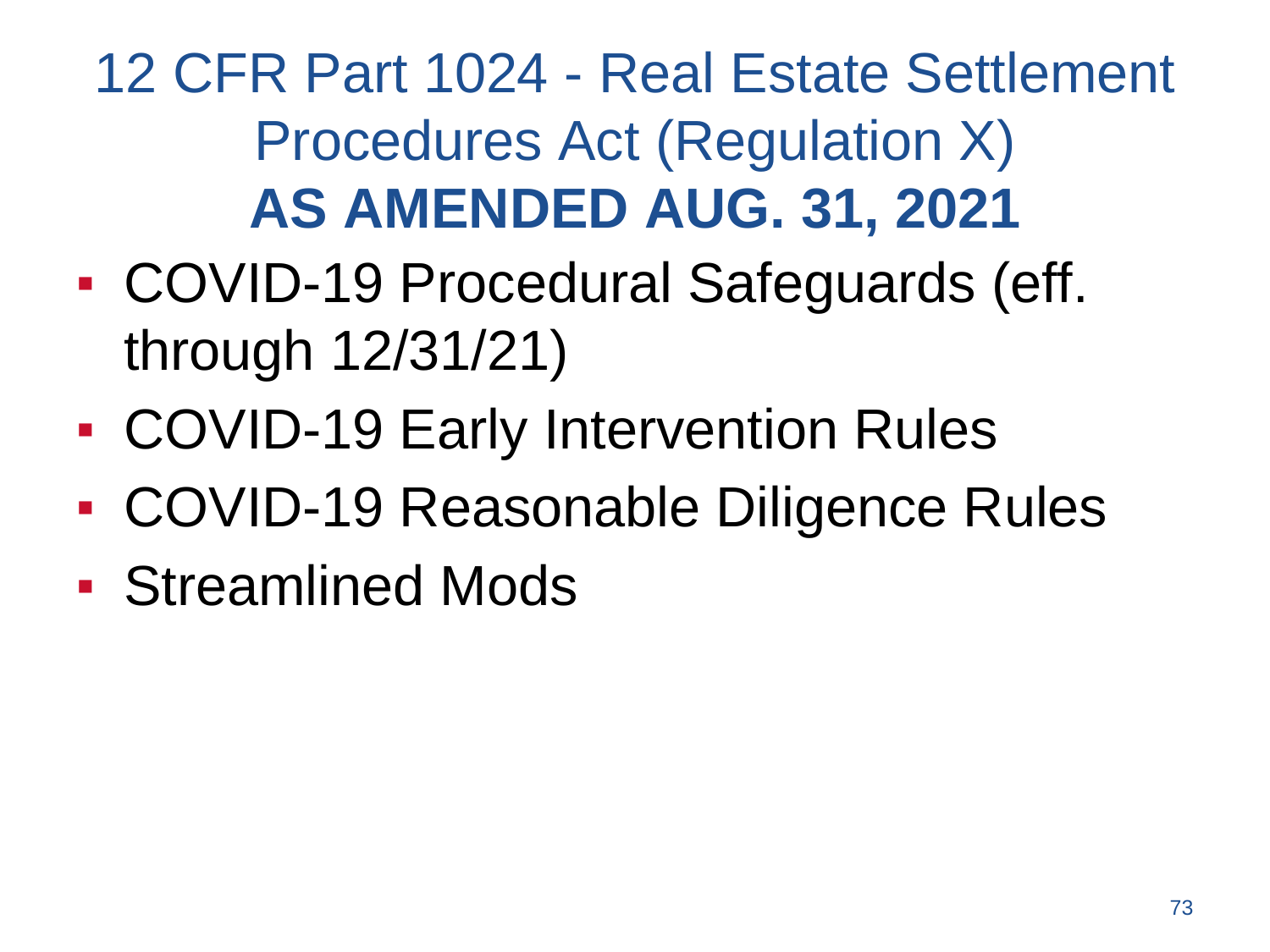# **Procedural Safeguards**

▪ From 8/31/21 to 12/31/21, servicer could not make the "**first notice or filing**" necessary to initiate foreclosure under state law unless one of three safeguards was satisfied.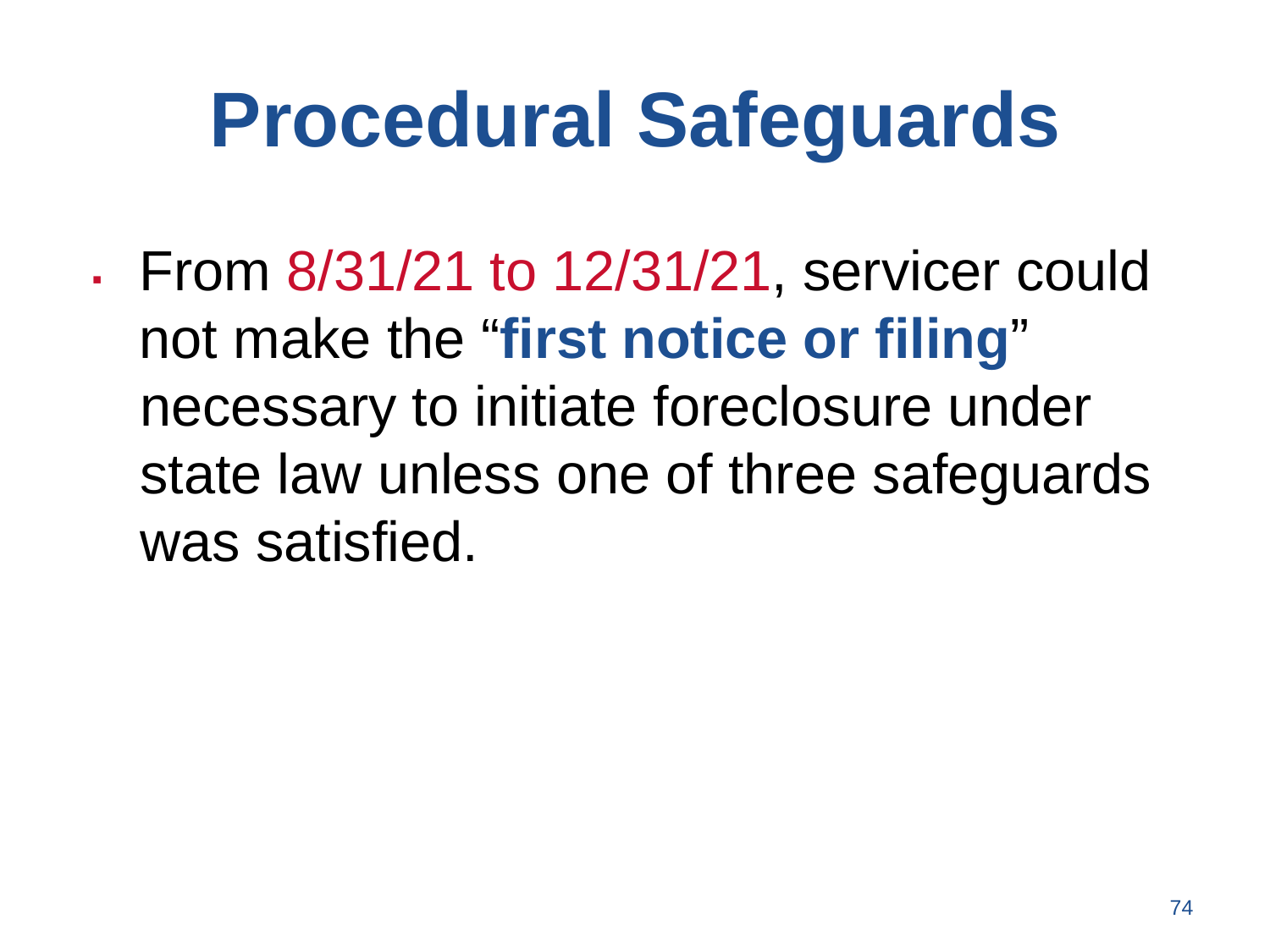# **The "No Foreclosure Start" Highway**

**Who gets on the highway: -Not a small servicer; -Fell 120 days DLQ after 3/1/20; -No SOL to fc prior to 1/1/22**

**Jan. 1, 2022: Everybody Gets Off**

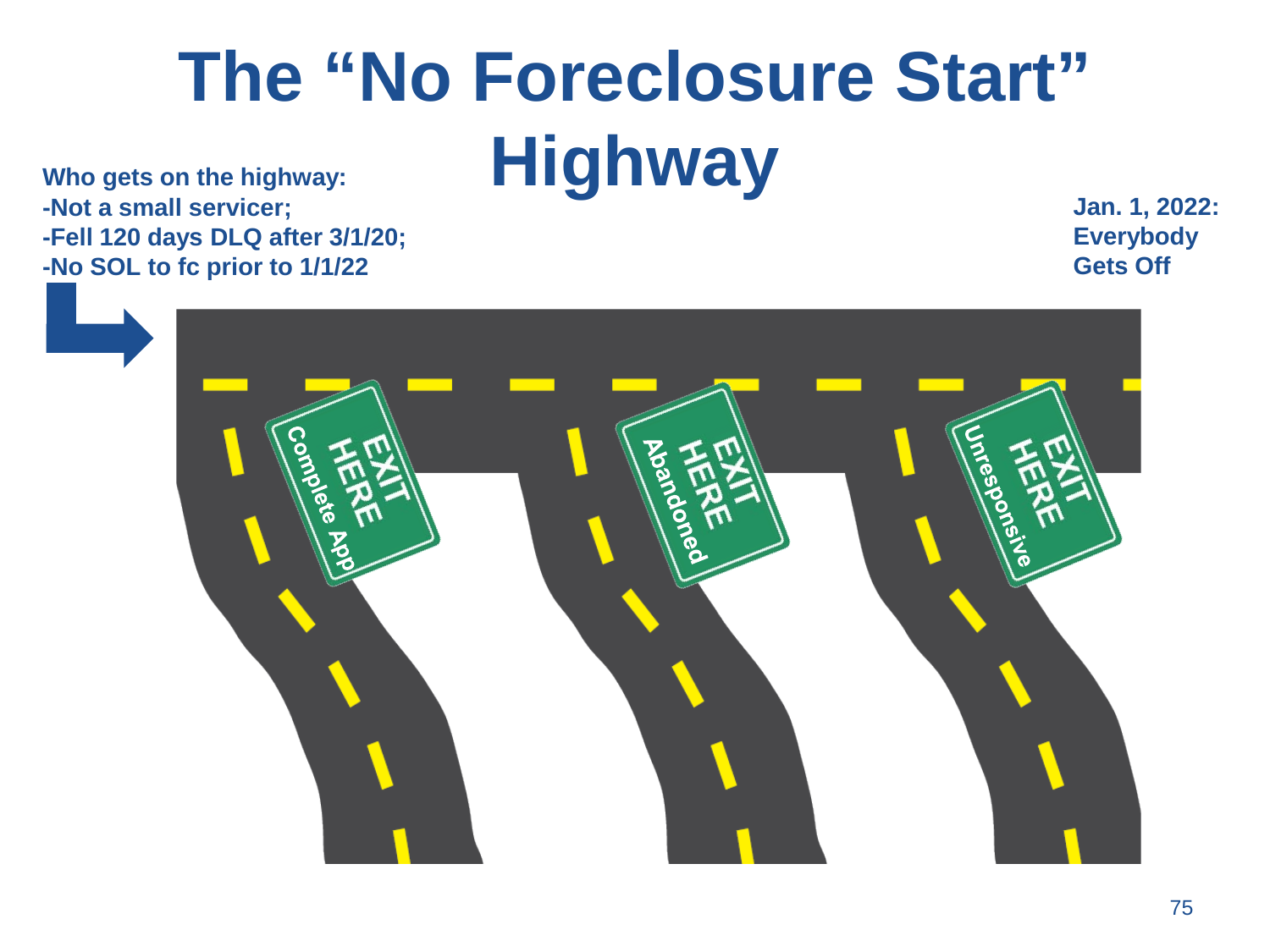# **Early Intervention**

- During live contact with borrower **not in forbearance** until Oct. 1, 2022
	- Servicer must inform borrower of
		- forbearance programs,
		- how borrower can access them, and
		- how borrower can get contact information for homeownership counseling services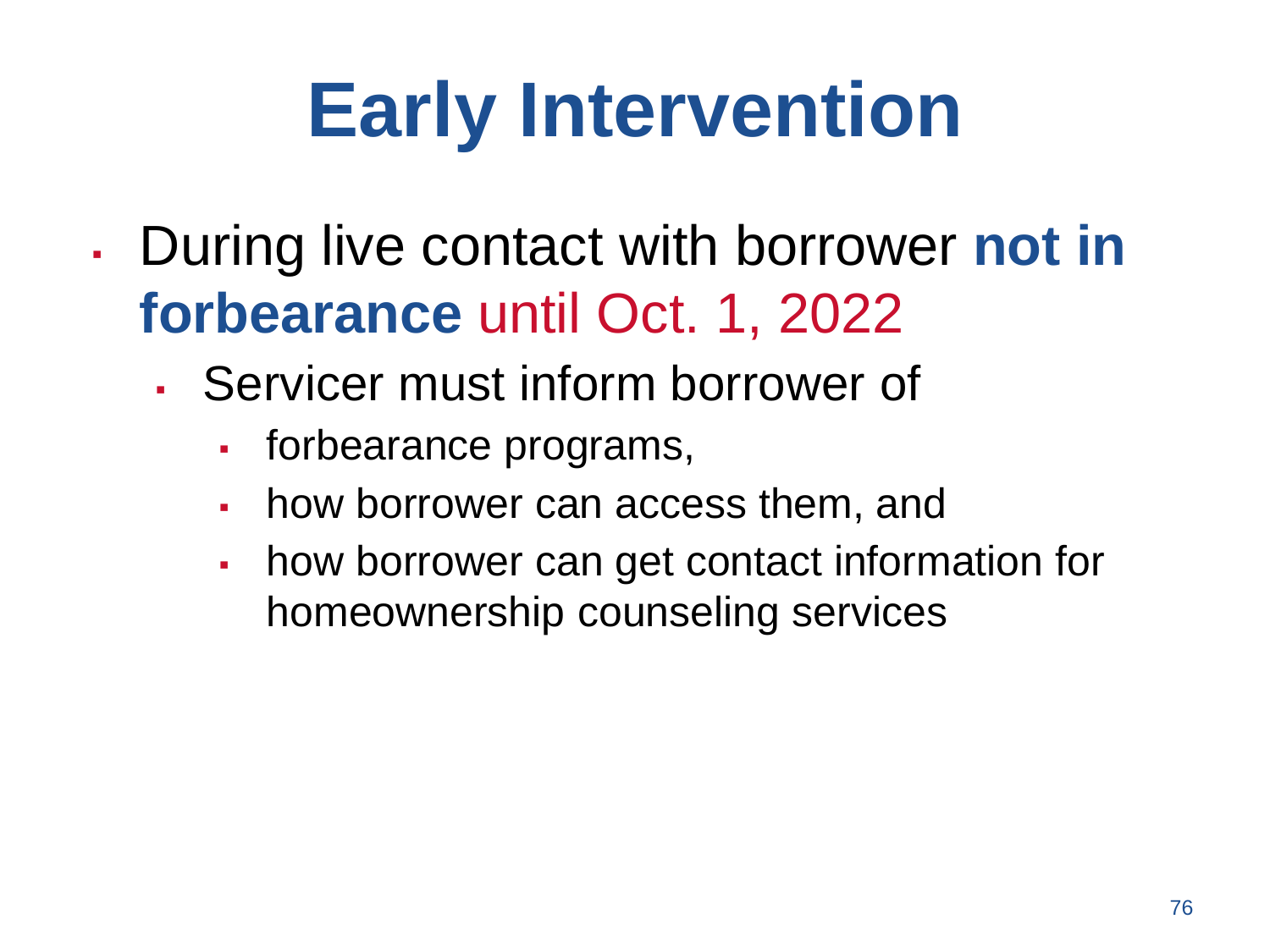# **Early Intervention**

- Additional information for **borrowers in forbearance** :
	- Servicer must provide info re:
		- date forbearance is scheduled to end;
		- each type of forbearance extension, repayment options, and other loss mitigation options,
		- actions borrower must take to be evaluated for such options; and
		- at least one way borrower can get contact information for homeownership counseling services.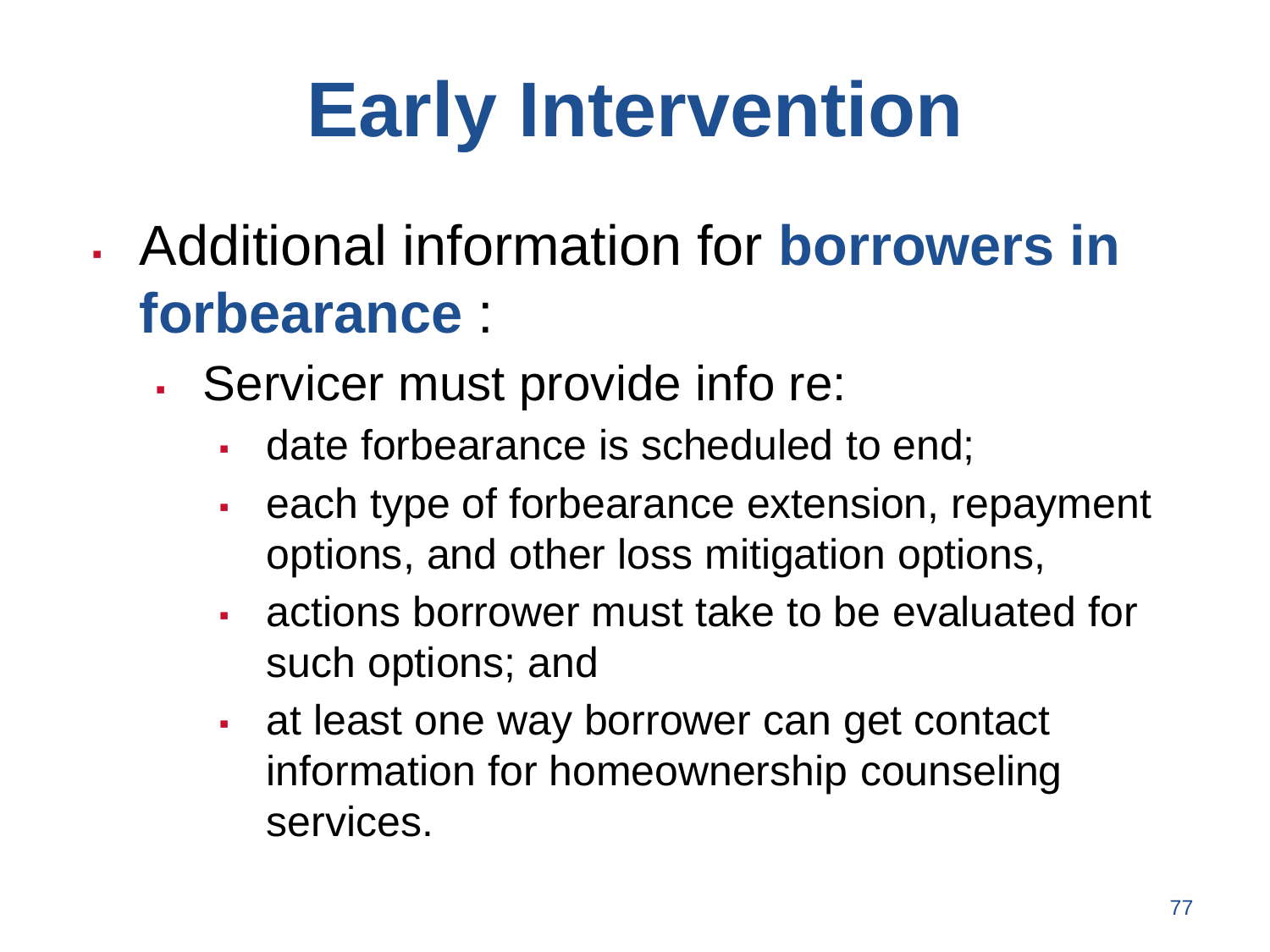# **Reasonable Diligence**

▪ CFPB amended Official Interpretations to provide that **servicer must contact the borrower no later than 30 days before the scheduled end of a COVID-19 related forbearance**. OI 1024.41(b)1-4.iv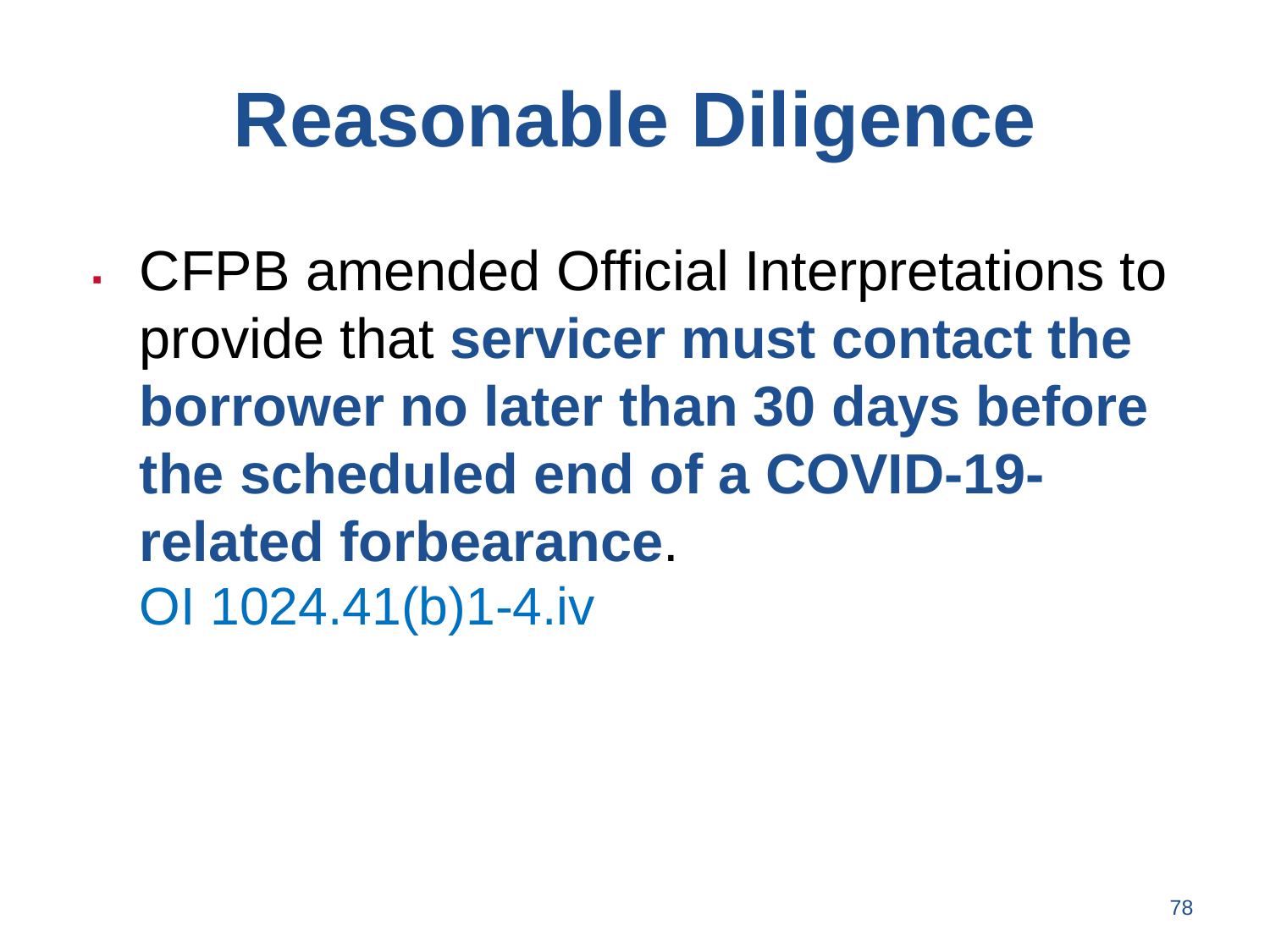# **Reasonable Diligence**

- Servicer must determine if borrower wishes to complete application and proceed with a full loss mitigation evaluation.
- . If borrower requests further assistance, servicer must exercise reasonable diligence to complete the application before the end of the forbearance.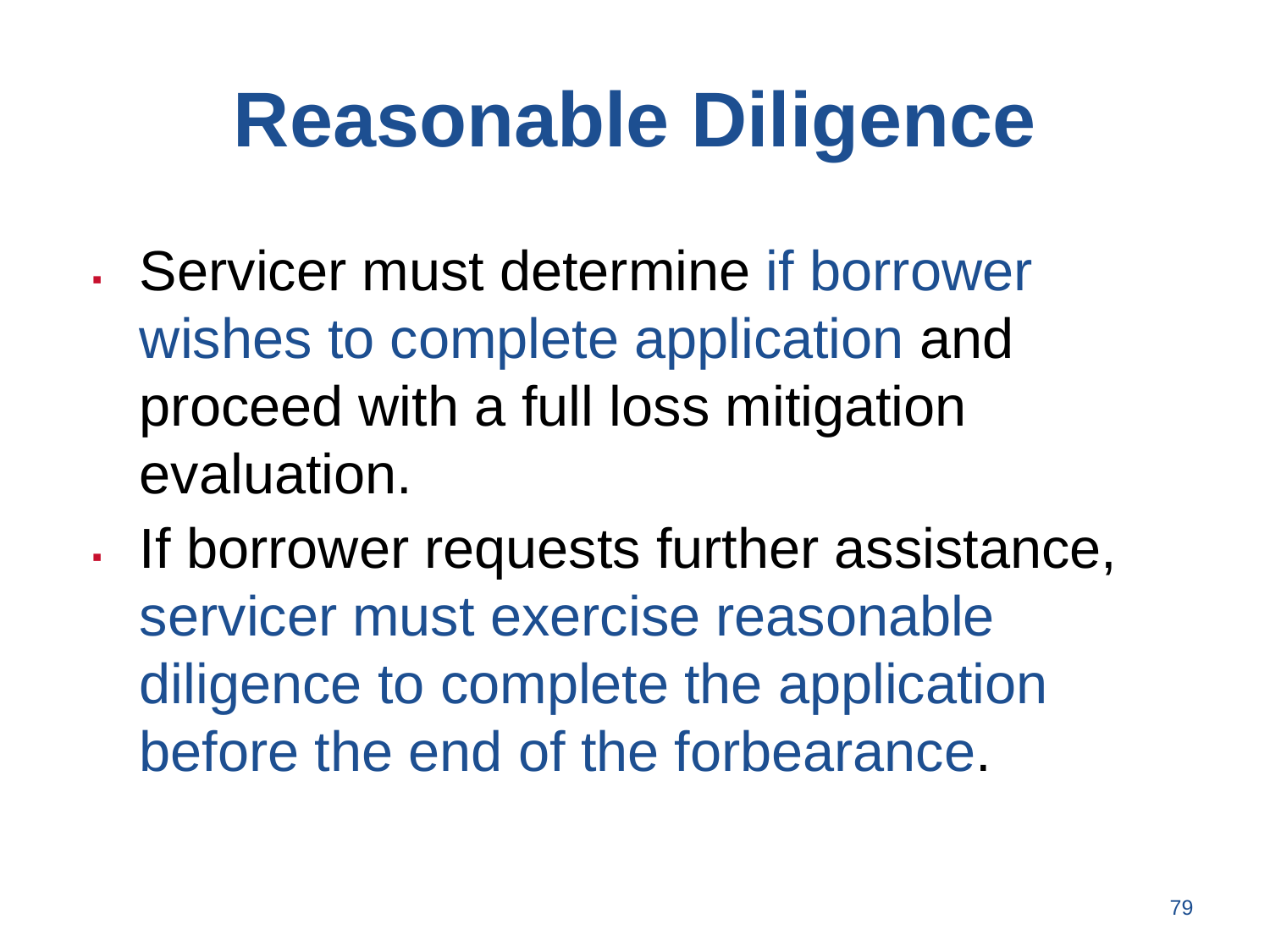## **RESPA's Complete Application Framework**

- Most RESPA protections are triggered by receipt of a "complete application"
	- Servicer "has received all the information that the servicer requires" to evaluate for "the loss mitigation options available to the borrower."  $(S1024.41(b)(1))$
	- **EXECT:** Borrower provides all required information within borrower's control even if additional information not in the control of the borrower is required (e.g., credit report, title search)
- Servicer has duty to assist in completion (reasonable diligence)
- Avoiding "piecemeal" reviews for one option at a time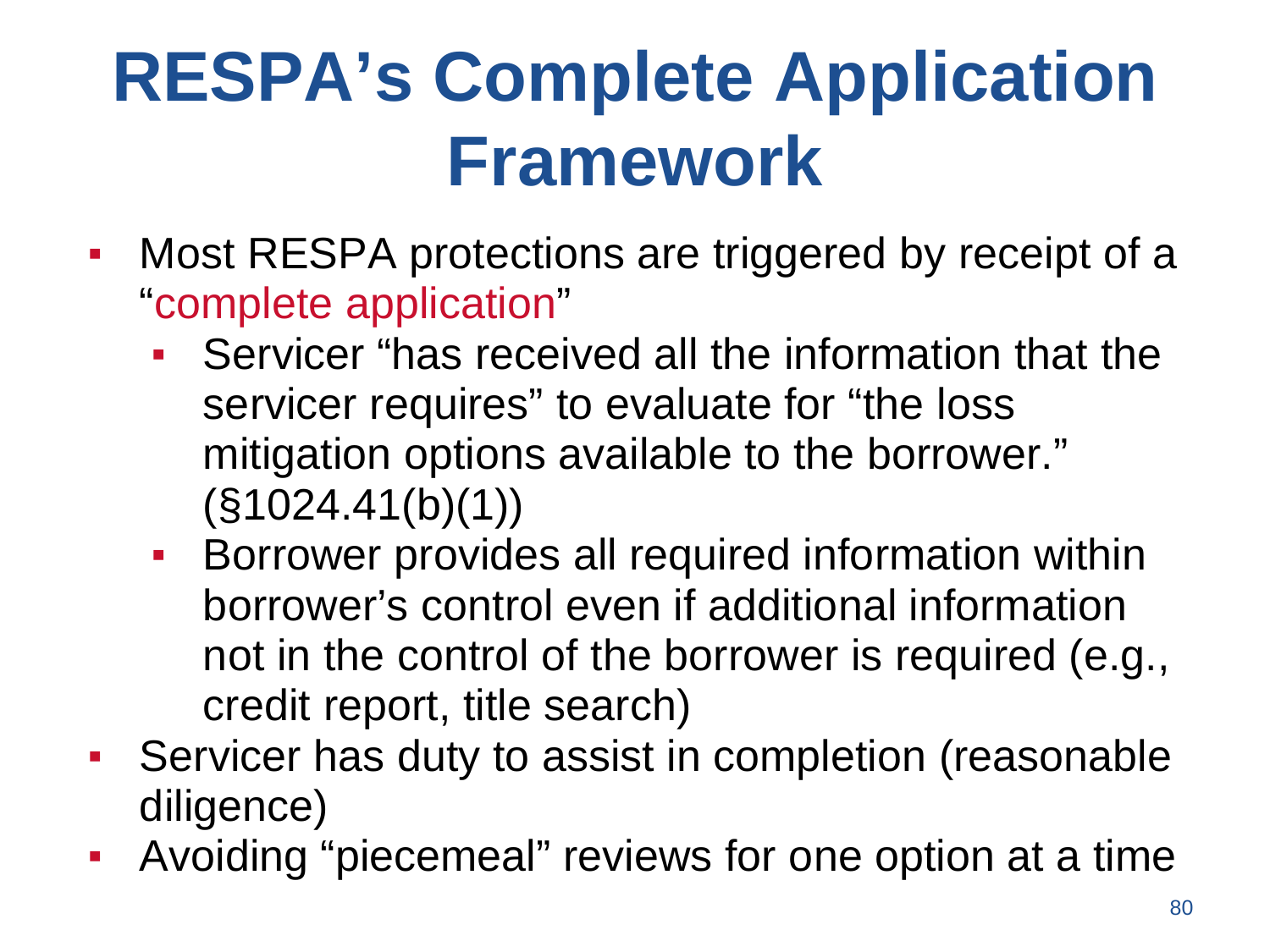# **Duty to Get to Complete Application**

- Reasonable Diligence
	- Upon receipt of an application, servicer "shall exercise" reasonable diligence in obtaining documents and information to complete a loss mitigation application"  $(1024.41(b)(1))$
	- Upon receipt of complete application, servicer shall evaluate borrower for all loss mitigation options available to borrower (1024.41(c)(1))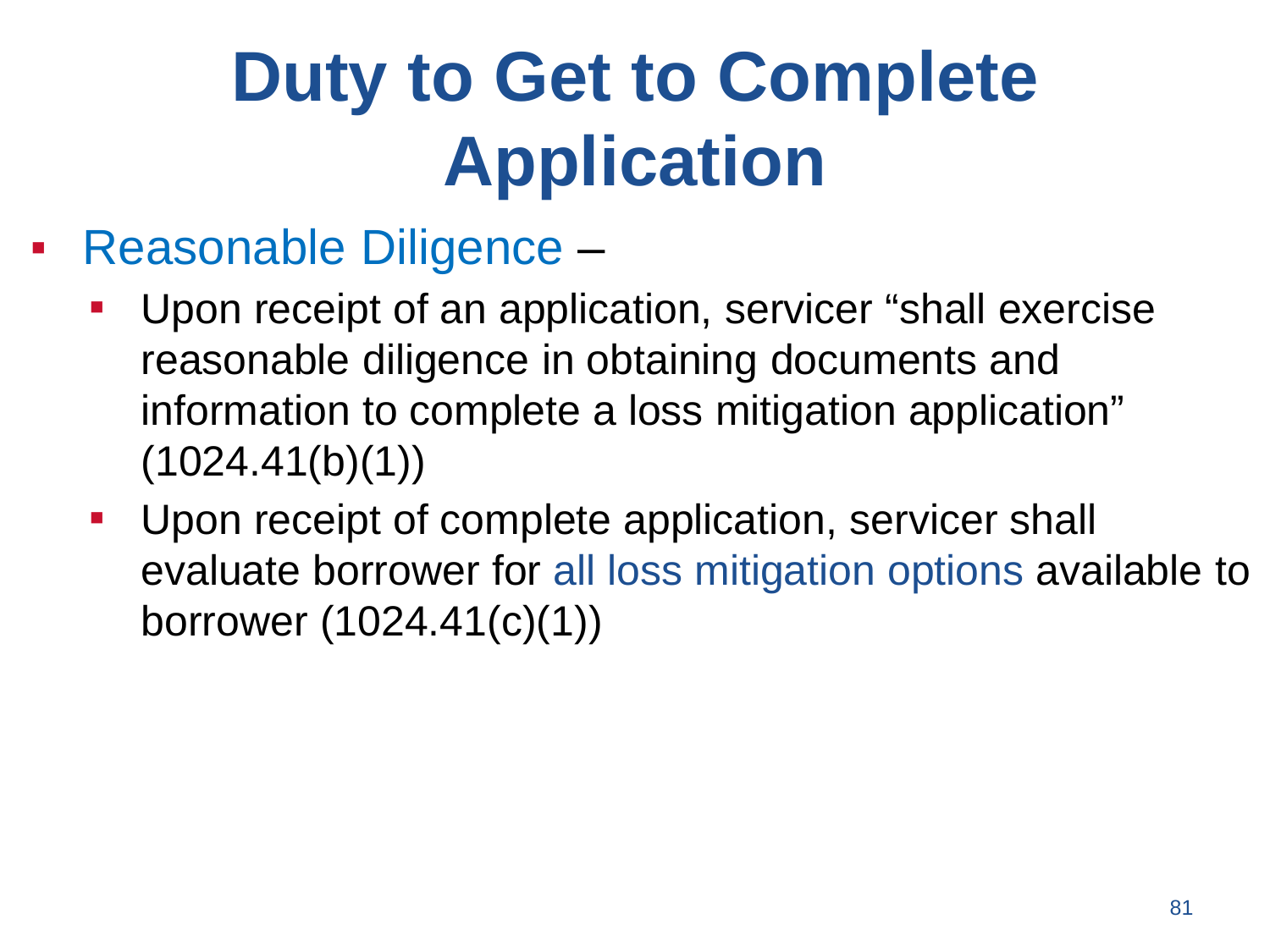# **Acknowledgement Notice**

### Reg. X § 1024.41(b)(2)

- If Application is submitted > 45 days before foreclosure
- Servicer must conduct review to determine whether application is complete
- Within 5 business days of receiving application, provide written notice to borrower that:
	- acknowledges application is complete, or
	- describes documents and information needed to complete the application, and
	- provides "reasonable date" by which borrower should submit missing documents and information 82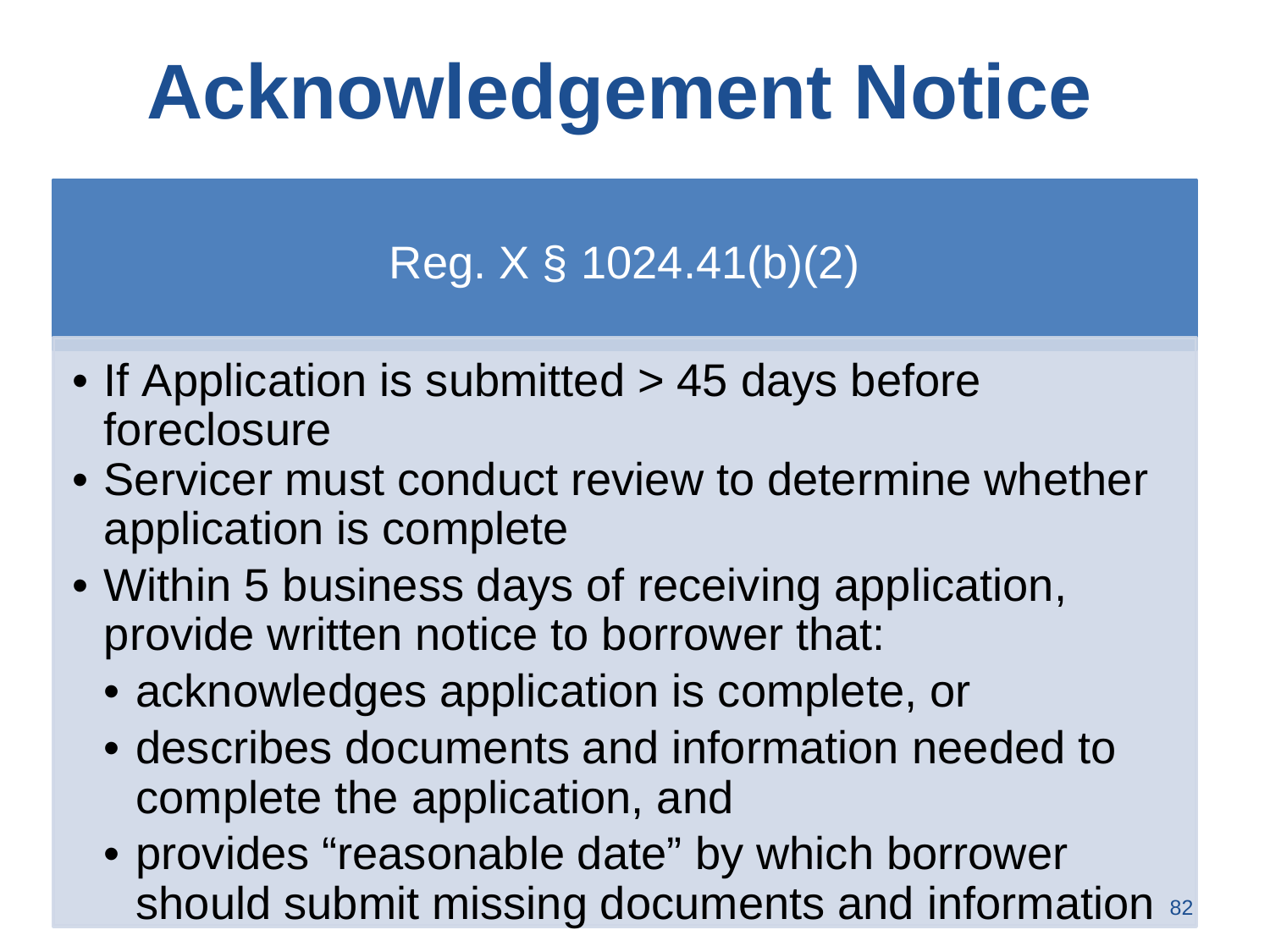# **Streamlined Mods**

- New exception permits servicer to offer a loan modification based on an incomplete app, provided that:
	- Loan term no more than 480 months
	- **Does not cause payment to increase**
	- **Deferred amounts, if any, are non-interest** bearing (partial claim, etc.)
	- Waiver of late charges, penalties, stoppayment fees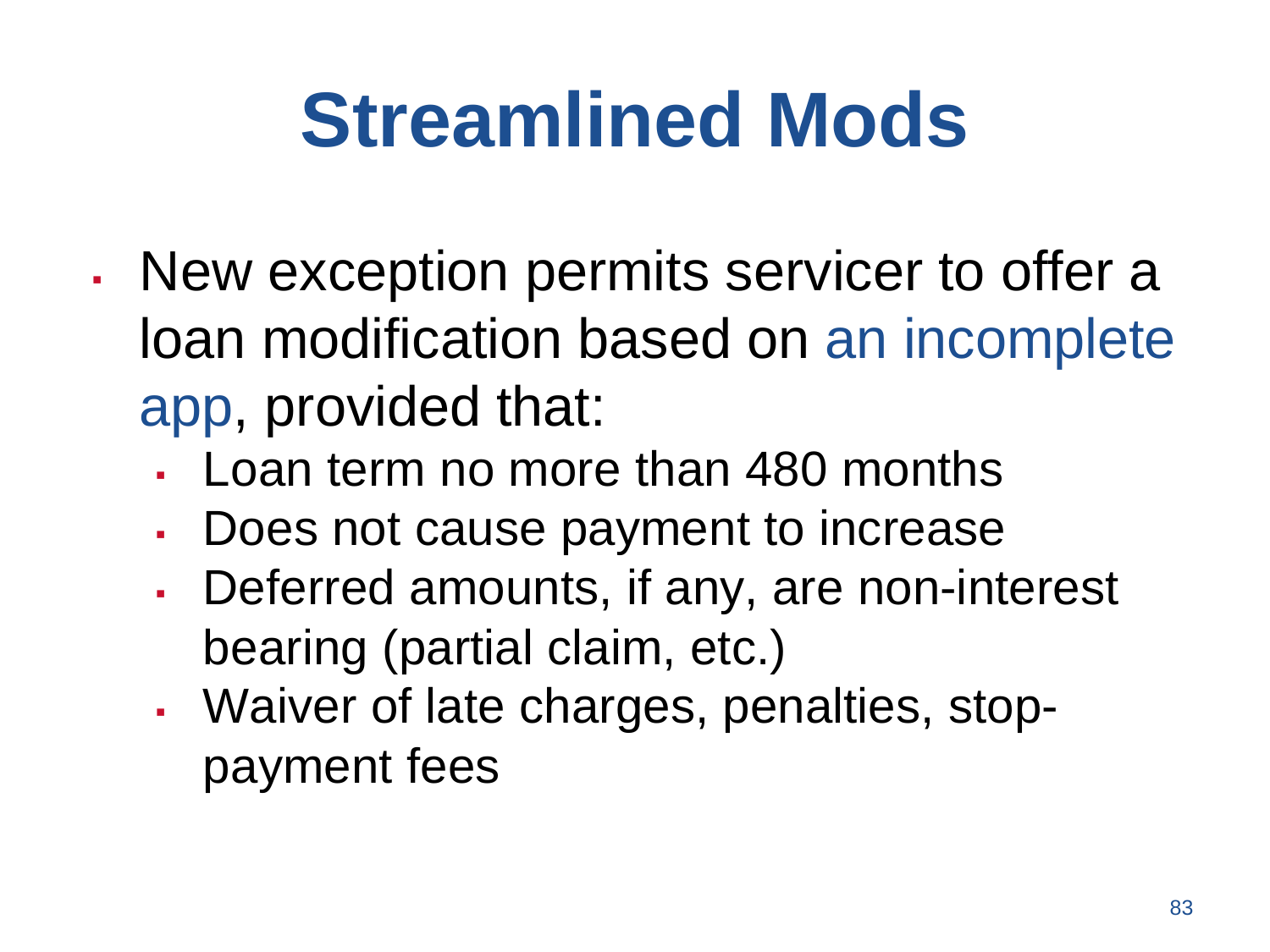# **Streamlined Mods**

(Requirements, continued):

- Mod is made available to borrowers experiencing a COVID-19 hardship
- . Acceptance of the offer will end the delinquency (or it will end after a TPP)
- If the borrower fails to perform on a streamlined mod TPP, servicer must resume reasonable diligence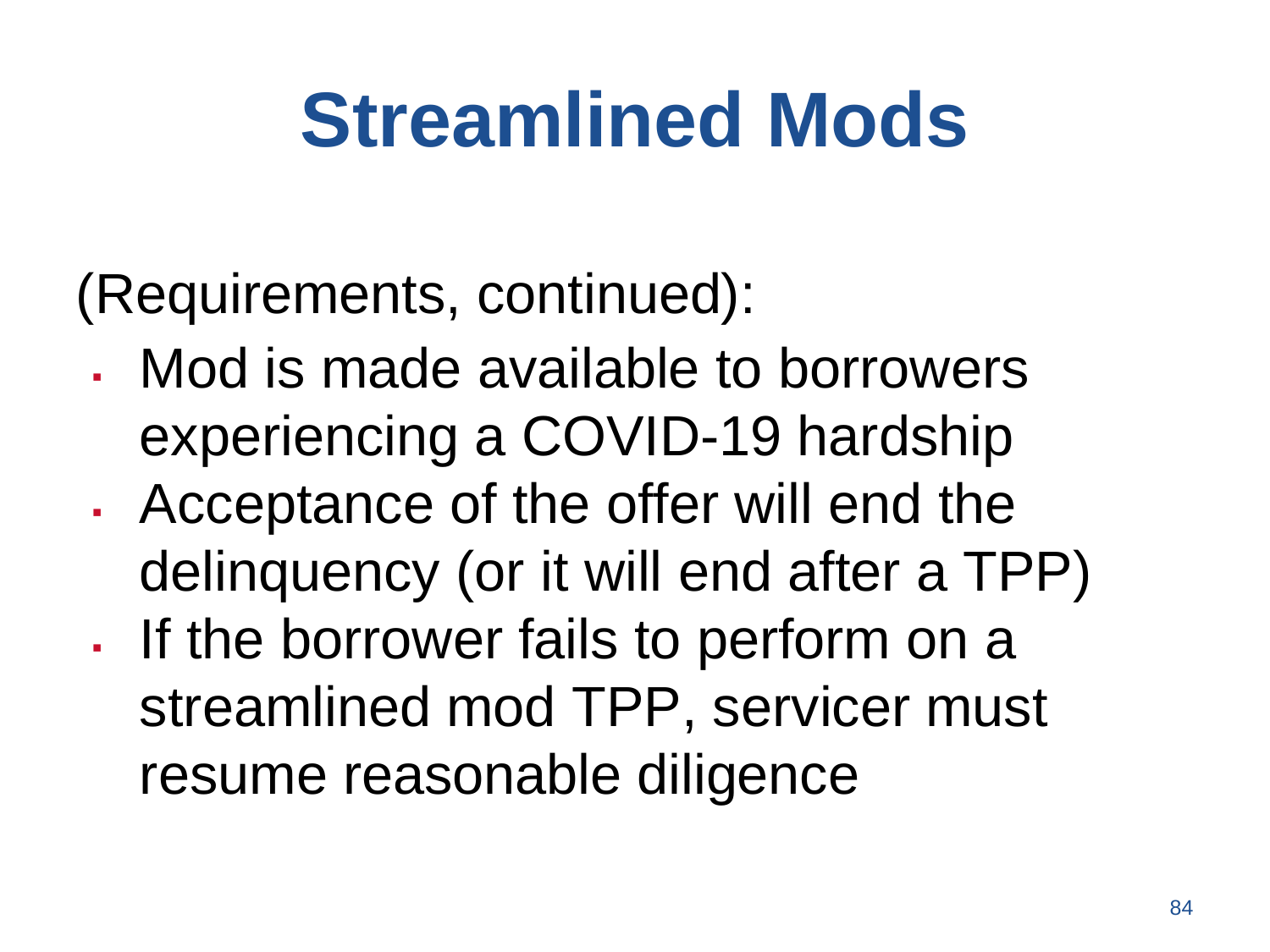# **Calculation Example: FHA COVID-19 Recovery Modification**

- Two years ago, Borrower obtained a \$150,000 FHA-insured loan at 6% interest with a \$899.33 **monthly principal and interest payment** (not PITI).
- **Borrower is 30 days from an expiring Brand** COVID-19 forbearance, needs a modification, and calls the servicer for options.
- **Borrower has never had a partial claim.**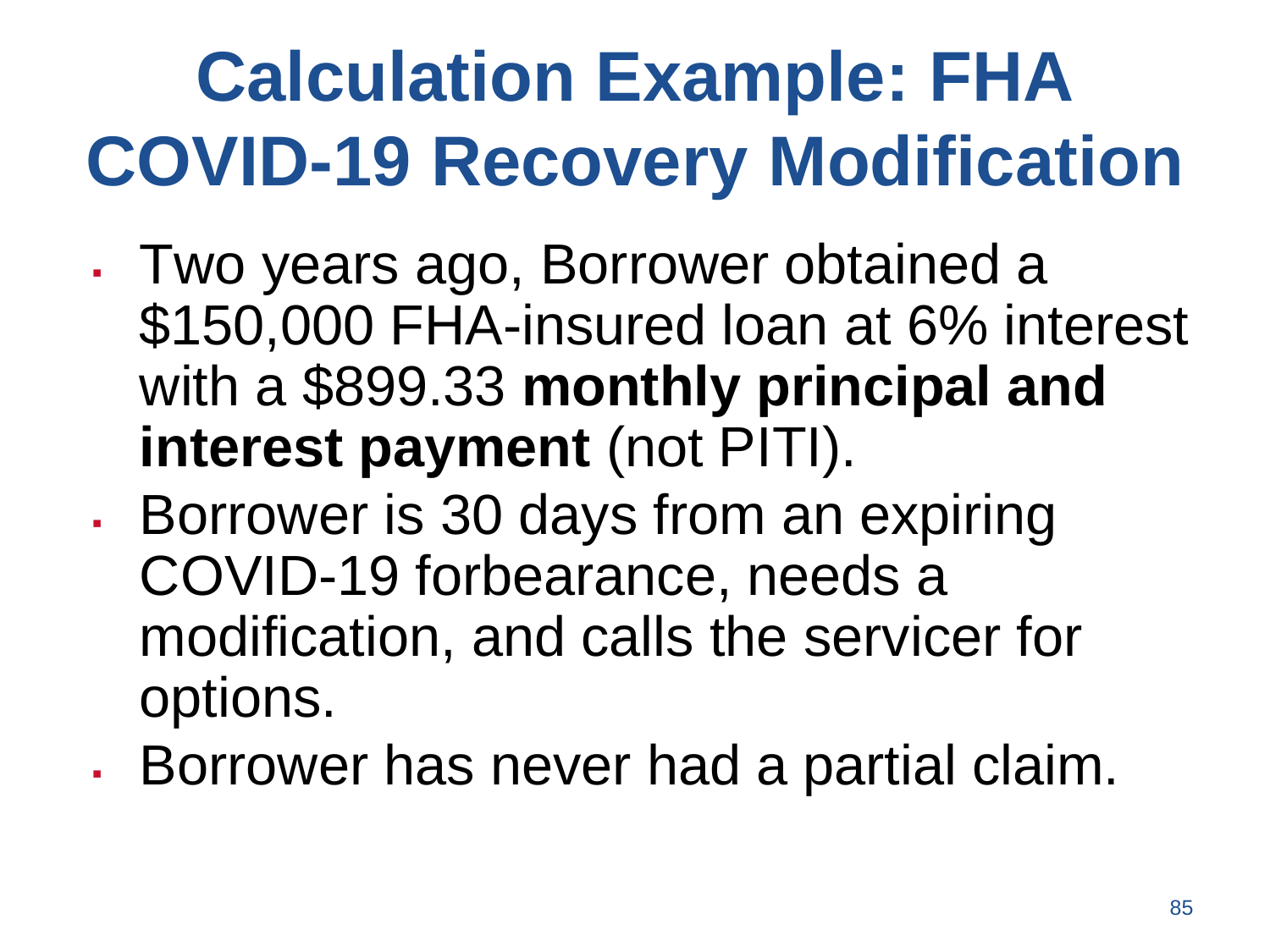- The balance on this loan is \$146,202.23
- . The arrears that are eligible for capitalization are \$11,000.00.
- $\cdot$  The market interest rate is 3.5%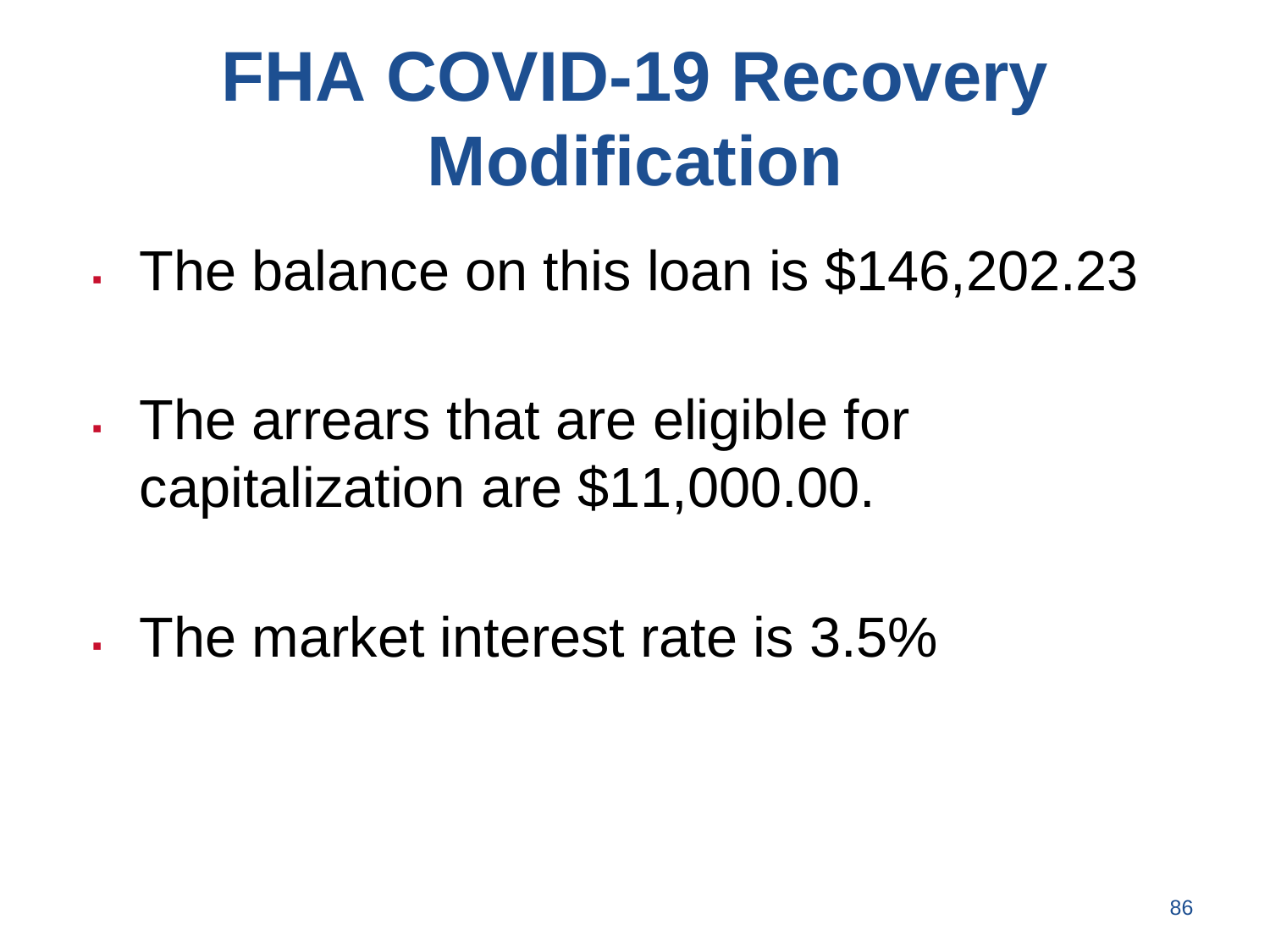. Like the ALM analysis, we are still targeting a 25% reduction in payment – from \$899.33 to \$674.50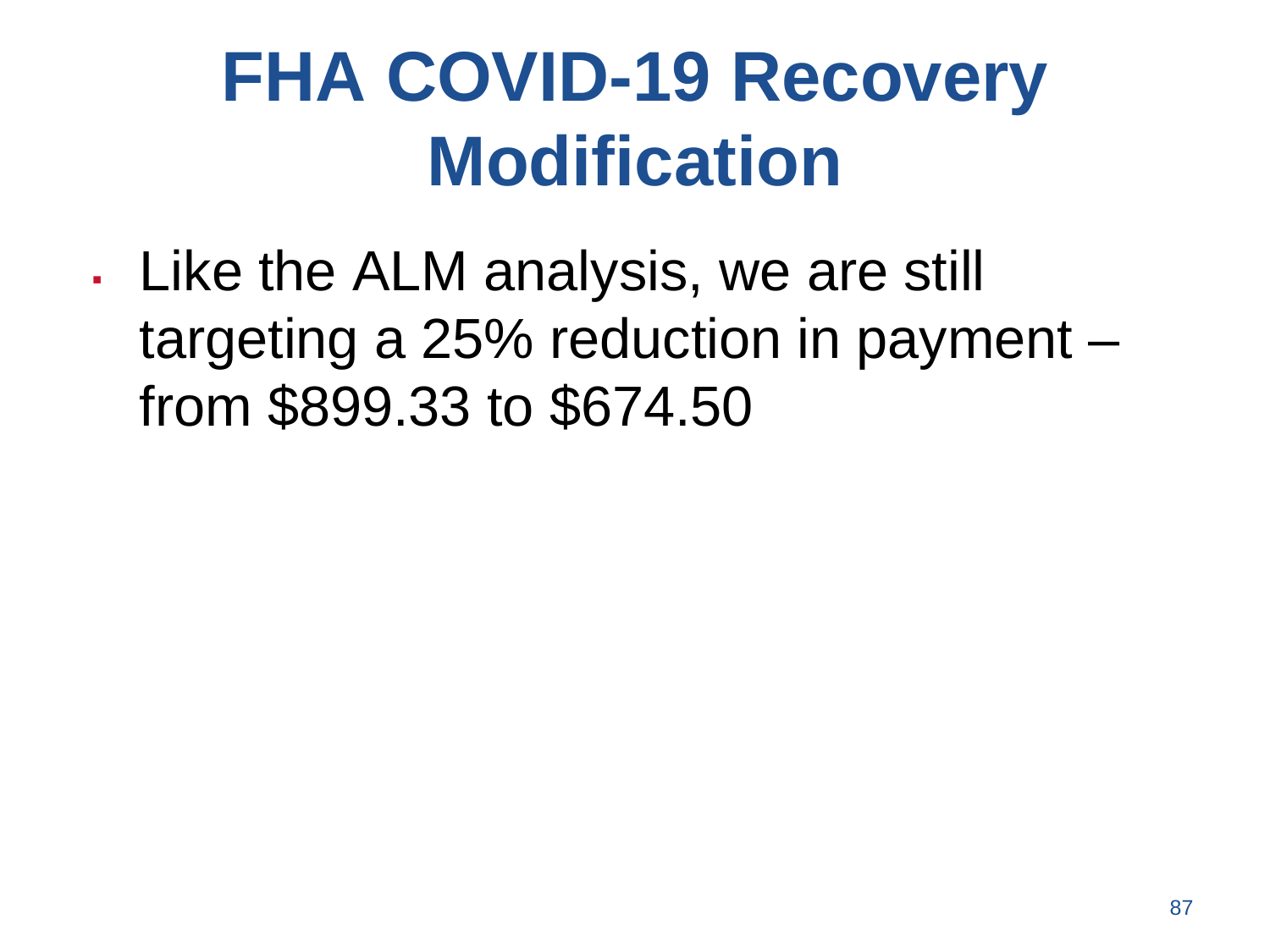- . What happens if you just ran the modification with no partial claim?
	- Capitalizing arrears
	- **Extending the payment term to 360 months**
	- Reduce the interest rate to the Market Rate, defined as the Primary Mortgage Market Survey (PMMS) Rate rounded to the nearest one-eighth of 1 percent (0.125 percent)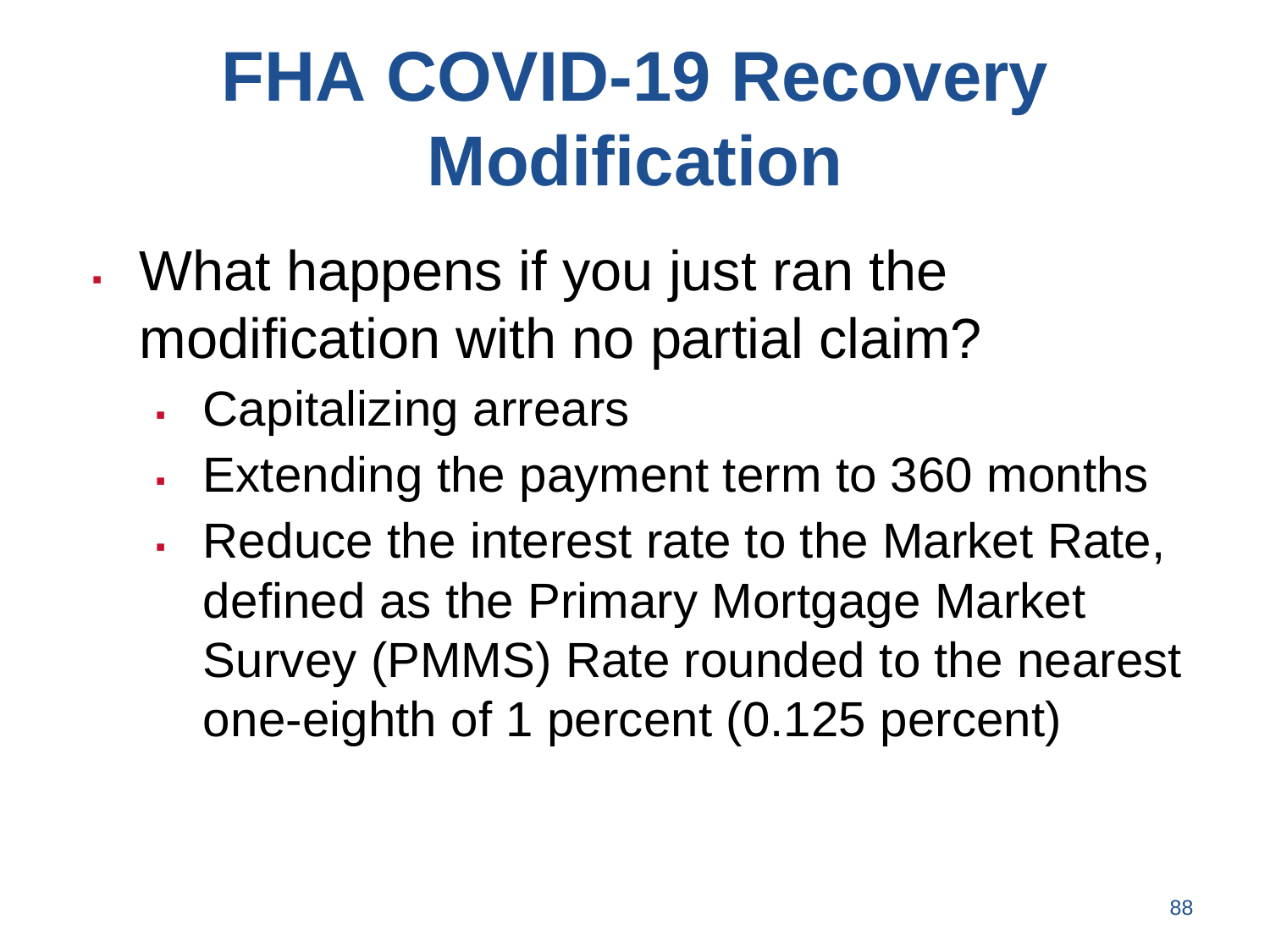- $\text{\textdegree}$  \$146,202.23 + \$11,000 = \$157,202.23
- . The monthly principal and interest payment needed to pay \$157,202.23 over 360 months at 3.5% interest is **\$705.91**.
- This is only a 21.5% decrease and not a 25%.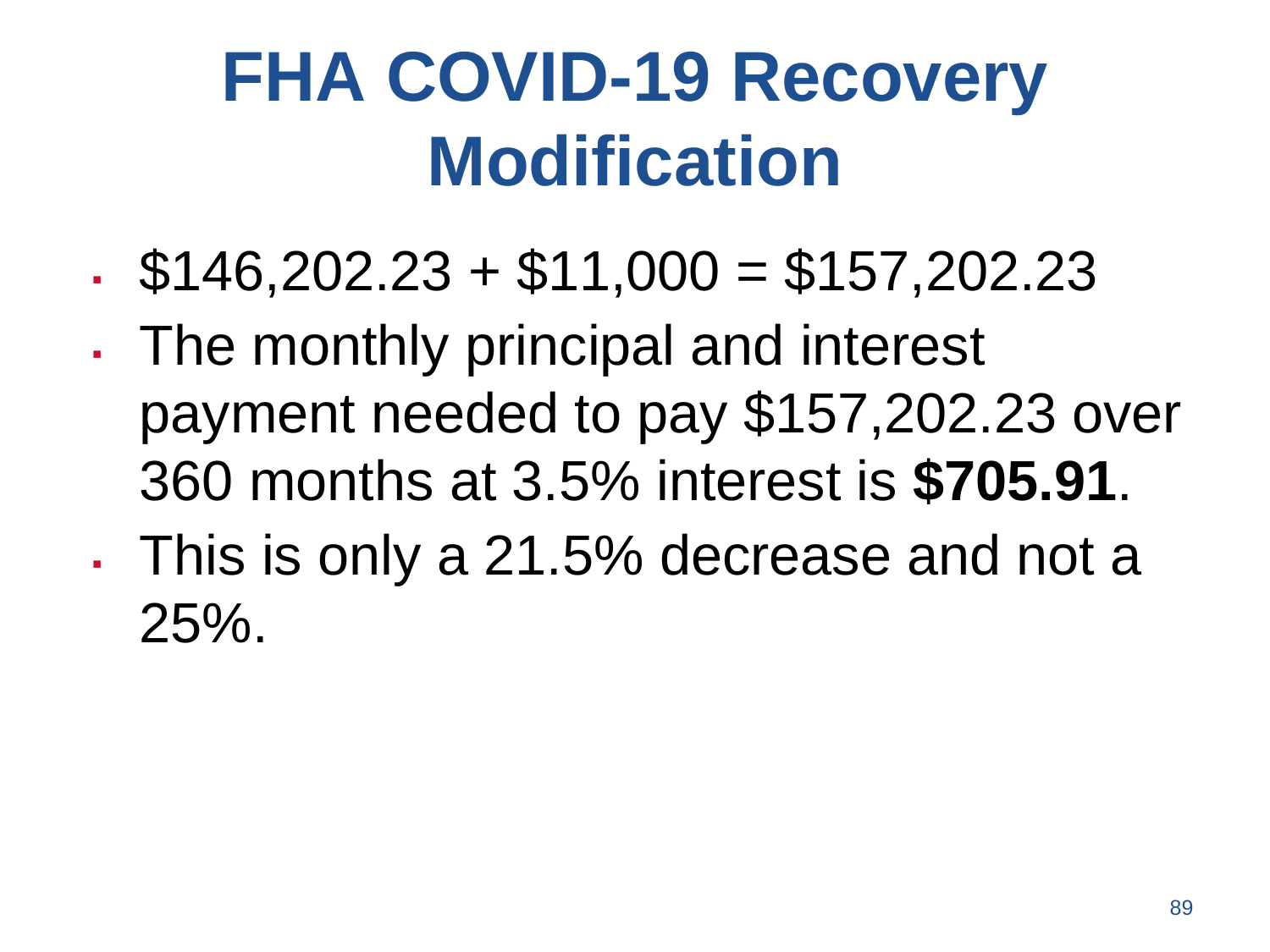- How do you achieve a 25% reduction?
- By using a partial claim to cut into the amount owed.
- . You have to determine the proper loan balance.
- . This is where you need a good calculator – I suggest this one: https://bretwhissel.net/cgi-bin/amortize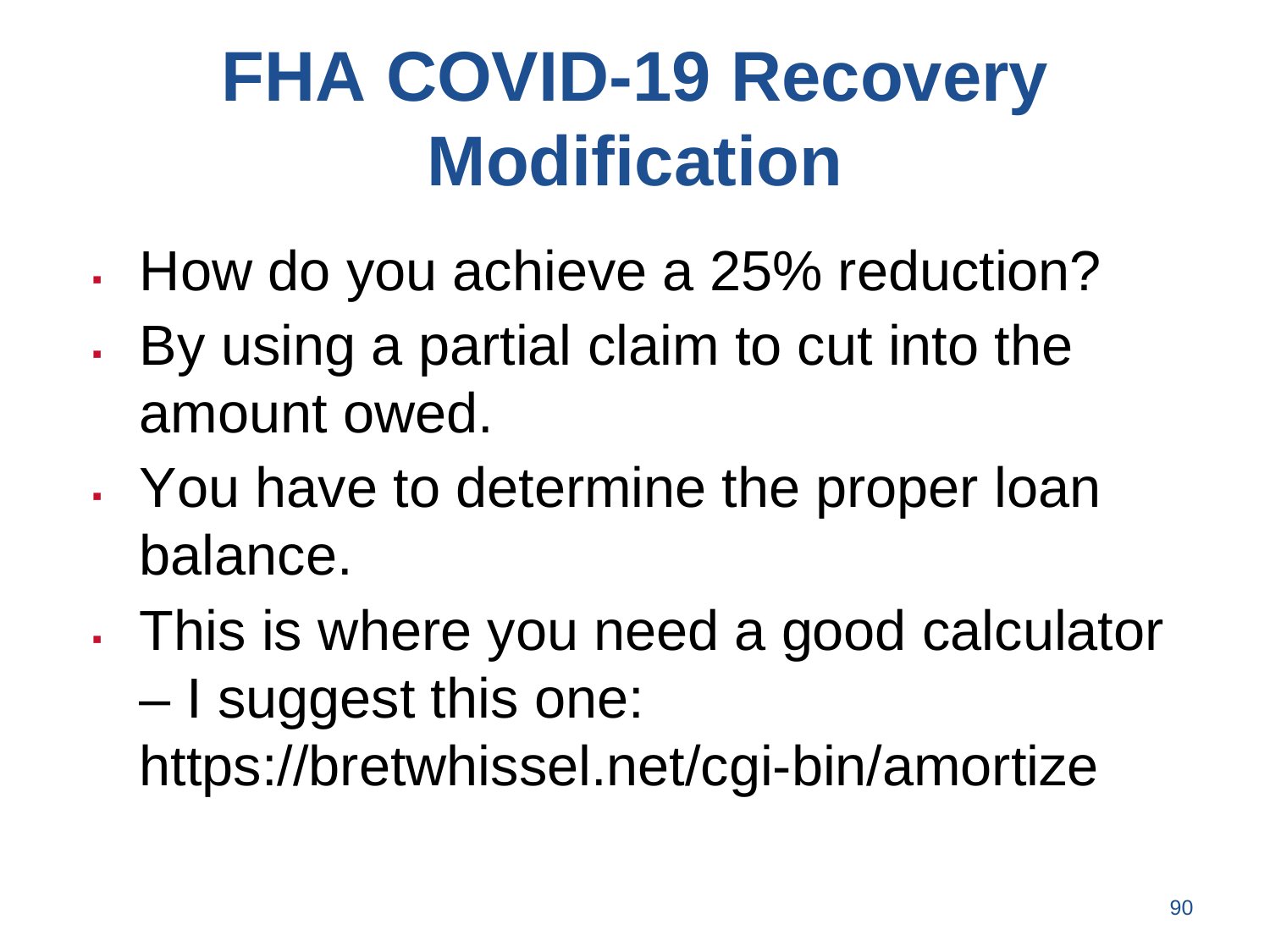- . The first step is to figure out what the Target Payment is.
- $\cdot$  Here it's still \$674.50, which is a 25% reduction from \$899.33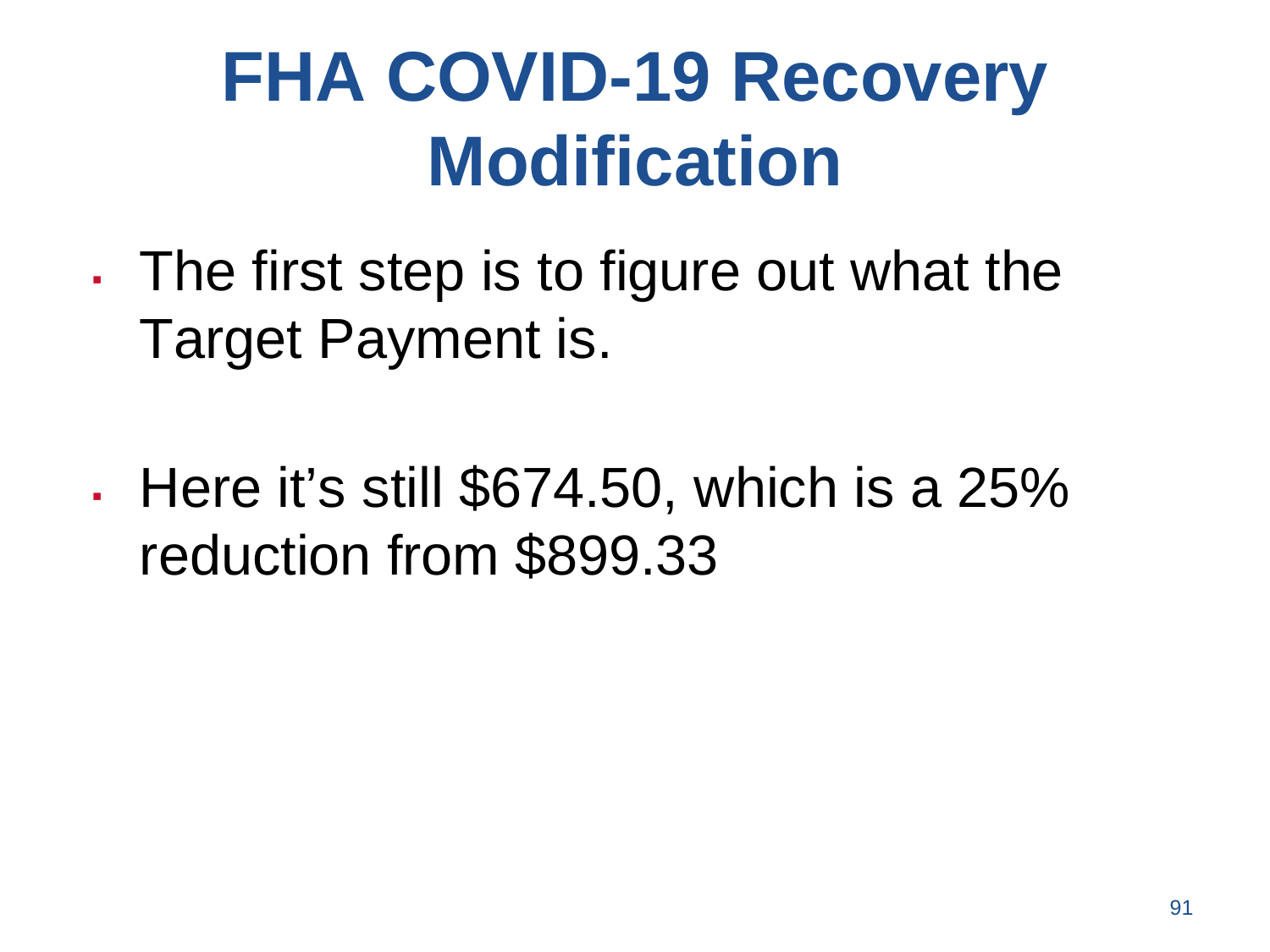- Next given that we need a \$674.50 payment and that we have a 3.5% interest rate and a term of 360 months, **what's the balance we need?**
- The Answer is \$150,207.77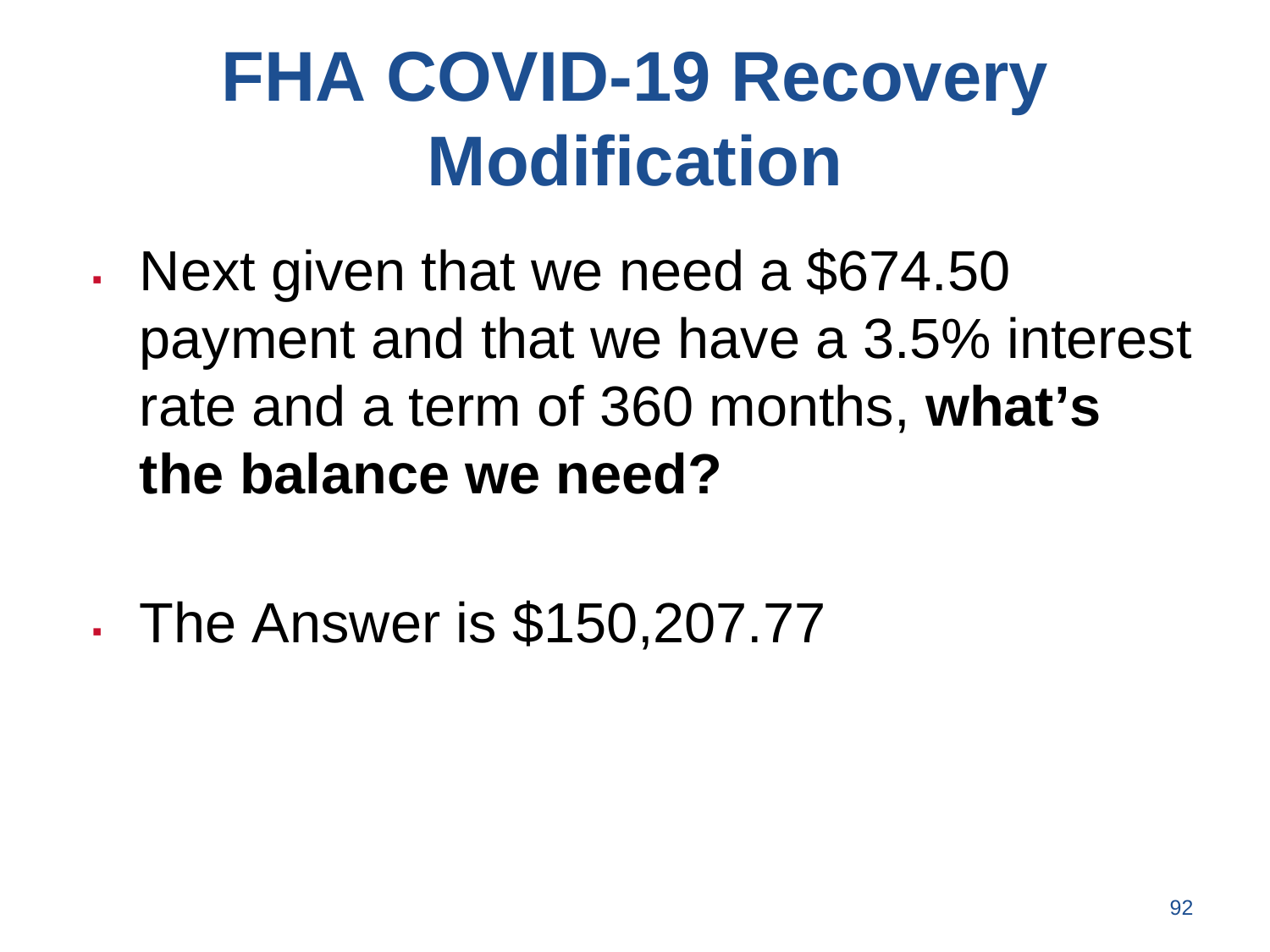- . To achieve that balance, the servicer should offer a partial claim of \$6,994.46
- \$157,202.23 (amount to resolve) \$150,207.77 (target balance) = \$6,994.46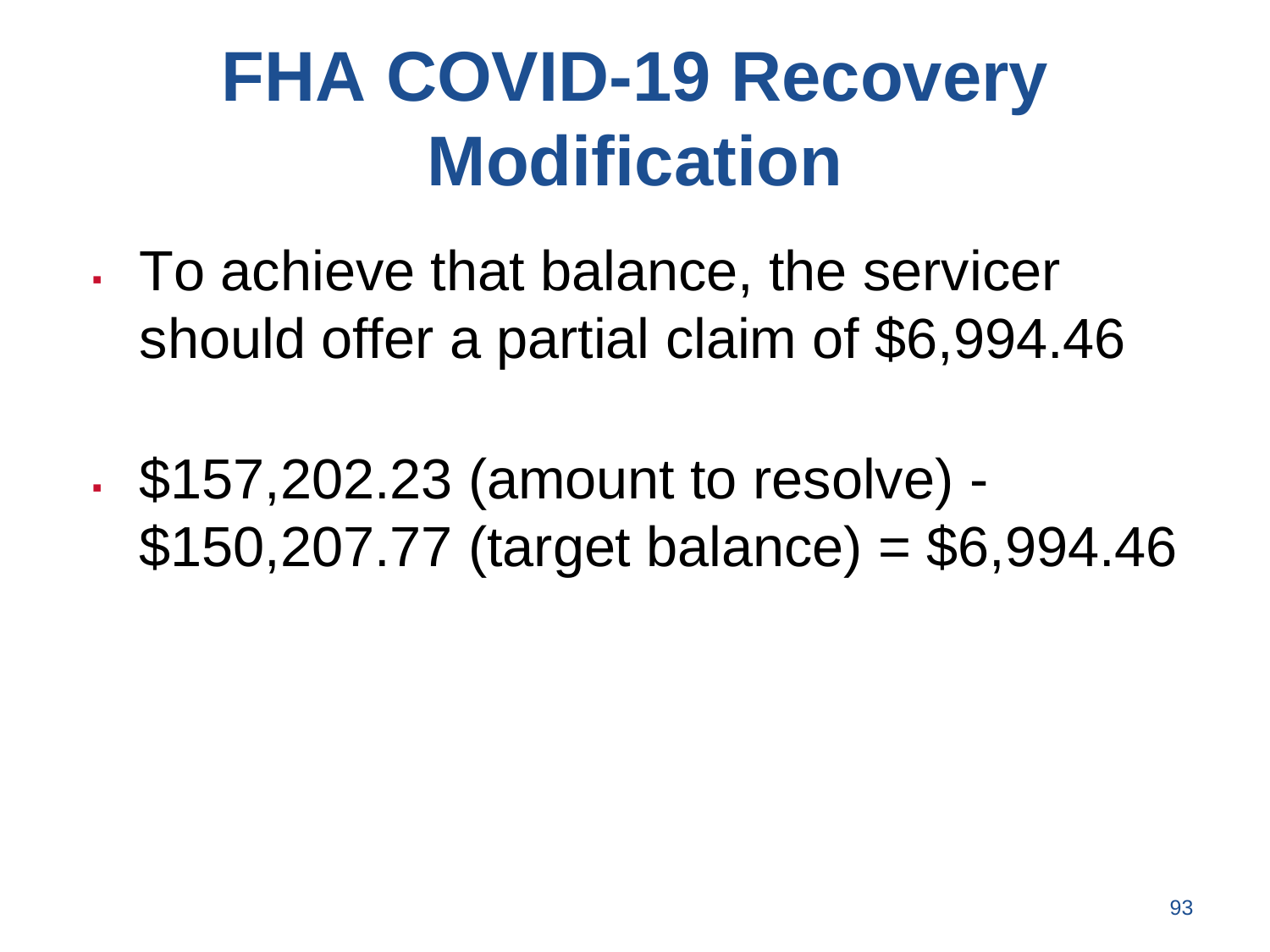- In this case, Borrower can receive a COVID-19 Recovery Modification that includes:
	- . A \$674.50/month principal and interest payment to pay down \$150,207.77 in balance at 3.5% interest for 360 months.
	- And a partial claim at 0% interest for \$6994.46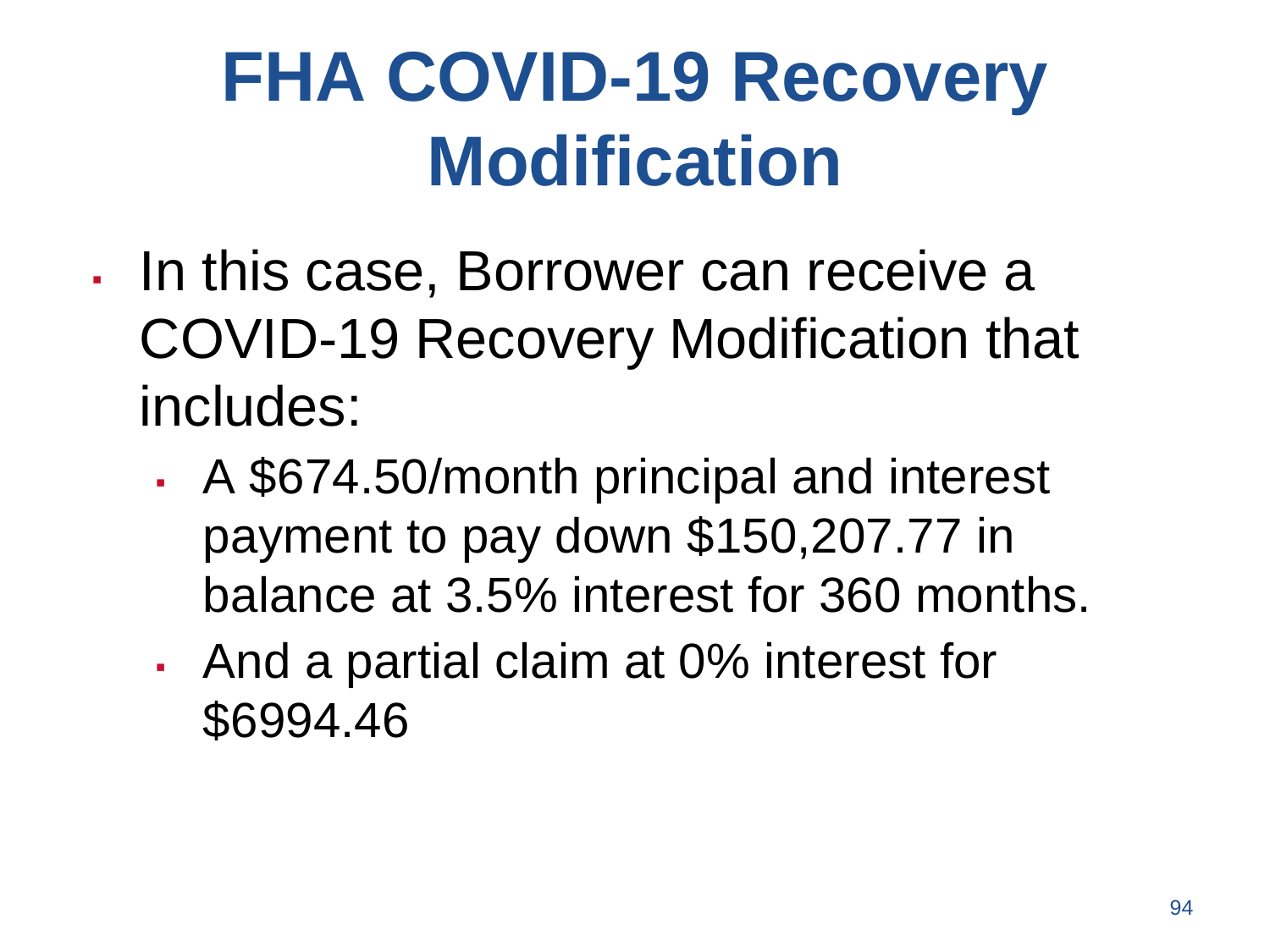

Since 1969, the nonprofit **National Consumer Law Center® (NCLC®)** has worked for consumer justice and economic security for low-income and other disadvantaged people, including older adults, in the U.S. through its expertise in policy analysis and advocacy, publications, litigation, expert witness services, and training. **www.nclc.org**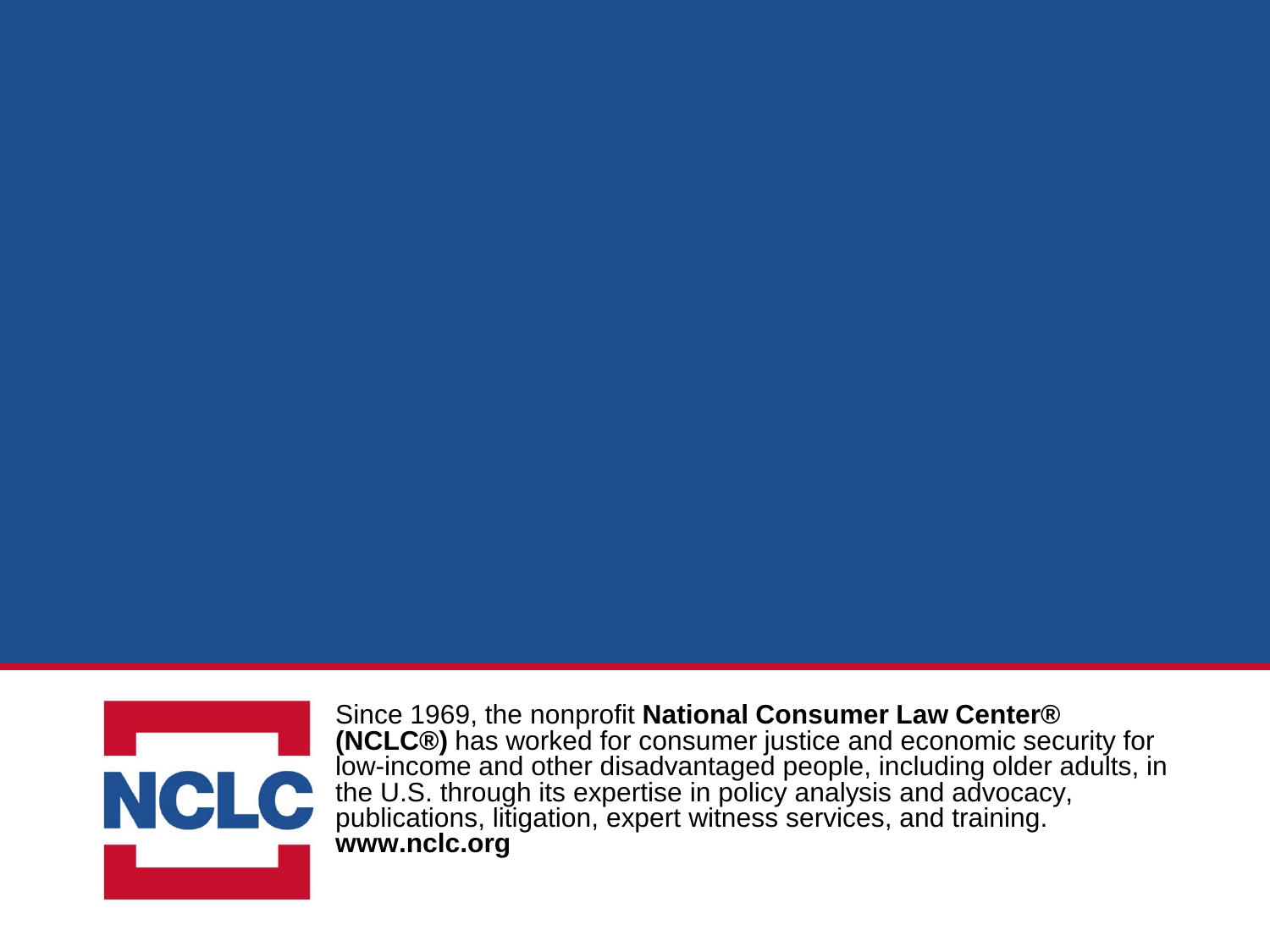#### **MEMO**

To: Civil Rules Committee From: Civil Oversight Committee (by Chair, Helen Toor) Re: Proposals to Amend A.O. 49 re VHAP Funds Date: January 20, 2022

As you know, both Legal Aid and the Vermont Bankers' Association have made proposals for an amendment to A.O. 49 to respond to the now-available federal funds to assist borrowers with overdue mortgages in hopes of stopping foreclosures. The Civil Division Oversight Committee has reviewed both proposals as well as seeking input from judges sitting in civil courts and several attorneys who bring many of the foreclosures by out-of-state banks. (I am attaching the comments from those lawyers to this email). Our proposal, which incorporates suggestions from many of those sources, is below. I would be happy to answer any questions if I am available at the time of your meeting, but let me mention a few points now.

First, we do not want to place the burden on our overwhelmed court staff either to issue notices in each case as to the availability of funds, or to issue stay orders in each case when we receive notice that a VHAP application is filed, and then subsequent orders ending the stays — the work involved in doing this in eviction cases was significant. Therefore, our proposal places the burden on the plaintiffs to send notices about the program, and makes the stay of certain steps in a case automatic once the court and plaintiff have notice. Because a handful of lawyers handle almost all foreclosure cases, they will not need notice from the court to know the stay is triggered.

Second, we felt the A.O. should be clear about the penalty for the plaintiff failing to file a certification, so we added that the court could stay a case until one is filed.

Third, rather than staying the entire case, which can lead the banks to feel they cannot take any steps forward (such as preparing a motion to file when the stay ends, or preparing to schedule a sale if the case does not resolve), we are specific about what acts are stayed.

Fourth, unlike the Bankers' proposal, we do not believe that a request to stay due to a VHAP application should be denied merely because we receive a letter rather than the exact form that is being provided, so we changed "must" to "should" regarding use of the form.

Fifth, we do not want the built-in delays necessitated by requiring a motion that needs a response from the plaintiff (and of course the reply time for the movant—for a total of 34 days) before the stay goes into effect, as it is likely that in most cases there will not be any objection. We thus placed the burden on the plaintiff to file a motion to terminate the stay if they do object.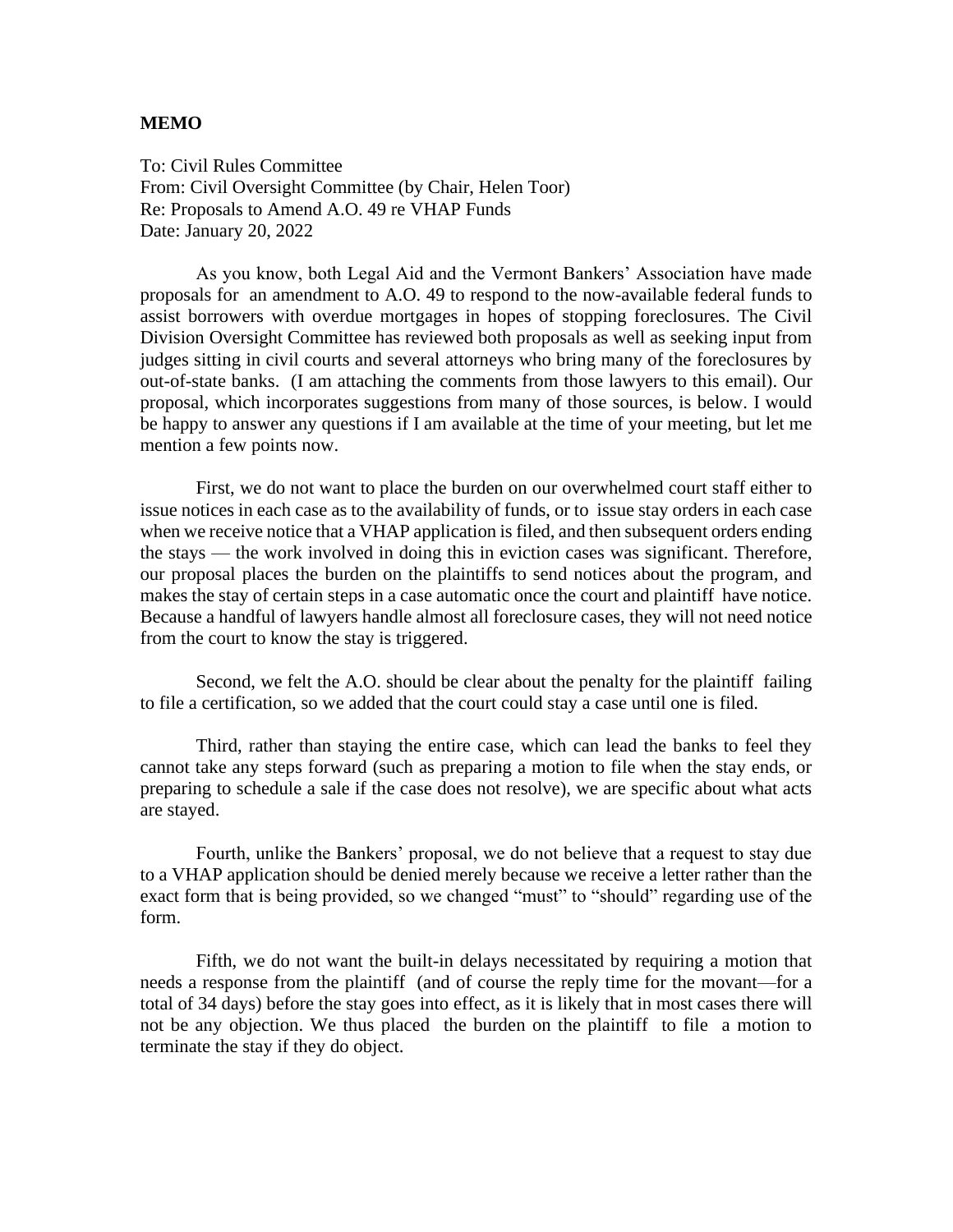Finally, we removed the list of entities that can assist (other than Legal Aid) because we have not confirmed that each is willing to be on our notices and because we understand that once someone applies for VHAP funds they will get a notice listing the agencies that are able to assist.

Our proposal is below. Please let me know if you have any questions.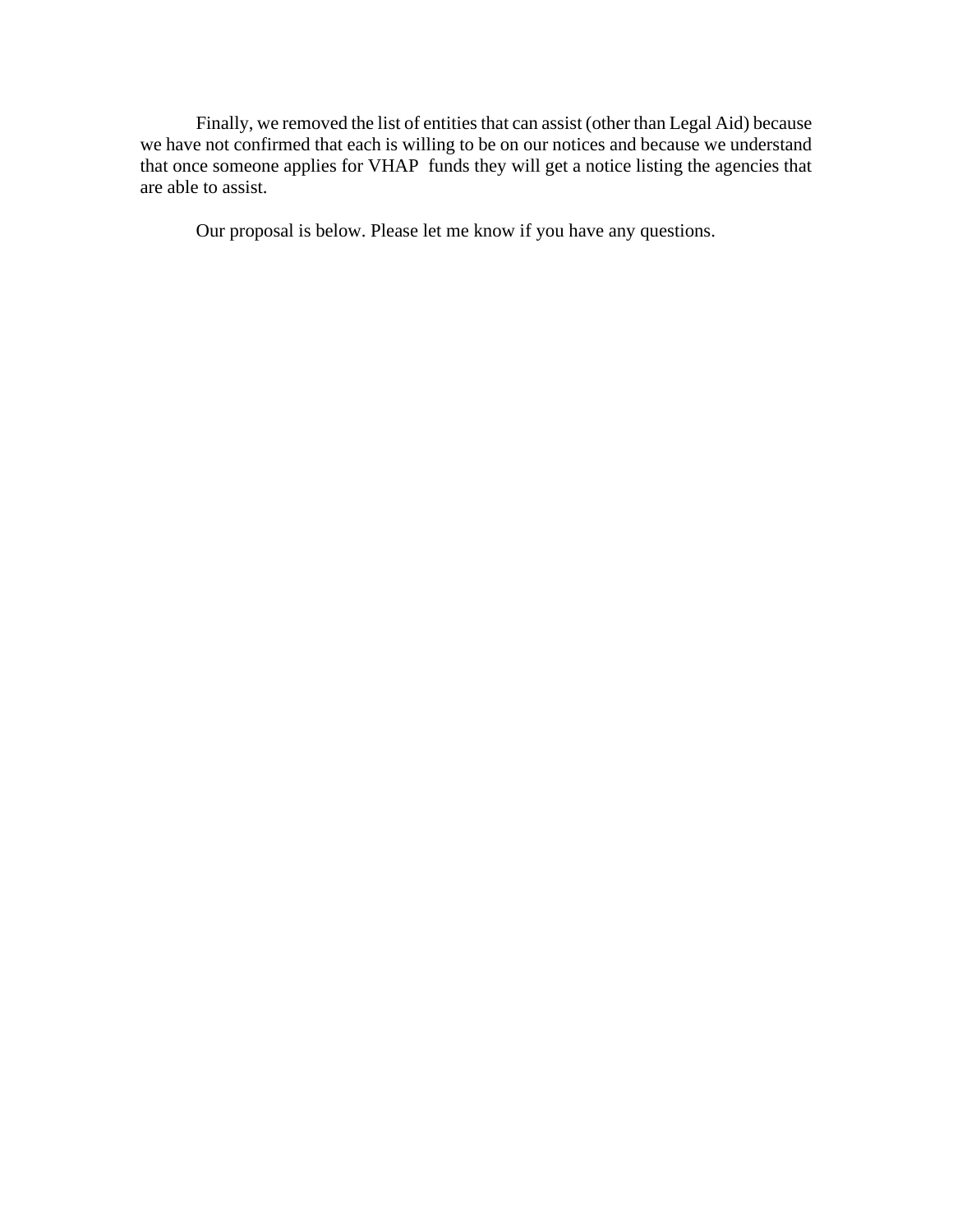#### PROPOSAL:

Administrative Order 49 ¶ 22 is amended to add the following:

#### h) Notice of Vermont Homeowner Assistance Program (VHAP)

1. In all one-to-four-unit residential property foreclosure actions pursuant to 12 V.S.A. § 4941 or 12 V.S.A. § 4945 and residential mobile home replevin actions pursuant to 9A V.S.A.§ 9-609 filed after the effective date of this section, the plaintiff shall attest, by completing and filing with proof of service of the foreclosure or replevin complaint, a certification in substantially the form at Appendix E, that the plaintiff served the borrower defendant with notice of the availability of the Vermont Homeowner Assistance Program (VHAP) in the form attached as Appendix F at the time of service of the foreclosure or replevin complaint, or that this Section h does not apply because the subject property is not owned and occupied by a borrower defendant as his or her primary residence.

In all one-to-four-unit residential property foreclosure actions pursuant to 12 V.S.A. § 4941 or 12 V.S.A. § 4945 and residential mobile home replevin actions pursuant to 9A V.S.A.§ 9-609 filed before the effective date of this Section h, the plaintiff shall file a certification in substantially the form at Appendix E within 21 days of the effective date of this Section h. If Plaintiff fails to file the required certification, the court may stay the case until the certification is filed.

2. In any residential foreclosure action or replevin of a mobile home where a defendant files a request to stay, and sends a copy to the plaintiff, representing that he or she has submitted a VHAP application and believes he/she meets the requirements of the program, any entry of judgment, notice of sale, sale of the property, or order of replevin shall be automatically stayed without further order of the court for a period of 60 days from the date the court received notice.

Any Plaintiff objecting to such a stay may file a motion to terminate the stay. The court shall terminate the stay if it finds that the request to stay has been filed solely for the purpose of delay, the arrearage exceeds the \$30,000 VHAP program maximum and the Defendant is unable to make up the difference through other sources, or a stay is not necessary in order for the borrower to access VHAP funds. If neither party notifies the court of a decision on the VHAP application prior to the end of the 60-day period or seeks an extension of the stay, the stay shall automatically expire.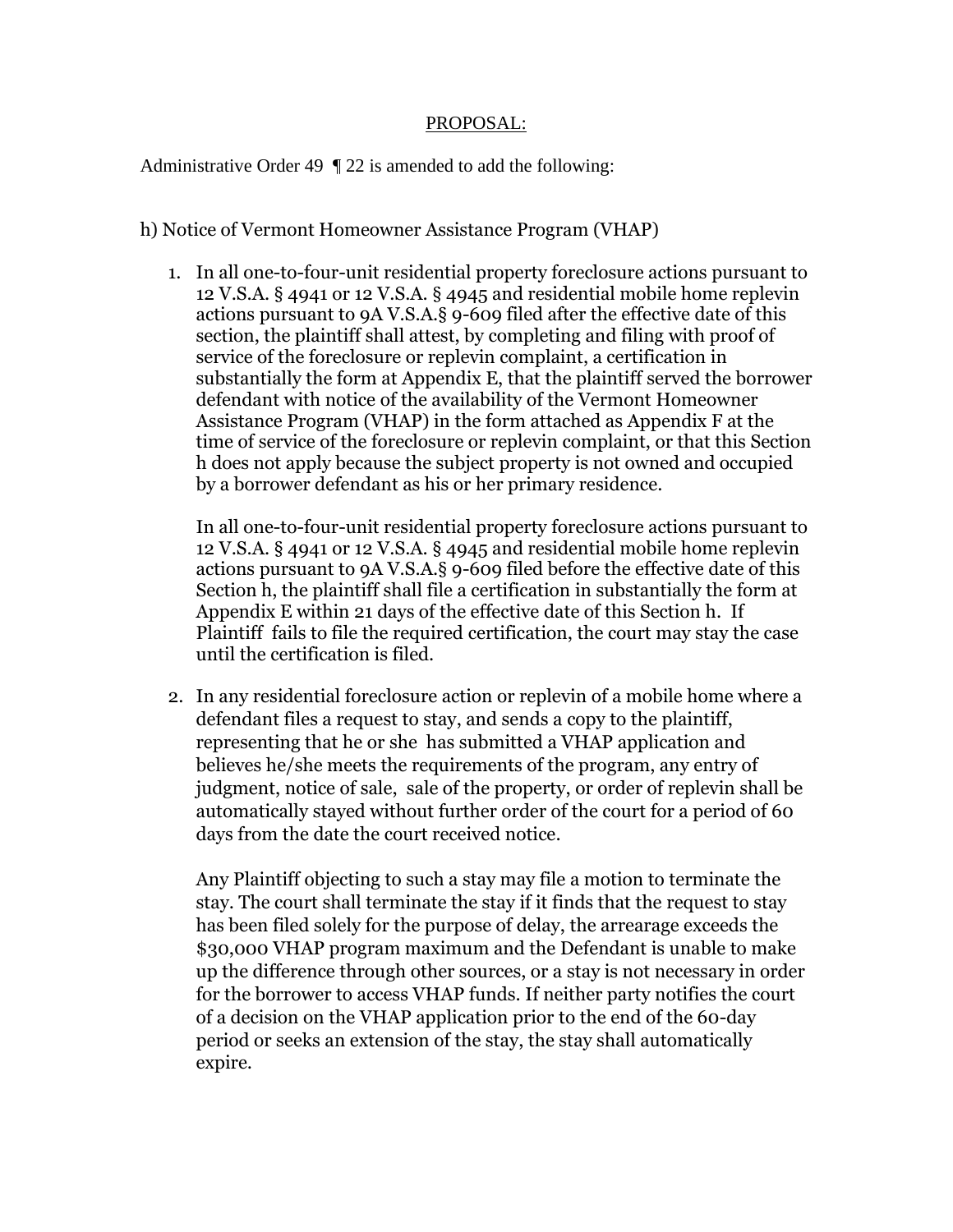If a Plaintiff in a residential foreclosure action or replevin of a mobile home, or its agent, has knowledge that any Defendant in the action has applied for VHAP, Plaintiff shall timely inform the court of the pending VHAP application, and the court shall have the option of staying the case or taking other appropriate action.

- 3. Unless otherwise agreed by the parties or ordered by the court, any stay under this Section h will not stay an order for foreclosure mediation pursuant to 12 V.S.A. § 4632 and the parties may participate in foreclosure mediation while the stay is in effect.
- 4. Any stay pursuant to this Section h shall be terminated by the court upon notice from the plaintiff or borrower defendant that the mortgagor's VHAP application has been denied.
- 5. This Section h shall expire on September 30, 2025, or upon notice to the Court Administrator from Vermont Housing Finance Agency that VHAP funding has been exhausted, whichever is earlier. The Court Administrator shall provide notice to members of the Vermont Bar upon receipt of notice from Vermont Housing Finance Agency that VHAP funding has been exhausted.

#### **APPENDIX E**

#### **CERTIFICATION OF COMPLIANCE WITH OR EXEMPTION FROM Administrative Order 49 ¶ 22 (h)**

The undersigned authorized representative or agent of Plaintiff does hereby certify:

At the time of service of this foreclosure or replevin action, the Plaintiff served the borrower defendant with notice of the availability of the Vermont Homeowner Assistance Program (VHAP) in the form set forth in Appendix F to AO 49 ¶22h; OR

This action was pending on the effective date of Administrative Order 49 ¶ 22 (h) and prior to or at the time of filing this certification, the Plaintiff gave the borrower defendant notice by first class mail to the Borrower Defendant at the address of the property securing the mortgage as well as last known mailing address and, if available, by email, of the availability of the Vermont Homeowner Assistance Program (VHAP) in the form set forth in Appendix F to AO 49 ¶22h; OR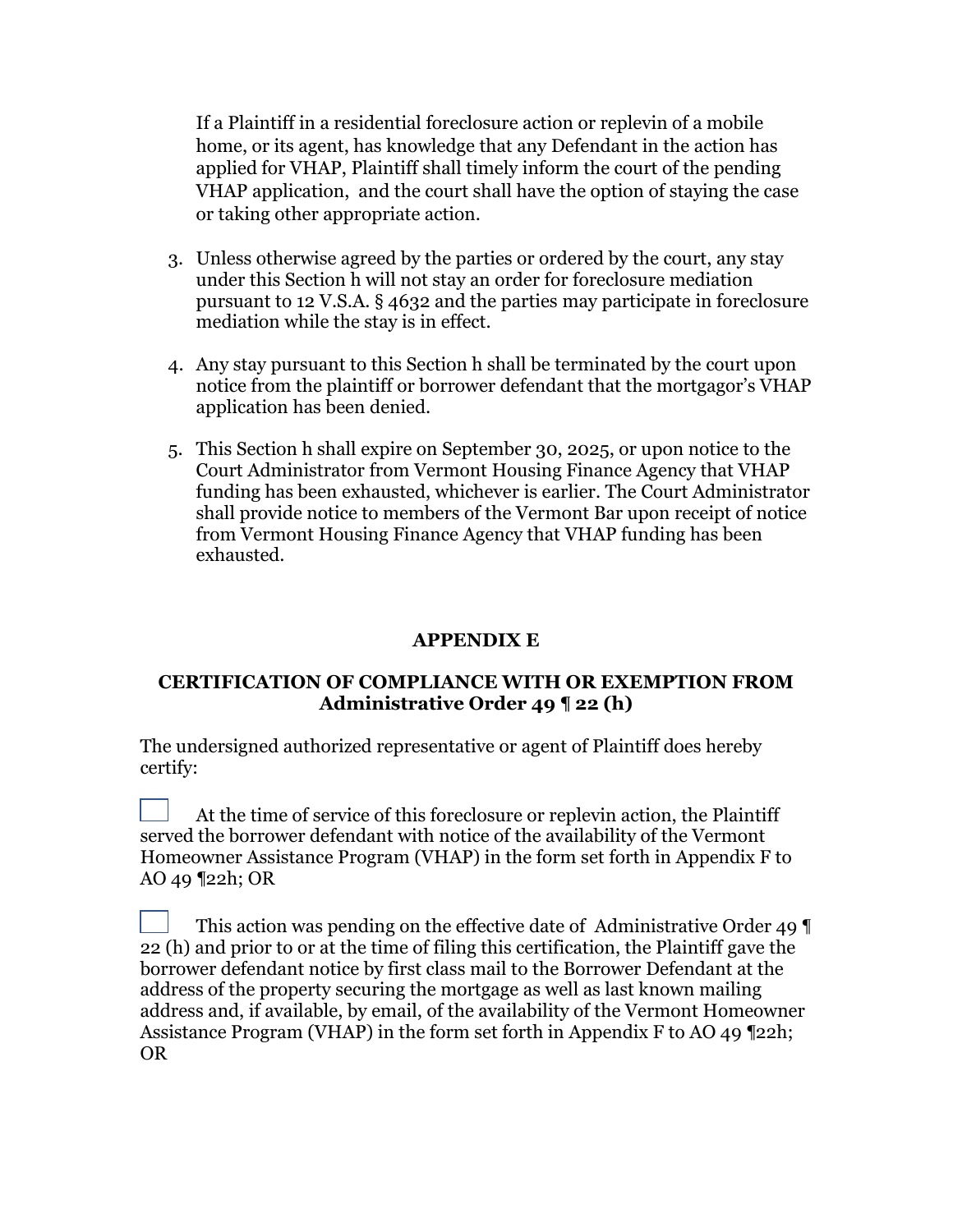The mortgaged property that is the subject of this foreclosure action or mobile home that is the subject of this replevin action is not a one to four unit residential dwelling that is owned and occupied by a borrower defendant as his or her primary residence and therefore Administrative Order 49 ¶22(h) does not apply.; OR

No notice is required because a Certificate of Non-redemption or Writ of Replevin has previously been issued by the court.

I declare that the above statements are true and accurate to the best of my knowledge and belief. I understand that if the above statements are false, I will be subject to the penalty of perjury or other sanctions in the discretion of the court.

\_\_\_\_\_\_\_\_\_\_\_\_\_\_\_\_\_\_\_\_\_\_\_\_\_\_\_\_\_\_\_\_\_\_\_\_\_\_\_\_\_\_\_\_\_\_\_\_\_\_\_\_\_\_\_

Name and Title of Plaintiff's Authorized Agent/Representative (Printed)

Signature of Plaintiff's Authorized Agent/Representative

Date

#### **APPENDIX F**

\_\_\_\_\_\_\_\_\_\_\_\_\_\_\_\_\_\_\_\_\_\_\_\_\_\_\_\_\_\_\_\_\_\_\_\_\_\_\_\_\_\_\_\_\_\_\_\_\_\_\_\_\_\_\_

#### **NOTICE TO HOMEOWNER RE: VERMONT HOMEOWNER ASSISTANCE PROGRAM**

You may be able to get help with past-due mortgage payments through the Vermont Homeowner Assistance Program ("VHAP"). VHAP may be able to help you avoid foreclosure by paying up to \$30,000 in past due mortgage payments, escrow charges, and other fees.

You can apply for VHAP online at vermonthap.vhfa.org. For advice about the program and help completing the application, call Vermont Legal Aid at 1-800-889-2047 or go to: <https://vtlawhelp.org/coronavirus-updates>

If you inform the court that you have applied for VHAP funds, any judgment or sale in the foreclosure case will be put on hold ("stayed") for 60 days while your application is reviewed, unless the Plaintiff files an objection and the court ends the stay. If you want to ask the court for a stay, you should fill out and sign the attached form, file it with the court, and send a copy to the plaintiff's attorney.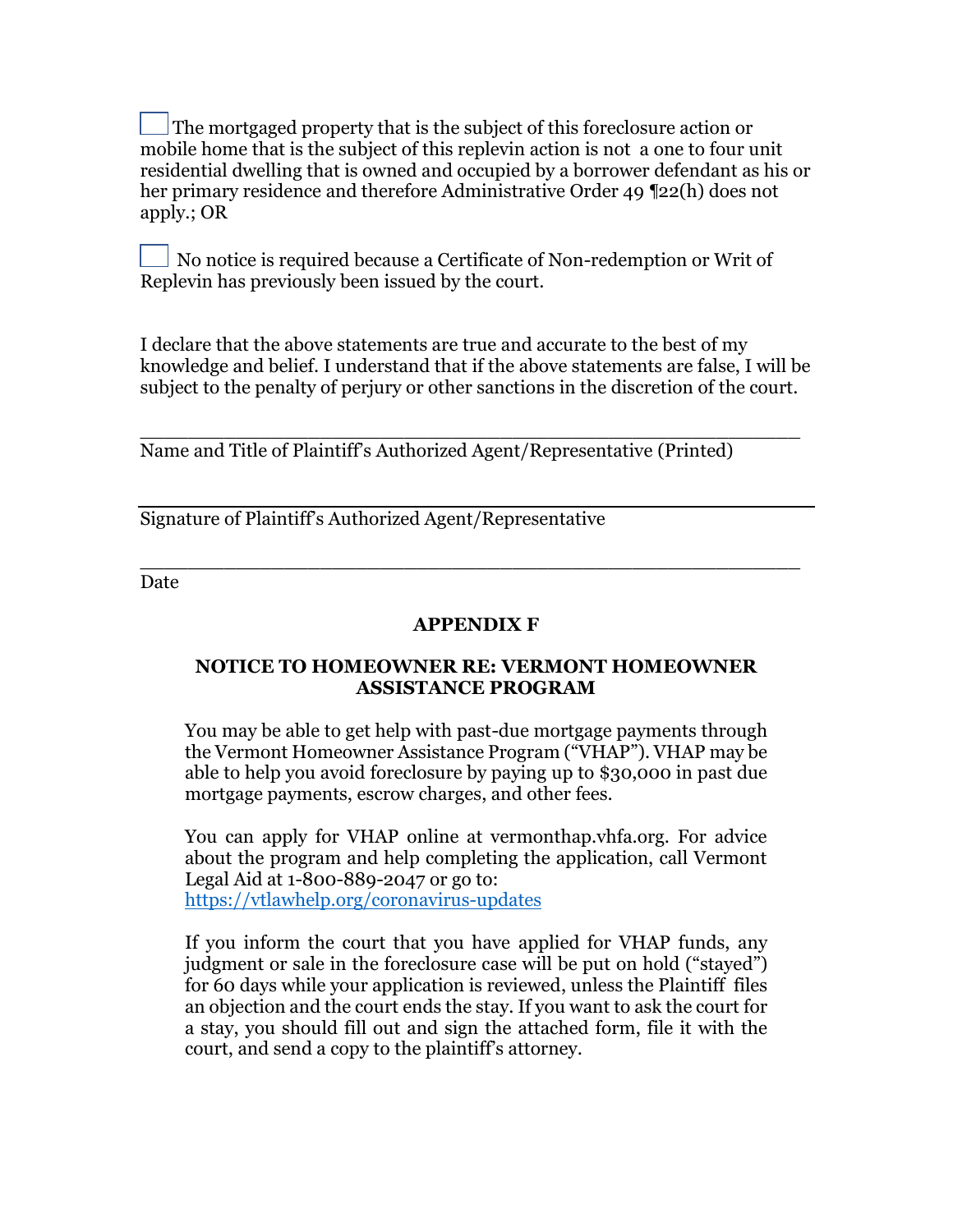#### **HOMEOWNER'S REQUEST FOR STAY UNDER Administrative Order 49 ¶ 22 (h)**

#### **HOMEOWNER: If you wish to ask the court to put this case on hold while you apply for the Vermont Homeowner Assistance Program, you should file this motion with the court and send a copy to the plaintiff's lawyer.**

I am a defendant in this case and am requesting a stay of this case for 60 days. I swear to or affirm that all of the following statements are true:

I own and live in the house, condominium, or mobile home that is the subject of this case as my primary residence.

I have applied for funds under the Vermont Homeowner Assistance Program (VHAP) to pay past due mortgage or mobile home loan payments.

I have not previously received VHAP funds for mortgage or mobile home loan payments on or after January 1, 2022.

I experienced a financial hardship after January 21, 2020 associated with the COVID-19 pandemic.

I believe I meet the income guidelines for VHAP.

I agree to notify the court and the plaintiff's lawyer as soon as I receive notice of the results of my VHAP application.

I have mailed or emailed a copy of this request to the Plaintiff's lawyer (or the plaintiff, if there is no lawyer) at the following address or email address:

| Name:    |  |  |  |
|----------|--|--|--|
| Address: |  |  |  |
|          |  |  |  |

I declare that the above statements are true and accurate to the best of my knowledge and belief. I understand that if the above statements are false, I will be subject to the penalty of perjury or other sanctions in the discretion of the court.

\_\_\_\_\_\_\_\_\_\_\_\_\_\_\_\_\_\_\_\_\_\_\_\_\_\_\_\_\_\_\_\_\_\_\_\_\_\_\_\_\_\_\_\_\_\_\_\_\_\_\_\_\_\_\_

\_\_\_\_\_\_\_\_\_\_\_\_\_\_\_\_\_\_\_\_\_\_\_\_\_\_\_\_\_\_\_\_\_\_\_\_\_\_\_\_\_\_\_\_\_\_\_\_\_\_\_\_\_\_

\_\_\_\_\_\_\_\_\_\_\_\_\_\_\_\_\_\_\_\_\_\_\_\_\_\_\_\_\_\_\_\_\_\_\_\_\_\_\_\_\_\_\_\_\_\_\_\_\_\_\_\_\_\_

Homeowner's Name (Printed)

Homeowner's Signature

Date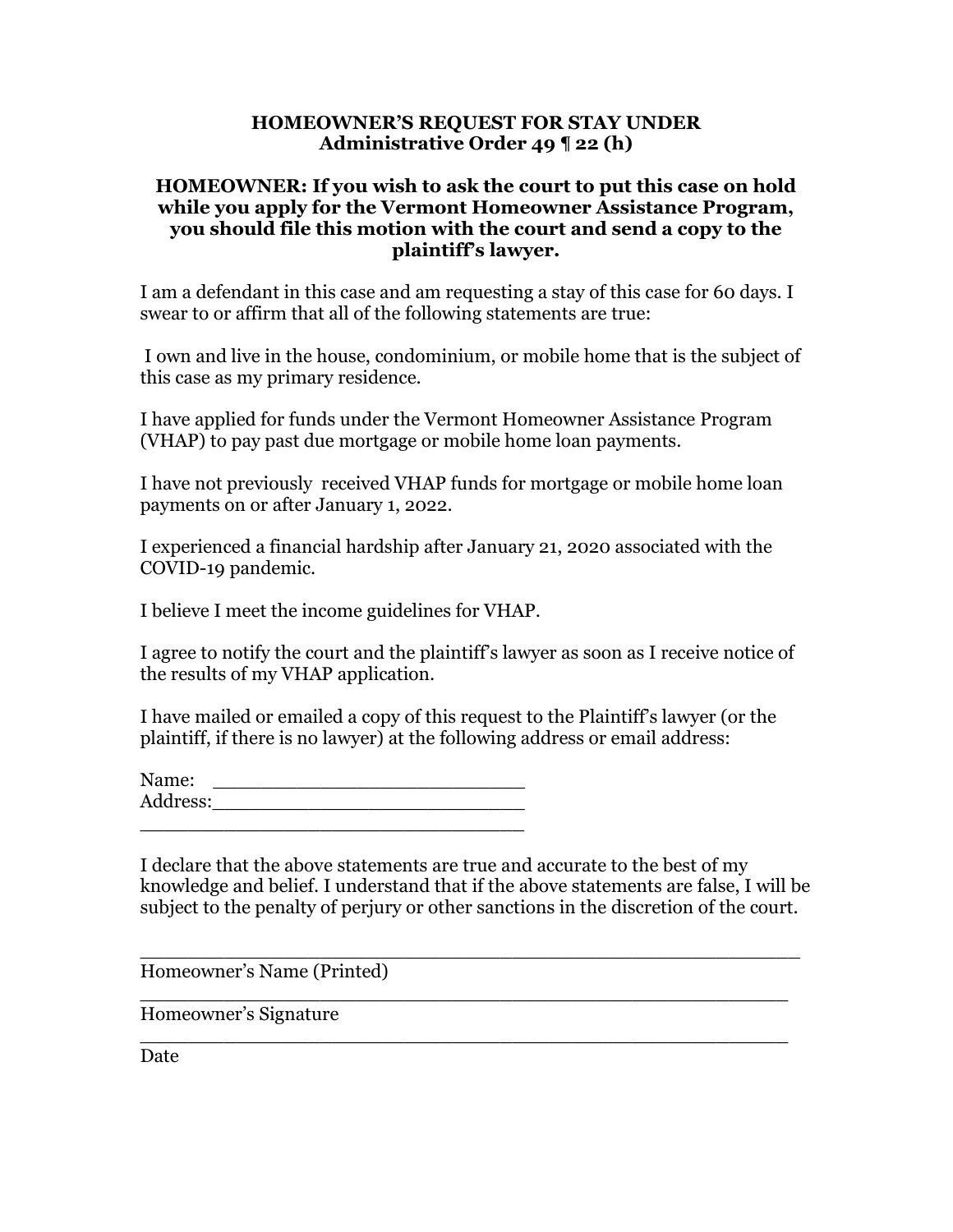#### VERMONT HOMEOWNER ASSISTANCE PROGRAM

#### TERM SHEETS

#### General Criteria

To be eligible, Vermont homeowners must:

• Have experienced a financial hardship after January 21, 2020 related to the Covid-19 pandemic;

• Have income equal to or less than 150% area median income, as published by VHFA based on household size (assistance will be prioritized for those with income equal to or less than 100% of area median income, as published by VHFA based on household size, and for Historically Underserved Populations), and income limits may be reduced to meet the requirement that 60% of all HAF grants be made to household with incomes less than or equal to the area median income, as published by VHFA based on household size);

• Own and occupy as a primary residence the property for which assistance is sought; and

• Submit a hardship affidavit as explanation of a material reduction of household income or material increase in household expenses.

One- to four-family properties and condominiums in Vermont, including mobile homes, are eligible. Property must be the applicant's primary residence.

The Vermont HAF program provides one-time lump sum assistance grants for the benefit of eligible Vermont homeowners. Funds are paid directly to the existing mortgage servicer, tax authority, homeowner association or other common ownership entity, or applicable utility company(ies).

Up to \$30,000 of HAF assistance is available per household across all HAF program grants. This cap subject to adjustment based on program usage and applicant needs. Assistance to any particular household will be prioritized in the following order: mortgage assistance, property tax assistance, assistance with homeowner association fees and other common charges, utility assistance.

Applicants will be provided opportunities to request legal services and/or HUD-approved credit counseling services as part of the application process.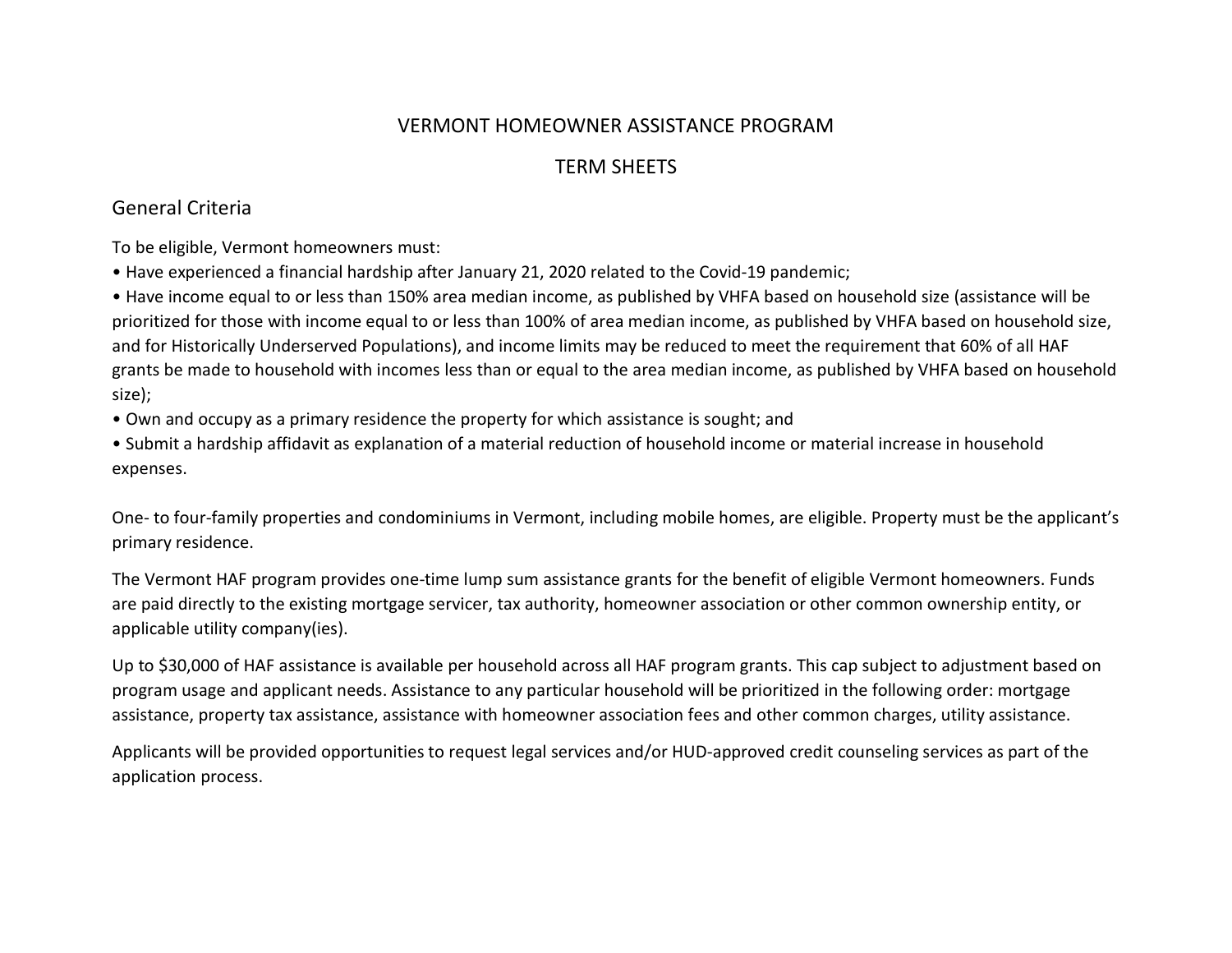A narrative of the Homeowner Assistance Fund Plan is included as a separate PDF for further reference relating to Homeowner Needs and Engagement, Program Design and Budget Estimates. An additional separate PDF includes narrative responses to Treasury Feedback on the initial Homeowner Assistance Fund Plan submission.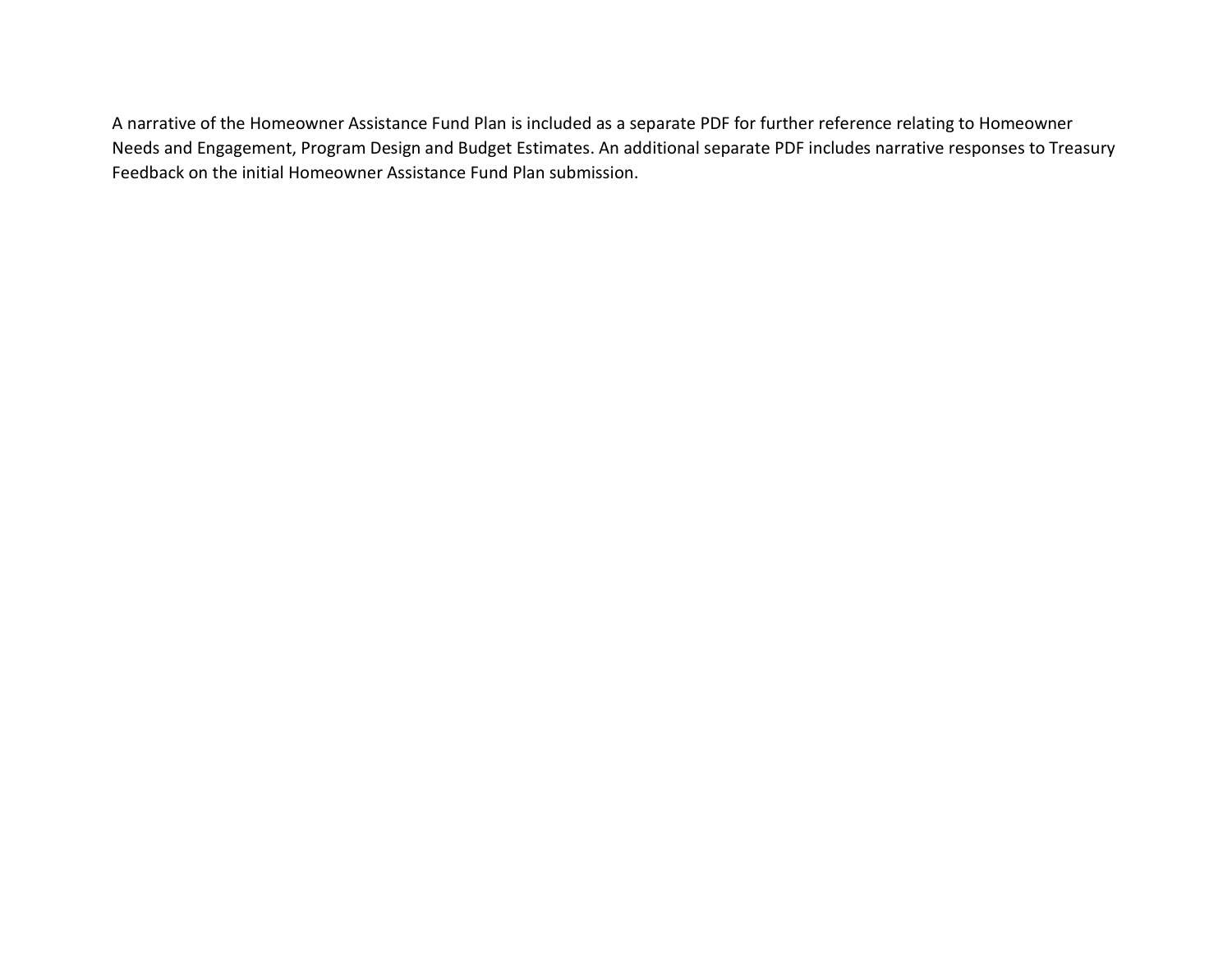#### MORTGAGE ASSISTANCE PROGRAM

#### Brief Description

Provide funds to eliminate or reduce past due payments and other delinquent amounts, including payments under a forbearance plan, on forward mortgages, reverse mortgages, loans secured by manufactured homes, or contracts for deed.

Assistance can be used to pay, but may not be limited to:

• Delinquent principal, interest and mortgage escrow payments (including tax and insurance escrows), including past due fees and charges, including attorney's fees related to foreclosure/forbearance or similar services

• Delinquent tax and insurance payment advances by Reverse Mortgage holders

Funds may be used to supplement other loss mitigation options offered by the servicer under investor requirements or where, without program funds, the homeowner would not qualify for that loss mitigation option. Homeowners in forbearance or other loss mitigation process which results in the servicer determining that their loans are not delinquent may not be eligible.

#### Maximum Amount of Assistance Per Household

Up to \$30,000 of HAF assistance is available per household across all HAF program grants. This cap subject to adjustment based on program usage and applicant needs. Assistance to any particular household will be prioritized in the following order: mortgage assistance, property tax assistance, assistance with homeowner association fees and other common charges, and utility assistance.

#### Homeowner Eligibility Criteria and Documentation Requirements

General Criteria apply plus homeowner will be required to provide information regarding the loan and the loan servicer, including a copy of their most recent statement. Servicers will be required to confirm the delinquent balance and provide information confirming that the original loan balance did not exceed then-applicable conforming loan limits. Applicants for mortgage assistance will be encouraged, but not required, to explore loss mitigation options with their servicer and receive mortgage counseling.

#### Loan Eligibility Criteria Specific to the Program

Delinquent by at least one payment, including any payments during a forbearance period.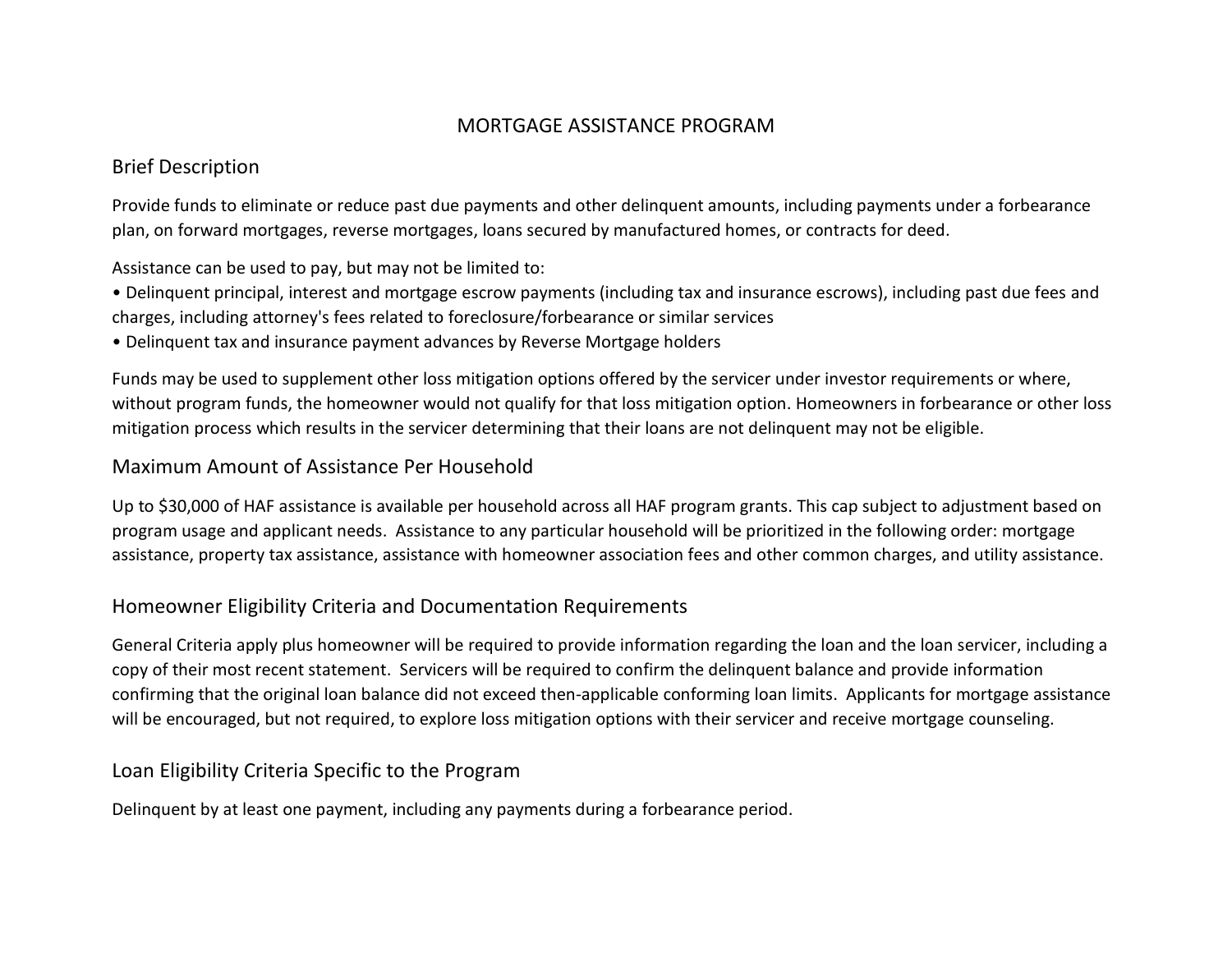#### PROPERTY CHARGE ASSISTANCE PROGRAM

#### Brief Description

Provide funds to resolve any property charge default that threatens a homeowner's ability to sustain ownership of the property, whether concurrently with other loss mitigation options offered by any mortgage loan servicer or in conjunction with other assistance programs, or otherwise. Past due property taxes, HOA fees, condominium fees, cooperative maintenance or common charges that threaten sustained ownership of the property must be brought current by program assistance or resolved concurrently with the program providing assistance.

#### Maximum Amount of Assistance Per Household

Up to \$30,000 of HAF assistance is available per household across all HAF program grants. This cap subject to adjustment based on program usage and applicant needs. Assistance to any particular household will be prioritized in the following order: mortgage assistance, property tax assistance, assistance with homeowner association fees and other common charges, and utility assistance.

#### Homeowner Eligibility Criteria and Documentation Requirements

General Criteria apply plus Homeowner is at least one installment payment in arrears on one or more property charges including:

- Property Taxes
- HOA Fees, condominium fees, cooperative maintenance fees or other common charges.

Homeowner will be required to provide information regarding the payments due, including a copy of the most recent statement. The relevant taxing authority, homeowner association, etc., will be required to confirm the delinquent balance.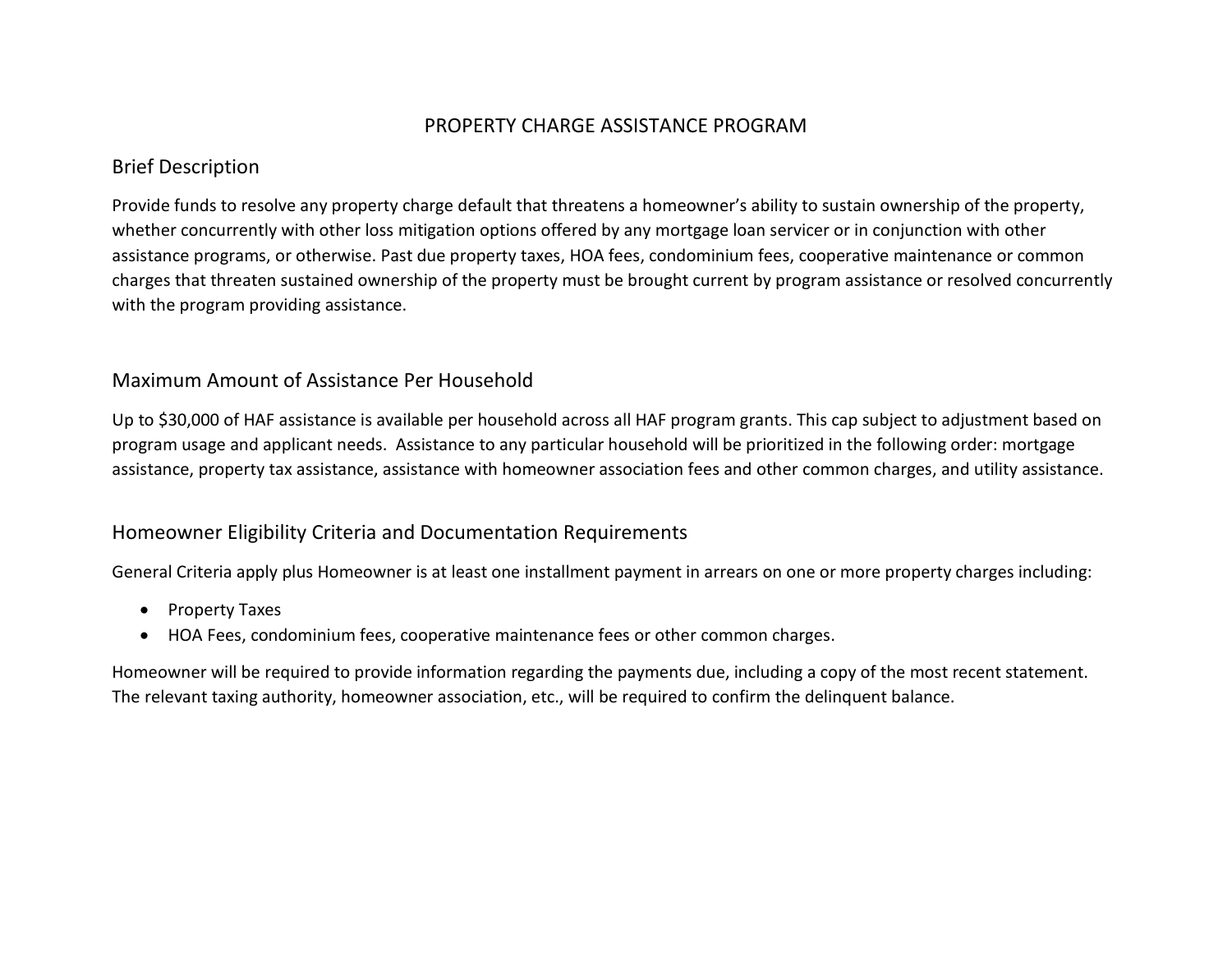#### UTILITY PAYMENT ASSISTANCE PROGRAM

#### Brief Description

Provide funds to resolve delinquent payments for utility services. HAF funds may be used to pay delinquent amounts in full, including interest or reasonably required legal fees, under circumstances in which a delinquency threatens access to utility services. The provided assistance must bring the homeowner's account current.

#### Maximum Amount of Assistance Per Household

Up to \$30,000 of HAF assistance is available per household across all HAF program grants. This cap subject to adjustment based on program usage and applicant needs. Assistance to any particular household will be prioritized in the following order: mortgage assistance, property tax assistance, assistance with homeowner association fees and other common charges, and utility assistance.

#### Homeowner Eligibility Criteria and Documentation Requirements

General Criteria apply plus Homeowner is at least one installment payment in arrears on one or more property charges including:

- Electricity
- Natural Gas
- Other commercial home energy (heating oil, propane)
- Water
- Sewer

Homeowner will be required to provide information regarding the payments due, including a copy of the most recent statement. The relevant utility provider will be required to confirm the delinquent balance.